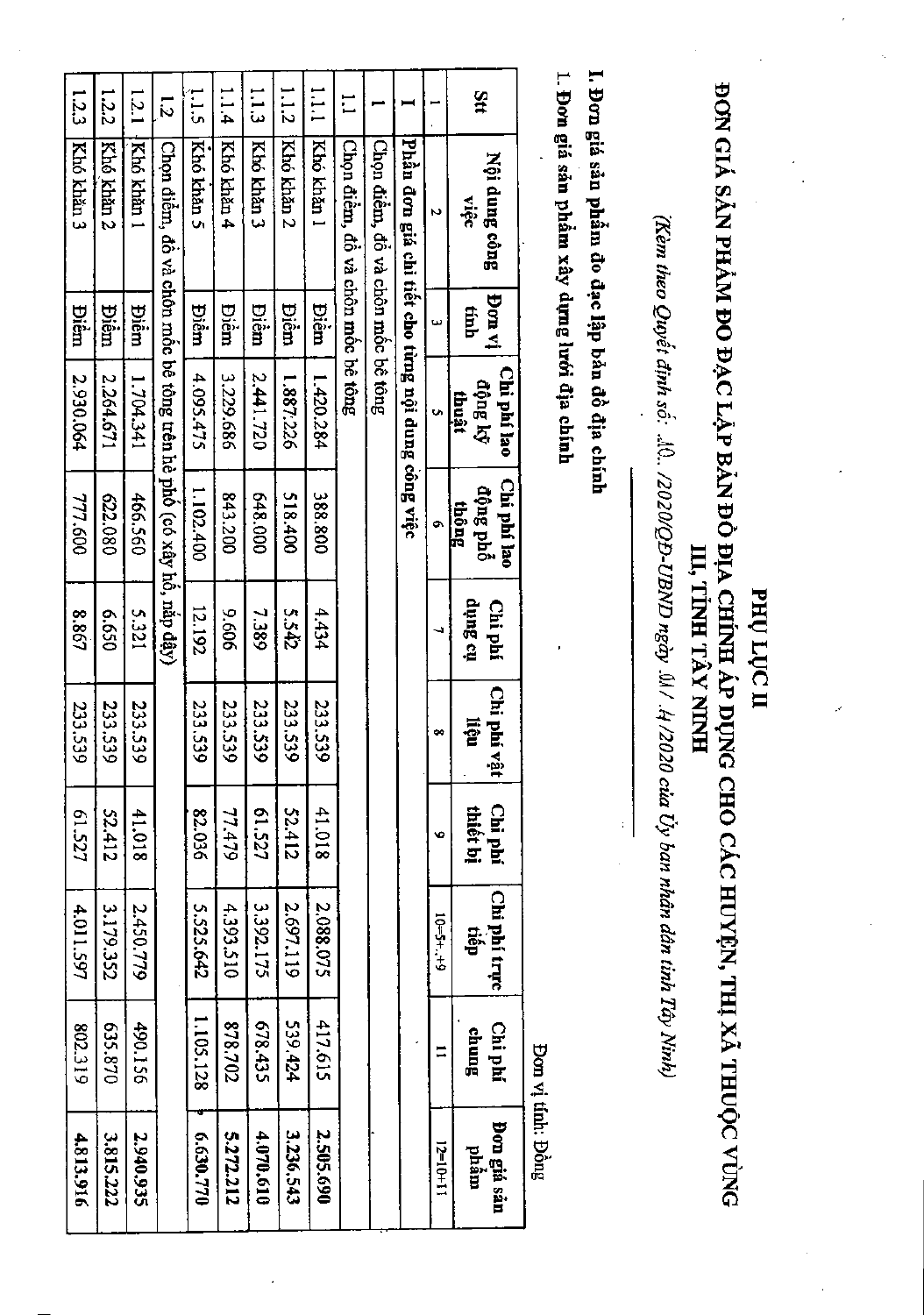| $\overline{\mathbf{3}}$ tt | Nội dung công<br>việc | Đơn vị<br>tanh       | Chi phi lao<br>động kỹ<br>thuật | 180<br>động phổ<br>thông<br>Chi phi | Chi phi<br>n Sunp | Chi phi vật<br>liệu | Chi phi<br>thiết bị | Chi phí trực<br>tiếp | Chi phí<br>$_{\rm clump}$ | Don giá sãn<br>phâm |
|----------------------------|-----------------------|----------------------|---------------------------------|-------------------------------------|-------------------|---------------------|---------------------|----------------------|---------------------------|---------------------|
| $\overline{\phantom{0}}$   | $\mathbf{\hat{c}}$    | $\ddot{\phantom{1}}$ |                                 | $\ddot{\circ}$                      | Ē                 | œ                   | $\sigma$            | $10 = 5 + . + 9$     | $\Box$                    | $12=10+11$          |
| 1.2.4                      | Khó khăn 4            | <b>Diêm</b>          | 3.875.623                       | 1.011.840                           | 11.527            | 233.539             | 77.479              | 5.210.008            | 1.042.002                 | 6.252.010           |
| 1.2.5                      | Khó khăn 5            | Điềm                 | 4.914.570                       | 1.322.880                           | 14,630            | 233,539             | 82.036              | 6.567.655            | 1.313.531                 | 7.881.186           |
| 2                          | Xây tường vây         |                      |                                 |                                     |                   |                     |                     |                      |                           |                     |
| 2.1                        | Khó khăn              | Điềm                 | 1,217,728                       | 768.000                             | 3.083             | 500.260             | 51.273              | 2.540.344            | 508.069                   | 3.048.413           |
| 2.2                        | Khó khăn 2            | Điềm                 | 1.316.951                       | 1.008.000                           | 4.031             | 500.260             | 51.273              | 2.880.515            | 576,103                   | 3.456.618           |
| 23                         | Khó khăn 3            | Điềm                 | 1.461.274                       | 1.344.000                           | 4.743             | 500.260             | 62.667              | 3.372.944            | 674.589                   | 4.047.533           |
| 2.4                        | Khó khăn 4            | Điềm                 | 1.704.820                       | 2.304.000                           | 6.166             | 500,260             | 74,061              | 4.589.307            | 917.861                   | 5.507.168           |
| 2.5                        | Khó khăn 5            | <b>Diêm</b>          | 1.948.365                       | 8<br>2.688.0                        | 7.826             | 500.260             | 82,606              | 5.227.057            | 1.045.411                 | 6.272.468           |
| ణ                          | Tiếp điểm             |                      |                                 |                                     |                   |                     |                     |                      |                           |                     |
| $\frac{1}{2}$              | Có tường vây          |                      |                                 |                                     |                   |                     |                     |                      |                           |                     |
| 3.1.1                      | Khó khăn              | Điềm                 | 262.655                         | 57.600                              | 453               | 131.732             | 41.018              | 493.458              | 98.692                    | 592.150             |
| 3.1.2                      | Khó khăn 2            | <b>Diêm</b>          | 330.751                         | 57.600                              | 593               | 131.732             | 52.412              | 573.088              | 114.618                   | 687.706             |
| 3.1.3                      | Khó khăn 3            | Điềm                 | 398.847                         | 86.400                              | 697               | 131.732             | 61.527              | 679.203              | 135.841                   | 815.044             |
| 3.1.4                      | Khó khăn 4            | Điểm                 | 496.126                         | 108.800                             | 871               | 131,732             | 77.479              | 815.008              | 163.002                   | 978.010             |
| 3.1.5                      | Khó khăn 5            | <b>Diêm</b>          | 661.502                         | $\approx$<br>108.80                 | 1.150             | 131.732             | 82.036              | 985.220              | 197.044                   | 1.182.264           |
| 3.2                        | Không có tường vây    |                      |                                 |                                     |                   |                     |                     |                      |                           |                     |
| 3.2.1                      | Khó khăn 1            | <b>Diềm</b>          | 328.319                         | 72.000                              | 302               | 131.732             | 41.018              | 573.371              | 114.674                   | 688.045             |
| 3.2.2                      | Khó khăn 2            | Điềm                 | 413.439                         | 72.000                              | 395               | 131.732             | 52.412              | 669.978              | 133,996                   | 803.974             |
| 3.2.3                      | Khó khăn 3            | Điểm                 | 498.559                         | 108.000                             | 465               | 131.732             | 61.527              | 800.283              | 160.057                   | 960.340             |
| 3.2.4                      | Khó khăn 4            | Điềm                 | 620,158                         | 136.000                             | 581               | 131.732             | 77.479              | 965.950              | 193.190                   | 1.159.140           |
| 3.2.5                      | Khó khăn 5            | Điềm                 | 826.878                         | 136.000                             | 767               | 131.732             | 82.036              | 1.177.413            | 235.483                   | 1,412.896           |

 $\overline{\mathbf{c}}$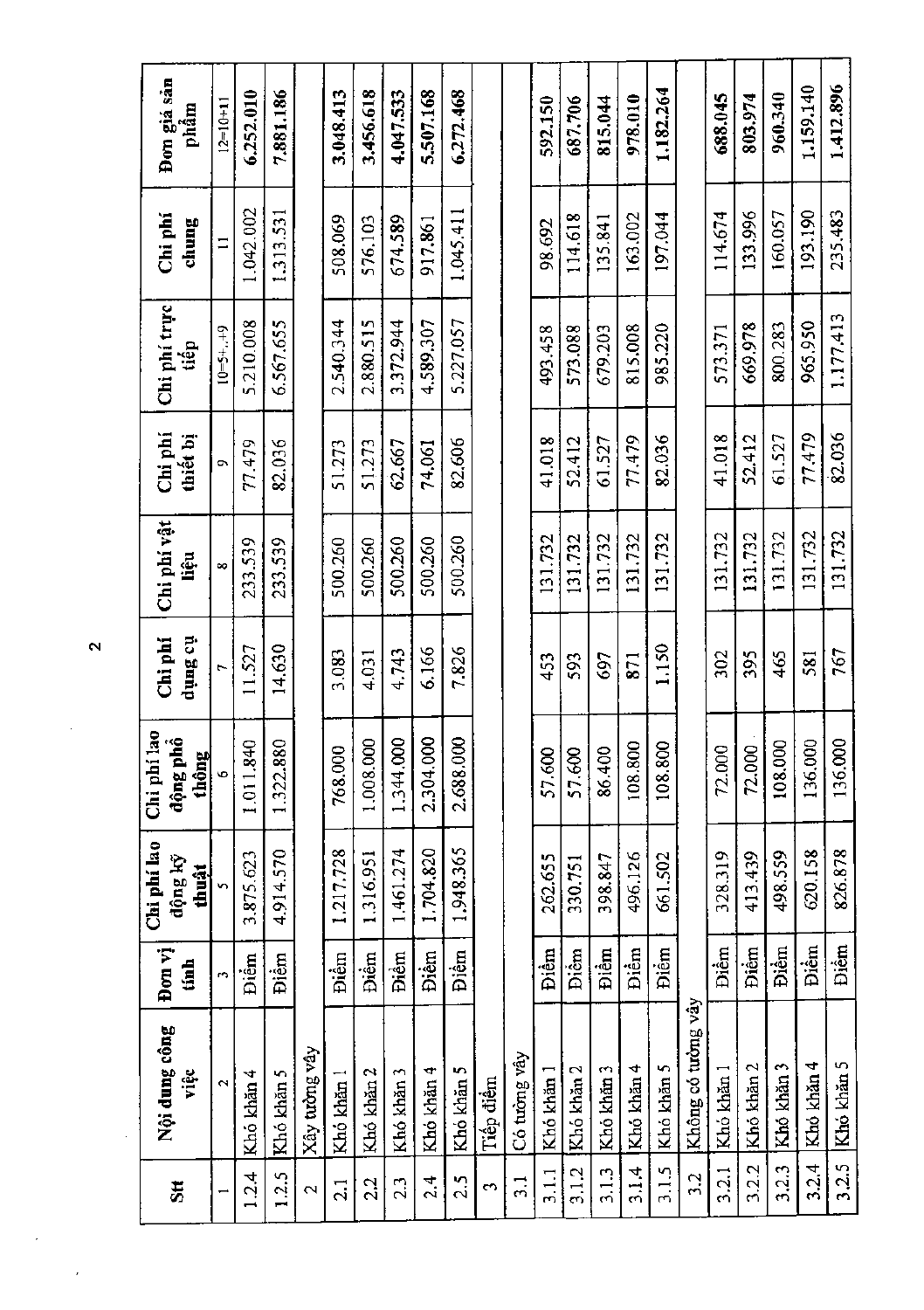| Stt              | Nội dung công<br>Aiec                                 | iv mod<br>tinh | Chi phí lao<br>ciong ký<br>thuật | Chi phi lao<br>dộng phố<br>$\frac{1}{2}$ | tio Butip<br>Chi phí | Chi phí vật<br>nën | Chi phí<br>thiết bị | Chi phí trực<br>den | Chi phí<br>sunup | Don giá sản<br>mgqd |
|------------------|-------------------------------------------------------|----------------|----------------------------------|------------------------------------------|----------------------|--------------------|---------------------|---------------------|------------------|---------------------|
| ш                | Ν                                                     | یبا            |                                  |                                          | ↵                    | œ                  | Ó                   | $6 + 3 + 3 - 01$    | ≍                | $13=10+11$          |
| 4                | <b>Po</b> ngăm                                        |                |                                  |                                          |                      |                    |                     |                     |                  |                     |
| 4.1              | Khó khăn 1                                            | <b>Biếm</b>    | 239.452                          | 72.000                                   | 4.068                | 18.370             | 16.564              | 950.454             | 190.091          | 1.140.545           |
| 4.2              | Khó khán 2                                            | <b>Diêm</b>    | 1.014.860                        | 100.800                                  | 5.320                | 18.370             | 30.518              | 1.169.868           | 233.974          | 1.403.842           |
| $\ddot{3}$       | Khó khăn 3                                            | <b>Biếm</b>    | 1,227.856                        | 201.600                                  | 6229                 | 18.370             | 37.609              | 1.491.694           | 298,339          | 1,790.033           |
| 4.4              | Khó khản 4                                            | <b>Diêm</b>    | 1.528.555                        | 360.000                                  | 7.823                | 18.370             | 46.118              | 1.960.866           | 392.173          | 2.353.039           |
| 4.5              | Khó khăn 5                                            | <b>Piêm</b>    | 2.380.537                        | 448.000                                  | 10.327               | 18.370             | 72.118              | 2.929.352           | 585.870          | 3.515.222           |
| Ō,               | Tinh toán                                             | <b>Diêm</b>    | 361.380                          |                                          | 499                  | 81789              | 1.200               | 431.497             | 64.725           | 496.222             |
| ᡡ                | Phục vụ kiểm tra<br>nghiệm thu                        | <b>Biếm</b>    | 225.525                          |                                          |                      |                    |                     | 225.525             | 45.105           | 270.630             |
| Ħ                | Phần chi tiết đơn giá theo ngoại nghiệp và nội nghiệp |                |                                  |                                          |                      |                    |                     |                     |                  |                     |
| ⊷                | Ngoại nghiệp                                          |                |                                  |                                          |                      |                    |                     |                     |                  |                     |
| $\Xi$            | Khó khán 1                                            | <b>Diêm</b>    | 3.965.644                        | 1,286.400                                | 12.038               | 106'588            | 149.873             | 6.297.856           | 1.259.571        | 7.557.427           |
| $\frac{1}{2}$    | Khó khăn 2                                            | <b>Piêm</b>    | 4.775.313                        | 1.684.800                                | 15,486               | 106'888            | 186.615             | 7.546.115           | 1.509.223        | 9.055.338           |
| ر<br>ن           | Khó khán 3                                            | <b>Biểm</b>    | 5.755.222                        | 2.280.000                                | 19.088               | 106'888            | 223.330             | 9.161.541           | 1.832.308        | 10.993.849          |
| 1.4              | Khó khán 4                                            | <b>Biểm</b>    | 7.184.712                        | 3.616.000                                | 24.466               | 106'588            | 275.137             | 11.984.216          | 2.396.843        | 14.381.059          |
| $\frac{1}{2}$    | Khó khản 5                                            | Điền           | 9.311.404                        | 4,347,200                                | 31.495               | 106:88             | 318.796             | 14.892.796          | 2.978.559        | 17.871.355          |
| $\overline{a}$   | Nội nghiệp                                            |                |                                  |                                          |                      |                    |                     |                     |                  |                     |
| $\overline{2.1}$ | Khó khản 1-5                                          | <b>Biềm</b>    | 361.380                          |                                          | 66#                  | 81789              | 1.200               | 431.497             | 64.725           | 496.222             |
| $\Box$           | Phần tổng hợp đơn giá                                 |                |                                  |                                          |                      |                    |                     |                     |                  |                     |
| فسمو             | Khó khán 1                                            | Điềm           | 4.327.024                        | 1.286.400                                | 12.537               | 952.319            | 151.073             | 6.729.353           | 1.324.296        | 8.053.649           |
| Z                | Kho khan 2                                            | <b>Diêm</b>    | 5.136.693                        | 1.684.800                                | 15.985               | 952.319            | 187.815             | 7.977.612           | 1.573.948        | 9.551.560           |

 $\pmb{\omega}$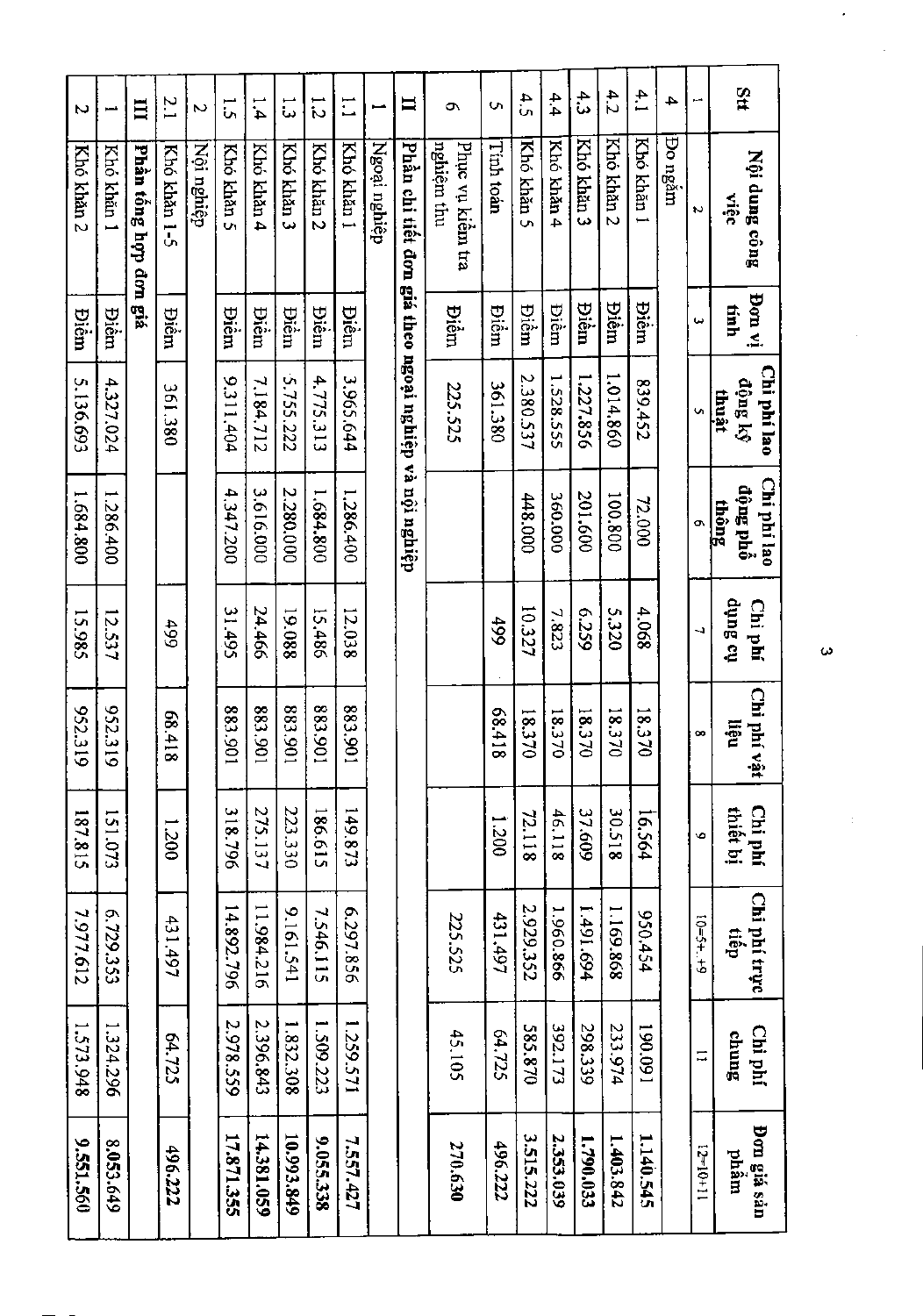| Don giá sån<br>phầm                            | $12=10+11$ | 11.490.071       | 14.877.281       | 18.367.577           |  |
|------------------------------------------------|------------|------------------|------------------|----------------------|--|
| Chi phí<br>chung                               |            | 1.897.033        | 2.461.568        | 3.043.284            |  |
| Chi phí trực<br>tiếp                           | $10=5+.49$ | 9.593.038        | 12.415.713       | 319.996   15.324.293 |  |
| Chi phí<br>thiết bị                            |            | 224.530          | 276.337          |                      |  |
| Chi phi vật<br>liệu                            |            | 952.319          | 952.319          | 952.319              |  |
| Chi phí<br>in Sunt                             |            | 19.587           | 24.965           | 31.994               |  |
| la o<br>្ទ្រ<br>Chi phi!<br>liq au ột<br>thông |            | 2.280.000        | 3,616.000        | 4.347.200            |  |
| Chi phi lao<br>1ộng kỹ<br>thuât                |            | Diễm   6.116.602 | Diềm   7.546.092 | Diệm 9.672.784       |  |
| Pom vi<br>tinh                                 |            |                  |                  |                      |  |
| Nội dung công<br>việc                          |            | Khó khăn 3       | Khó khăn 4       | 5 Khó khăn 5         |  |
| $\overline{\overline{\overline{5}}}$           |            |                  |                  |                      |  |

 $\mathcal{L}(\mathcal{L}^{\mathcal{L}})$  and  $\mathcal{L}^{\mathcal{L}}$  and  $\mathcal{L}^{\mathcal{L}}$ 

 $\label{eq:2.1} \frac{1}{\sqrt{2}}\left(\frac{1}{\sqrt{2}}\right)^{2} \left(\frac{1}{\sqrt{2}}\right)^{2} \left(\frac{1}{\sqrt{2}}\right)^{2} \left(\frac{1}{\sqrt{2}}\right)^{2} \left(\frac{1}{\sqrt{2}}\right)^{2} \left(\frac{1}{\sqrt{2}}\right)^{2} \left(\frac{1}{\sqrt{2}}\right)^{2} \left(\frac{1}{\sqrt{2}}\right)^{2} \left(\frac{1}{\sqrt{2}}\right)^{2} \left(\frac{1}{\sqrt{2}}\right)^{2} \left(\frac{1}{\sqrt{2}}\right)^{2} \left(\$ 

 $\label{eq:2.1} \frac{1}{\sqrt{2}}\left(\frac{1}{\sqrt{2}}\right)^{2} \left(\frac{1}{\sqrt{2}}\right)^{2} \left(\frac{1}{\sqrt{2}}\right)^{2} \left(\frac{1}{\sqrt{2}}\right)^{2} \left(\frac{1}{\sqrt{2}}\right)^{2} \left(\frac{1}{\sqrt{2}}\right)^{2} \left(\frac{1}{\sqrt{2}}\right)^{2} \left(\frac{1}{\sqrt{2}}\right)^{2} \left(\frac{1}{\sqrt{2}}\right)^{2} \left(\frac{1}{\sqrt{2}}\right)^{2} \left(\frac{1}{\sqrt{2}}\right)^{2} \left(\$ 

 $\ddot{\phantom{0}}$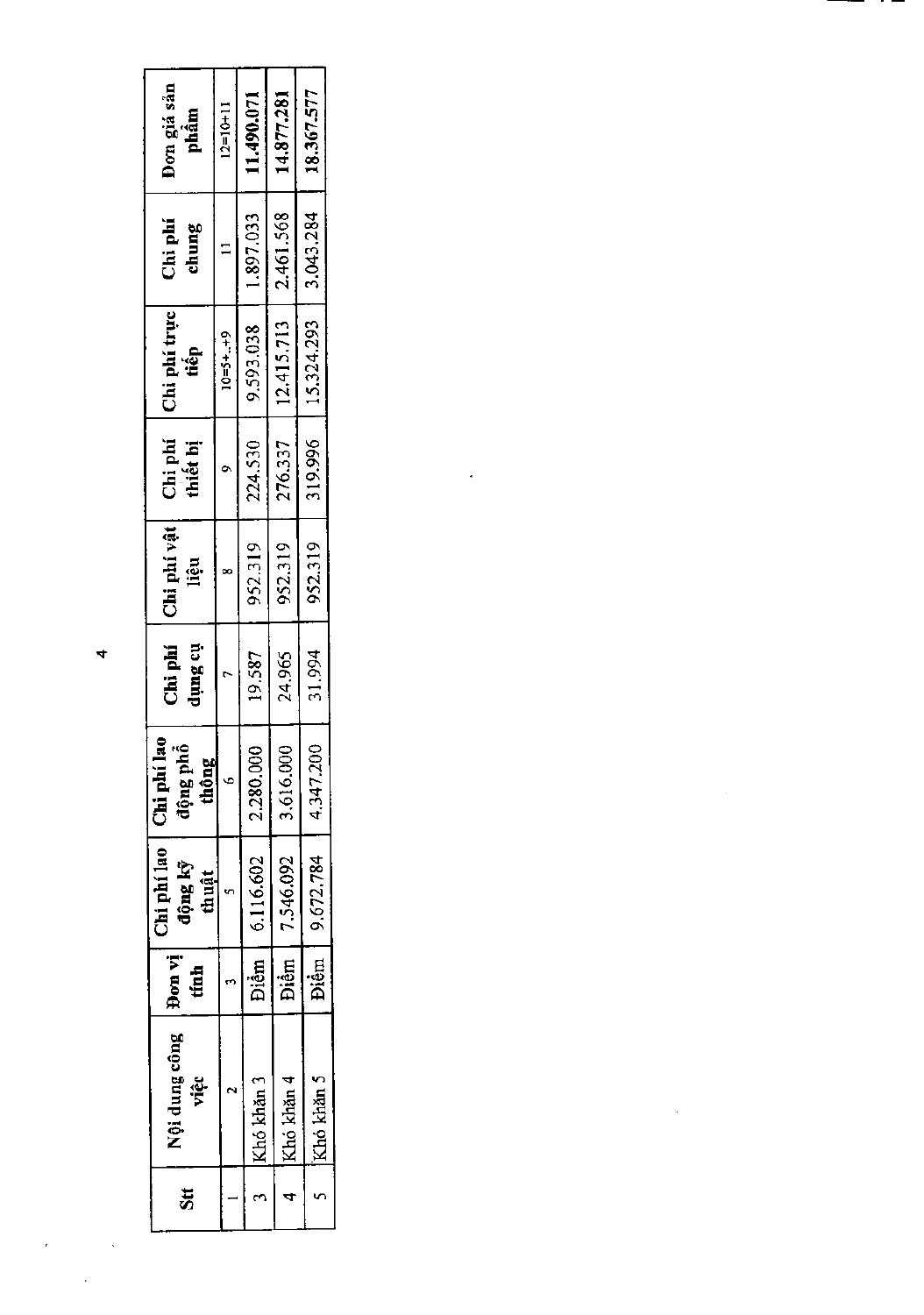| N                             | 1.52       | 1.5.1        | ត          | 1.4.2      | 1.4.1        | 1.4        | 1.32       | $1.3 - 1$    | تة<br>ما   | 1.2.2        | 1.2.1        | ្ចុ        | 1.12       | $\frac{1}{1}$ | $\mathbf{r}$ | ⊷                            |                             |                  | $\frac{3}{4}$                    |
|-------------------------------|------------|--------------|------------|------------|--------------|------------|------------|--------------|------------|--------------|--------------|------------|------------|---------------|--------------|------------------------------|-----------------------------|------------------|----------------------------------|
| Bản đồ địa chính tý lệ 1/1000 | Nội nghiệp | Ngoại nghiệp | Khó khăn 5 | Nội nghiệp | Ngoại nghiệp | Khó khăn 4 | Nội nghiệp | Ngoại nghiệp | Khó khán 3 | Nội nghiệp   | Ngoại nghiệp | Khó khăn 2 | Nội nghiệp | Ngoại nghiệp  | Khó khản 1   | Bản đô địa chính tỷ lệ 1/500 | Đo đạc lập bản đồ địa chính | N                | Nội dung công<br>viêc            |
|                               | Ha         | H4           | Ha         | Ηă         | Hа           | 뵤          | Ha         | Ha           | Ha         | H            | Ha           | Ha         | Ha         | $H_2$         | Ha           |                              |                             | نيا              | iv nof<br>tinh                   |
|                               | C)         | Un.          |            | 4          | 4            |            | ى          | ω            |            | Z            | N            |            |            |               |              |                              |                             | 4                | khăn<br><b>Khó</b>               |
|                               | 1.776.440  | 10.484.583   | 12.261.023 | 1.628.935  | 8.902.541    | 10.531.476 | 1.505.103  | 7.573.626    | 9.078.729  | 1.412.229    | 6.471.432    | 7.883.661  | 1.319.355  | 5.564.546     | 6.883.901    |                              |                             | Ų.               | Chi phí lao<br>động ký<br>thuật  |
|                               |            | 1.744.896    | 1.744.896  |            | 1.452.288    | 452.288    |            | 1.204.480    | 1.204.480  |              | 1.000.448    | 1.000.448  |            | 830.720       | 0220.720     |                              |                             | Ō,               | Chi phí lao<br>dộng phổ<br>thông |
|                               | 7.762      | 30.967       | 38.729     | 23.992     | 6'129        | 30.721     | 2.902      | 18.687       | 24.589     | <b>S.282</b> | 14.115       | 19.397     | 4.662      | 11.212        | 15.874       |                              |                             | د                | ប់ា និបព្វែ<br>Chi phí           |
|                               | 196.355    | 82.43<br>ပ္ပ | 278.790    | 82.435     | 196.355      | 278.790    | 196.355    | 82.435       | 278.7<br>Š | 196.3<br>Š   | 82.435       | 278.7<br>8 | 196.3<br>S | 82.435        | 278.790      |                              |                             | $\infty$         | nģi liện<br>Chi phí              |
|                               | 226        | 1.684        | 0161       | 3.706      | SSS          | 4.261      | 3.132      | 8.360        | 11.492     | 1861         | 24.602       | 32.583     | 21.687     | 53.954        | 75.641       |                              |                             | ۰                | Chí phí<br>thiết bị              |
|                               | 1.980.783  | 12.344.565   | 14.325.348 | 1.739.068  | 10.558.468   | 12.297.536 | 1.710.492  | 887.588      | 10.598.080 | 1.621.847    | 7.593.032    | 9.214.879  | 1.542.059  | 6.542.867     | 8.084.926    |                              |                             | $6 + 3 + 5 = 01$ | Chi phí trực<br>dien             |
|                               | 297.117    | 3.086.141    | 3.383.258  | 434.767    | 1.583,770    | 2.018.537  | 256.574    | 2.221.897    | 2.478.471  | 243.277      | 1.898.258    | 2.141.535  | 231.309    | 1.635.717     | 1.867.026    |                              |                             | $\overline{1}$   | Chi phí<br>chung                 |
|                               | 2.277.900  | 15.430.706   | 17,708.606 | 2.173.835  | 12.142.238   | 14.316.073 | 1.967.066  | 11.109.485   | 13.076.551 | 1.865.124    | 9.491.290    | 11.356.414 | 1.773.368  | 8.178.584     | 2,951.952    |                              |                             | $12 = 10 + 11$   | <b>Don giá sãn</b><br>phầm       |

2. Đơn giá sản phẩm đo đạc thành lập bản đồ địa chính

 $\sigma$ 

Bon vị tính: Đồng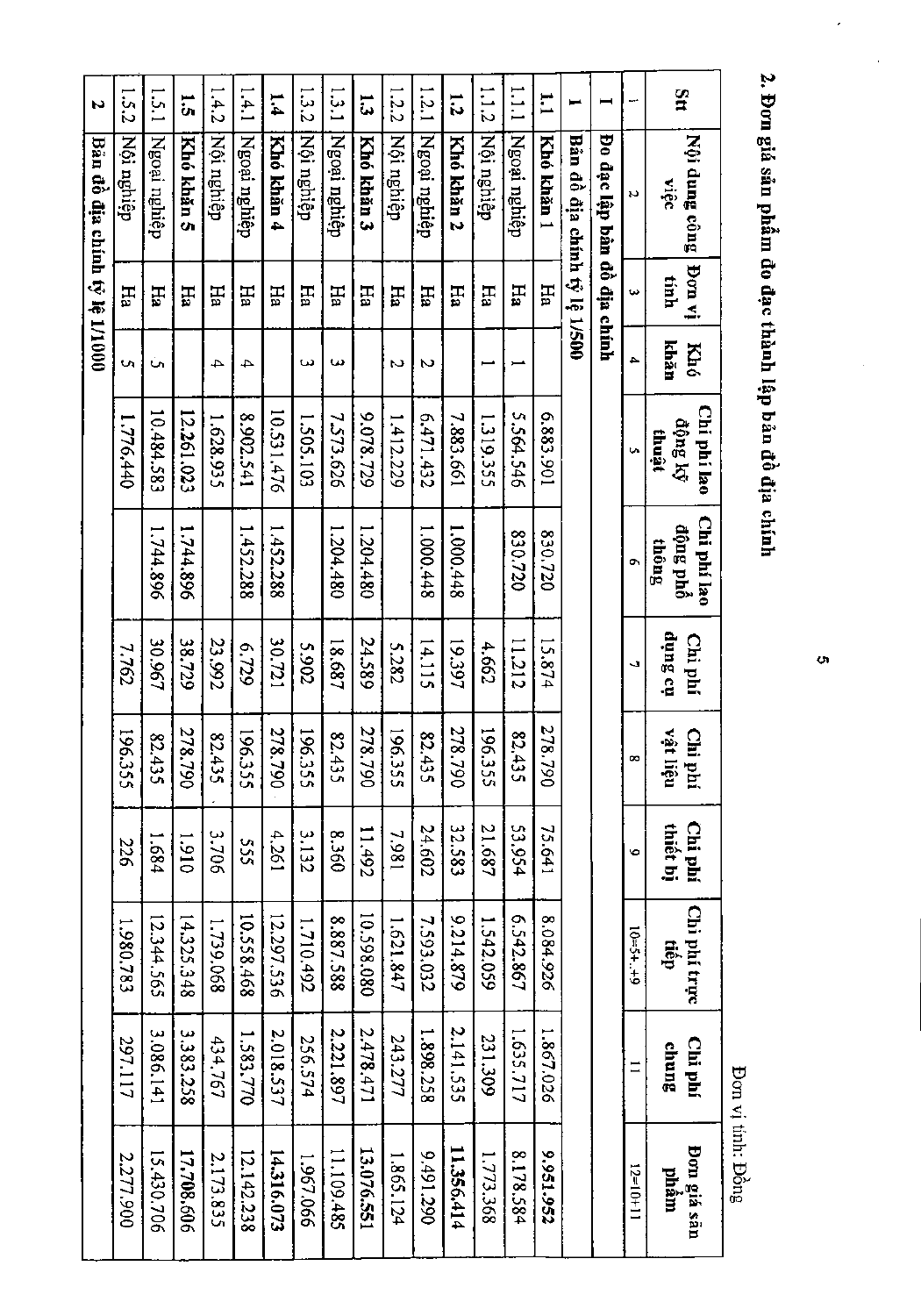| 5t              | Nội dung công<br>việc         | Đơn vị<br>tinh | khăn<br>Khó     | Chi phi lao<br>động kỹ<br>thuật | Chi phi lao<br>động phổ<br>thông | tio Sunp<br>Chi phí | Chi phí<br>vật liệu | Chi<br>thiết bị | Chi phí trực<br>tiếp | Chi phí<br>chung | Đơn giá sản<br>phâm |
|-----------------|-------------------------------|----------------|-----------------|---------------------------------|----------------------------------|---------------------|---------------------|-----------------|----------------------|------------------|---------------------|
|                 | $\mathbf{\tilde{c}}$          | $\blacksquare$ | 4               | Ÿ,                              | $\ddot{\circ}$                   | r                   | œ                   | o               | $10 = 5 + . + 9$     |                  | $12 = 10 + 1$       |
| $\overline{21}$ | Khó khăn 1                    | Ha             |                 | 2.411.105                       | 223.936                          | 7.840               | 112.700             | 75.641          | 2.831.222            | 633.657          | 3.464.879           |
| 2.1.1           | Ngoại nghiệp                  | Ha             |                 | 1.777.947                       | 223.936                          | 5.813               | 28.087              | 53.954          | 2.089.737            | 522.434          | 2.612.171           |
| 2.1.2           | darigu roN                    | Ha             |                 | 633,158                         |                                  | 2.027               | 84,613              | 21.687          | 741.485              | 111.223          | 852.708             |
| 2.2             | Khó khăn 2                    | Ha             |                 | 2.740.830                       | 265.984                          | 9.315               | 112.700             | 32.583          | 3.161.412            | 713.017          | 3.874.429           |
| 2.2.1           | Ngoại nghiệp                  | Ha             | $\mathbf{\sim}$ | 2.062.373                       | 265.984                          | 7.007               | 28.087              | 24,602          | 2.388.053            | 597.013          | 2.985.066           |
| 2.2.2           | Nội nghiệp                    | Ha             | 2               | 678.457                         |                                  | 2.308               | 84.613              | 7.981           | 773.359              | 116,004          | 889.363             |
| 2.3             | Khó khản 3                    | Ha             |                 | 3.312.528                       | 365,696                          | 10,903              | 112.700             | 11.492          | 3,813,319            | 870.775          | 4.684.094           |
| 2.3.1           | Ngoại nghiệp                  | $_{\rm Ha}$    | $\mathfrak{S}$  | 2.577.390                       | 696<br>365.                      | 8.244               | 28.087              | 8.360           | 2.987.777            | 746.944          | 3.734.721           |
| 2.3.2           | Nội nghiệp                    | Ha             | $\sim$          | 735.138                         |                                  | 2.659               | 84.613              | 3.132           | 825.542              | 123.831          | 949.373             |
| 2.4             | Khó khăn 4                    | Ha             |                 | 4.259.932                       | 744<br>583.                      | 13.401              | 112.700             | 4.261           | 4.974.038            | 1.154.090        | 6.128.128           |
| 2.4.1           | Ngoại nghiệp                  | Ha             | 4               | 3.454.001                       | 744<br>583.                      | 10,304              | 28.087              | 3.706           | 4.079.842            | 1.019.961        | 5.099.803           |
| 2.4.2           | Nội nghiệp                    | Ha             | 4               | 805.931                         |                                  | 3.097               | 84,613              | 555             | 894.196              | 134.129          | 1,028.325           |
| 2.5             | Khó khăn 5                    | Ha             |                 | 5.149.176                       | 749.120                          | 16,501              | 112.700             | 1.910           | 6.029.407            | 1.409.056        | 7.438.463           |
| 2.5.1           | Ngoại nghiệp                  | $Ha$           | 5               | 4.254.696                       | 120<br>749.                      | 12.860              | 28.087              | 1.684           | 5.046.447            | 1.261.612        | 6.308.059           |
| 2.5.2           | Nội nghiệp                    | Ha             | S               | 894.480                         |                                  | 3.641               | 84,613              | 226             | 982.960              | 147.444          | 1.130.404           |
| m               | Bản đồ địa chính tỷ lệ 1/2000 |                |                 |                                 |                                  |                     |                     |                 |                      |                  |                     |
| $\overline{3}$  | Khó khăn 1                    | Ha             |                 | 1,035,127                       | 528<br>86.                       | 3.759               | 41.210              | 75.641          | 1.252.265            | 280.897          | 1.533.162           |
| 3.1.1           | Ngoại nghiệp                  | Ha             |                 | 767.062                         | 528<br>\$                        | 2.599               | 10.433              | 53.954          | 930.576              | 232.644          | 1.163.220           |
| 3.1.2           | Nội nghiệp                    | Ha             |                 | 268.065                         |                                  | 1.160               | 30.777              | 21.687          | 321.689              | 48.253           | 369.942             |
| 32              | Khó khản 2                    | Ha             |                 | 1.172.986                       | 032<br>$\frac{4}{11}$            | 4,446               | 41,210              | 43.398          | 1.376.072            | 311.037          | 1.687.109           |
| 3.2.1           | Ngoại nghiệp                  | Ha             | $\sim$          | 884.377                         | 032<br>14                        | 3.156               | 10.433              | 34.256          | 1.046.254            | 261.564          | 1.307.818           |

 $\ddot{\circ}$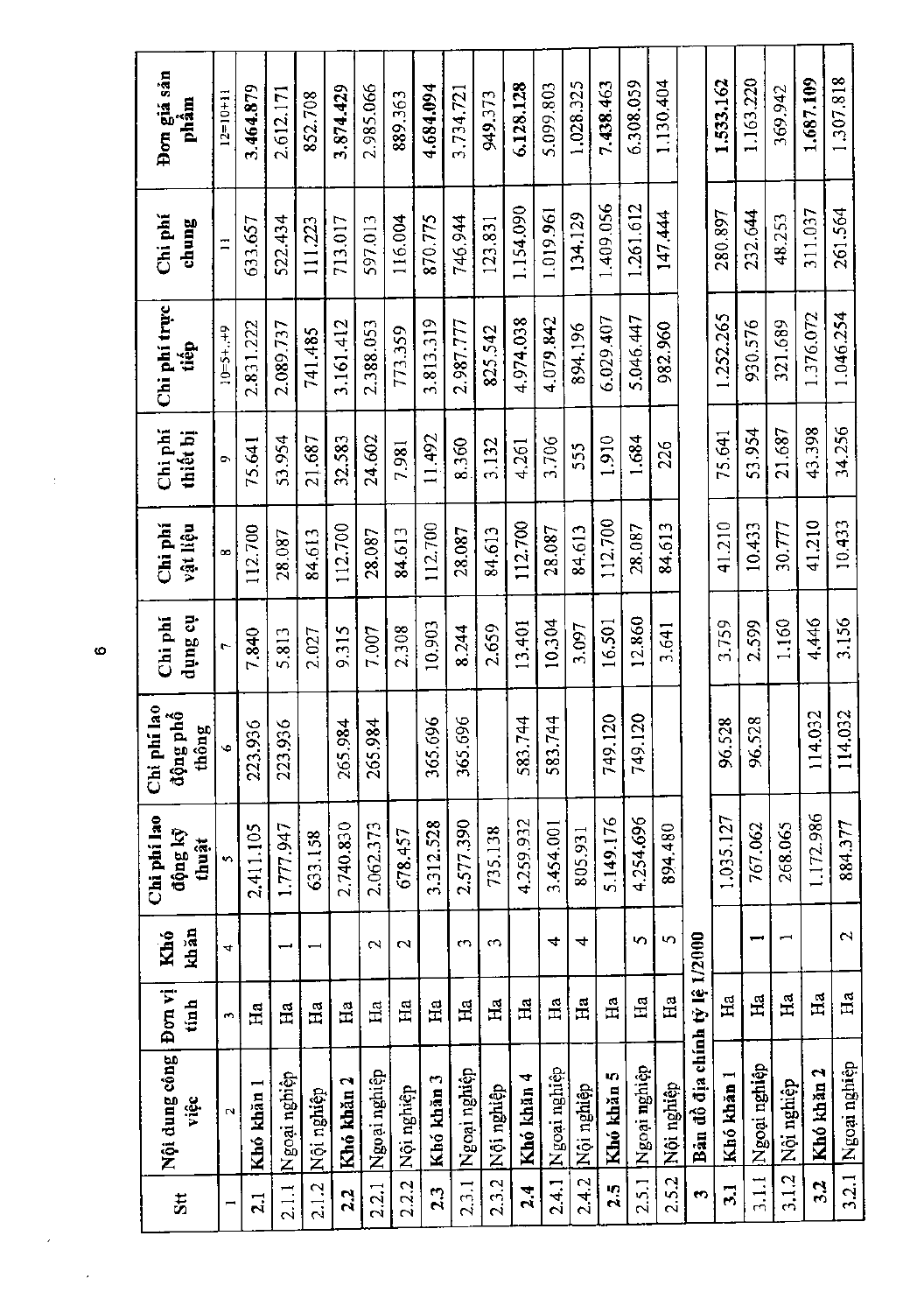| 4.1.1<br>4.2.2<br>4.2.1<br>4.1.2<br>4.3.2<br>4.3.1<br>42<br>4.1<br>43<br>4           |        |         |           |        |         |            |            |              |            |                               | <b>3.52</b> | 3.5.1        | ς<br>Ω     | 3.4.2      | 3,4.1        | 3,4        | 3.3.2      | 3.3.1        | 33<br>3    | 3.2.2      |            | $\frac{3}{1}$                    |
|--------------------------------------------------------------------------------------|--------|---------|-----------|--------|---------|------------|------------|--------------|------------|-------------------------------|-------------|--------------|------------|------------|--------------|------------|------------|--------------|------------|------------|------------|----------------------------------|
| Nội nghiệp<br>Ngoại nghiệp<br>Khó khản 2<br>Nội nghiệp<br>Ngoai nghiệp<br>Khó khán 3 |        |         |           |        |         |            | Nội nghiệp | Ngoại nghiệp | Khó khán 1 | Bản đồ địa chính tỷ lệ 1/5000 | Nội nghiệp  | Ngoại nghiệp | Khó khản 5 | Nội nghiệp | Ngoại nghiệp | Khó khăn 4 | Nội nghiệp | Ngoại nghiệp | Khó khăn 3 | Nội nghiệp | N          | Nội dung công<br>oğia            |
| FП<br>Ha                                                                             |        |         | Ħа        | FIa    | FR      | Ha         | EН         | FIa          | FП         |                               | EН          | EН           | EН         | FИ         | EН           | Ha         | Ha         | EН           | $H_2$      | Hа         | Ċ.         | $\overline{1}$ bon vi<br>tính    |
| دى                                                                                   |        | ىي      |           | N      | ю       |            |            |              |            |                               | c           | Un           |            | 4          | 4            |            | ىب         | دى           |            | N          | 4          | khăn<br>Khó                      |
| 390.212<br>47.724                                                                    |        |         | 437.936   | 41.078 | 338.350 | 379.428    | 36.152     | 295.112      | 331.264    |                               | 313.592     | 1.696.853    | 2.010.445  | 283.886    | 1.318.045    | 1.601.931  | 313.307    | 1.036.379    | 1.349.686  | 288.609    |            | Chi phí lao<br>dộng ký<br>thuật  |
|                                                                                      |        | 45.897  | 45.897    |        | 32.082  | 32.082     |            | 32.613       | 32.613     |                               |             | 272.272      | 272.272    |            | 202.192      | 202.192    |            | 141.312      | 141.312    |            | o          | Chi phí lao<br>dộng phổ<br>thông |
| 263                                                                                  |        | 1.394   | 1.657     | 224    | 1.275   | 1.499      | 195        | 1901         | 1.262      |                               | 1911        | 2151         | 7.779      | 1267       | 4.827        | 420.94     | $13 + 1$   | 3.713        | 5.180      | 1.290      | د          | no Sunp<br>Chi phí               |
| S.88<br>دب                                                                           |        | 1.802   | 7.68<br>u | 5.88   | 1.802   | 7.68<br>Ur | S.88       | 1.802        | 892<br>v.  |                               | 30.777      | 10.433       | 41.210     | 30.777     | 10.433       | 41.210     | 30.777     | 10.433       | 41.210     | 30.777     | œ          | ngi liên<br>Chi phí              |
| 3.332                                                                                |        | 15.501  | 18,833    | 10.065 | 43.666  | 53.731     | 27.339     | 115.314      | 142.653    |                               | 274         | 2.188        | 2.462      | 703        | 4,815        | 5.518      | 3.722      | 11.635       | 15.357     | 9.142      | Ó          | Chi phí<br>thiết hị              |
|                                                                                      | 57.202 | 454.806 | 512.008   | 57.250 | 417.175 | 474.425    | 695'69     | 445.908      | 515.477    |                               | 346.110     | 1.988.058    | 2.334.168  | 316.633    | 1.540.312    | 1.856.945  | 349.273    | 1.203.472    | 1.552.745  | 329.818    | $10=5+.49$ | Chi phí trực<br>tiêp             |
|                                                                                      | 0858   | 113.702 | 122.282   | 8.588  | 104.294 | 112.882    | 10.435     | 111.477      | 121.912    |                               | 51.917      | 497.015      | 548.932    | 47.495     | 385.078      | 432.573    | 52.391     | 300.868      | 353.259    | 49.473     | $\Xi$      | Chi phí<br>chung                 |
|                                                                                      | 55.782 | 568.508 | 034.290   | 65.838 | 521.469 | 587.307    | 80.004     | 557.385      | 637.389    |                               | 398.027     | 2.485.073    | 2.883.100  | 364.128    | 1.925.390    | 2.289.518  | 401.664    | 1.504.340    | 1.906.004  | 19291      | $12=10+11$ | Đơn giá sản<br>mgud              |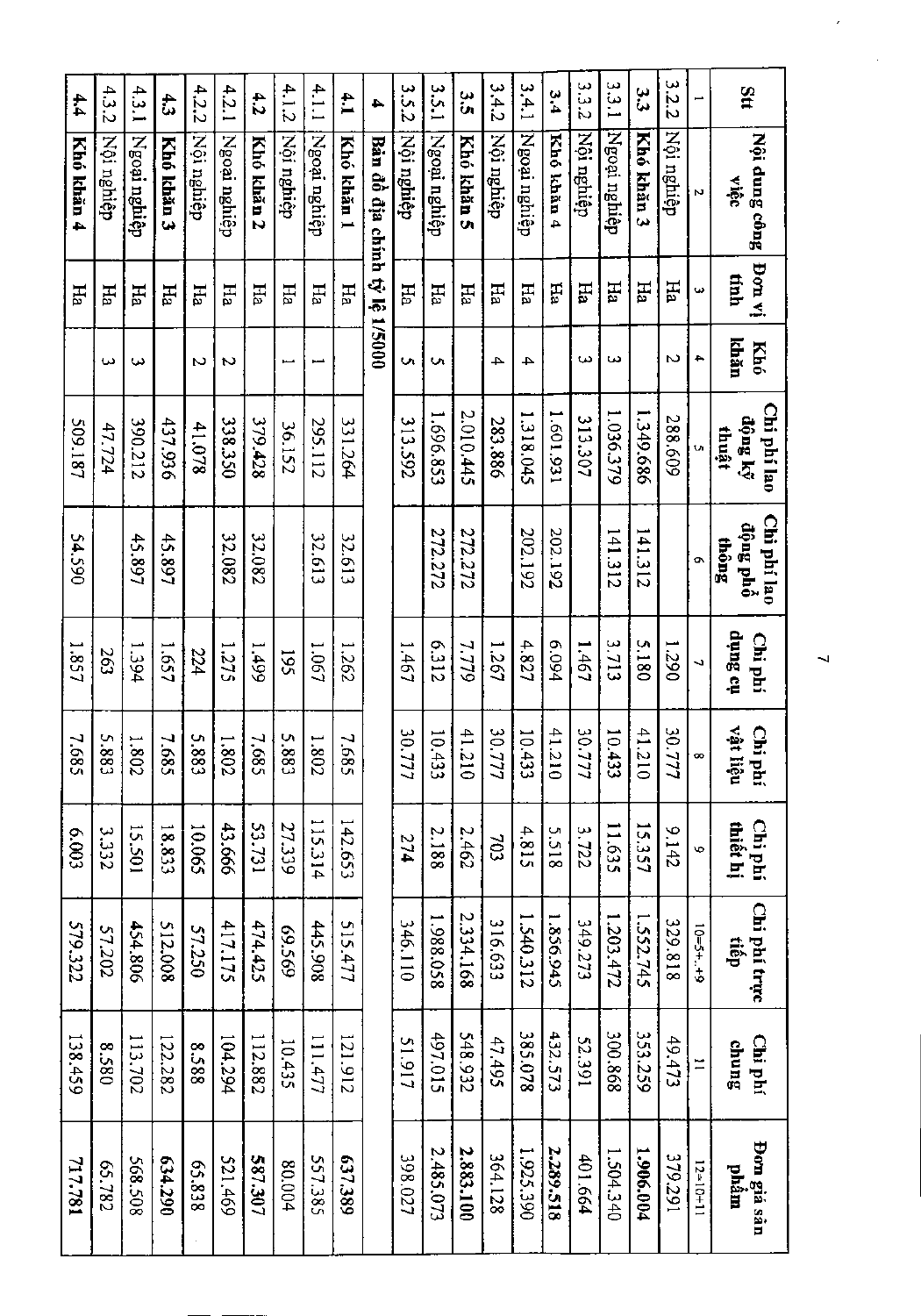| Stt            | Nội dung công<br>việc                         | Đon vị<br>tinh | khăn<br>Khó | Chi phi lao<br>động kỹ<br>thuật | i lao<br>phổ<br>thông<br>$Chi$ ph<br>động | tio Sunp<br>Chi phí | Chi phí<br>vật liệu | Chi phí<br>thiết bị | Chi phi trực<br>tiếp | Chi phí<br>chung | Đơn giá sản<br>phẩm |
|----------------|-----------------------------------------------|----------------|-------------|---------------------------------|-------------------------------------------|---------------------|---------------------|---------------------|----------------------|------------------|---------------------|
|                | $\mathbf{\hat{c}}$                            | c              | 4           | n                               | Ó                                         | r,                  | œ                   | G                   | $10 = 5 + . + 9$     | $\Xi$            | $12 = 10 + 11$      |
| 4.4.1          | Ngoại nghiệp                                  | $H_a$          | 4           | 452.491                         | 54.590                                    | 1.541               | 1.802               | 5.184               | 515.608              | 128,902          | 644.510             |
| 4.4.2          | Nội nghiệp                                    | Ha             | 4           | 56.696                          |                                           | $\frac{316}{5}$     | 5.883               | 819                 | 63.714               | 9.557            | 73.271              |
| Ю              | Bân đồ địa chính tỷ lệ 1/1000                 |                |             |                                 |                                           |                     |                     |                     |                      |                  |                     |
| 51             | Khó khăn 1                                    | Ha             |             | 152.291                         | 16.703                                    | 557                 | 2.087               | 173.638             | 345.276              | 82.059           | 427.335             |
| 5.1.1          | Ngoại nghiệp                                  | Ha             |             | 141.003                         | S<br>16.7                                 | 483                 | 614                 | 143.874             | 302.677              | 75.669           | 378.346             |
| 5.1.2          | <b>Nội nghiệp</b>                             | $H_a$          |             | 11.288                          |                                           | 74                  | 1.473               | 29.764              | 42.599               | 6.390            | 48,989              |
| 52             | Khó khăn 2                                    | Ha             |             | 174.920                         | 16,836                                    | 659                 | 2.087               | 66.517              | 261.019              | 62.688           | 323.707             |
| 5.2.1          | Ngoại nghiệp                                  | Ha             | $\sim$      | 162.030                         | 16.836                                    | 577                 | 614                 | 55,296              | 235,353              | 58.838           | 294.191             |
| 5.2.2          | Nội nghiệp                                    | Ha             | $\sim$      | 12.890                          |                                           | 82                  | 1.473               | 11.221              | 25,666               | 3.850            | 29.516              |
| 53             | Khó khăn 3                                    | $H_{a}$        |             | 202.316                         | 23.568                                    | 725                 | 2.087               | 24.795              | 253.491              | 61.338           | 314.829             |
| 5.3.1          | Ngoại nghiệp                                  | Ha             | S           | 187.265                         | 23.568                                    | 631                 | 614                 | 21.066              | 233.144              | 58.286           | 291.430             |
| 53.2           | Nội nghiệp                                    | Ha             | S           | 15.051                          |                                           | Ř                   | 1,473               | 3.729               | 20.347               | 3.052            | 23,399              |
| 54             | Khó khăn 4                                    | Ha             |             | 235.510                         | 28.061                                    | 816                 | 2.087               | $\ddot{\circ}$      | 266.474              | 64.663           | 331.137             |
| 5.4.1          | Ngoại nghiệp                                  | Ha             | 4           | 217.544                         | 28.061                                    | 698                 | 614                 | $\bullet$           | 246.917              | 61.729           | 308,646             |
| 5.4.2          | Nội nghiệp                                    | Ha             | 4           | 17,966                          |                                           | 118                 | 1.473               | $\bullet$           | 19.557               | 2.934            | 22.491              |
| $\blacksquare$ | Đo đạc lập bản đồ địa chính có đo vẽ địa hình |                |             |                                 |                                           |                     |                     |                     |                      |                  |                     |
|                | Bản đồ địa chính tỷ lệ 1/500                  |                |             |                                 |                                           |                     |                     |                     |                      |                  |                     |
| $\mathbf{I}$   | Khó khān 1                                    | Ha             |             | 7.572.292                       | 792<br>913.                               | 17.461              | 306.670             | 83.205              | 8,893,420            | 2.053.729        | 10.947.149          |
| 1.1.1          | Rgoại nghiệp                                  | Ha             |             | 6.121.001                       | 792<br>913                                | 12.333              | 90.679              | 59,349              | 7.197.154            | 1.799.289        | 8.996.443           |
| 1.12           | Nội nghiệp                                    | Ha             |             | 1,451,291                       |                                           | 5.128               | 215.991             | 23,856              | 1.696.266            | 254,440          | 1.950.706           |

 $\pmb{\infty}$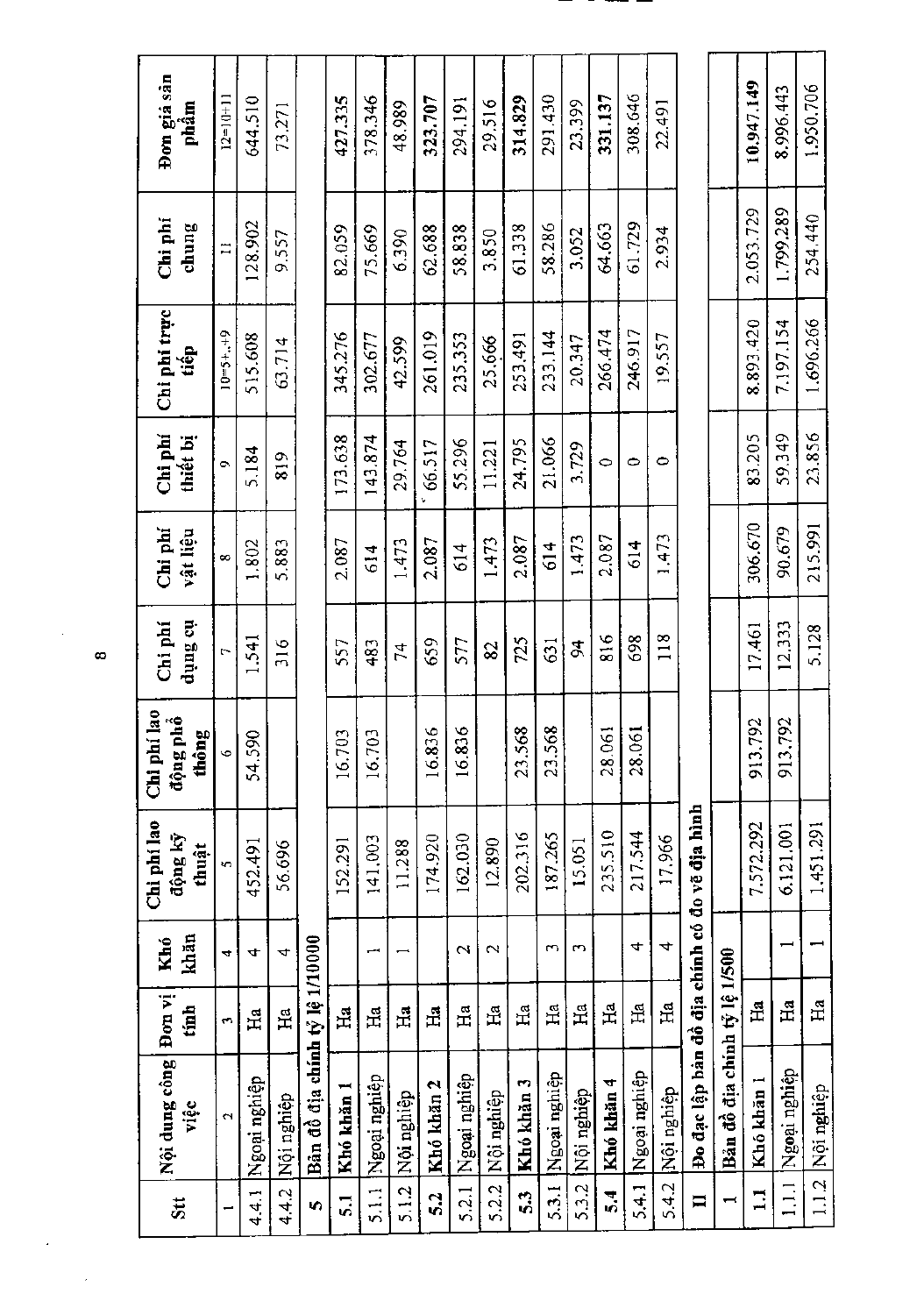| Stt            | Nội dung công<br>oğu          | iv nod<br>tinh  | khăn<br><b>Khó</b> | Chi phí lao<br>động ký<br>thuật | Chi phi lao<br>động phổ<br>thông | tio Sutip<br>Chi phí | vật liệu<br>Chi phí | thiết bị<br>Chi phí | Chi phí trực<br>dan | Chi phí<br>chung | Đơn giá sản<br>mgud |
|----------------|-------------------------------|-----------------|--------------------|---------------------------------|----------------------------------|----------------------|---------------------|---------------------|---------------------|------------------|---------------------|
|                | N                             | دیا             | ≏                  |                                 |                                  |                      | $\infty$            | Ó                   | $10=5++9$           | $\equiv$         | $12=10+11$          |
| $\overline{z}$ | Khó khăn 2                    | ΕH              |                    | 8.672.027                       | 1.100.493                        | 21.337               | 306.67<br>ਠ         | 35.841              | 10.136.368          | 2.355.689        | 12.492.057          |
| 1.2.1          | Ngoại nghiệp                  | FГа             | N                  | 7.118.575                       | 1.100.493                        | 15.527               | 12906<br>Ю          | 27.062              | 8.352.336           | 2.088.084        | 10.440.420          |
| 1.2.2          | Nội nghiệp                    | Ha              | N                  | 1.553.452                       |                                  | 5.810                | 215.991             | 8.779               | 1.784.032           | 267.605          | 2.051.637           |
| $\vec{3}$      | Khó khăn 3                    | <b>Fa</b>       |                    | 209'986'6                       | 1.324,928                        | 27.048               | 306.670             | 12.641              | 11.657,889          | 2.726.318        | 14.384.207          |
| 1.3.1          | Ngoại nghiệp                  | Ha              | ω                  | 8.330.989                       | 1.324.928                        | 20.556               | 629'06              | 9616                | 9.776.348           | 2.444.087        | 12.220.435          |
| 1.3.2          | Nội nghiệp                    | FIa             | دیا                | 1.655.613                       |                                  | 2643                 | 215.991             | 3.445               | 1.881.541           | 282.231          | 2.163.772           |
| 1.4            | Khó khán 4                    | EH <sub>3</sub> |                    | 11.584.624                      | 1.597.517                        | 33.793               | 306.670             | 4.688               | 13.527.292          | 2,220.391        | 15.747.683          |
| 1.4.1          | Ngoại nghiệp                  | ЕH              | 4                  | 9.792.795                       | 1.597.517                        | 7.402                | 215.991             | 119                 | 11.614.316          | 1.742.147        | 13.356.463          |
| 1.4.2          | Nội nghiệp                    | FЦ              | 4                  | 1.791.829                       |                                  | 26.391               | 629.06              | 4.077               | 1.912.976           | 478.244          | 2.391.220           |
| ัน<br>ับ       | Khó khăn 5                    | FГа             |                    | 13.487.125                      | 1.919.386                        | 42.602               | 306.670             | 2.101               | 15.757.884          | 3,721.585        | 19.479.469          |
| 1.5.1          | Ngoại nghiệp                  | Hа              | c                  | 11.533.041                      | 1.919.386                        | 34.064               | 649'06              | 1.852               | 13.579.022          | 3.394.756        | 16.973.778          |
| 1.5.2          | Nội nghiệp                    | Нã              | U                  | 1.954.084                       |                                  | 8538                 | 215.991             | 249                 | 2,178.862           | 326.829          | 2.505.691           |
| M              | Bản đồ địa chính tỷ lệ 1/1000 |                 |                    |                                 |                                  |                      |                     |                     |                     |                  |                     |
| 2.1            | Khó khān 1                    | Fв              |                    | 2.652.216                       | 246.330                          | 429'8                | 123.970             | 83.205              | 3.114.345           | 697.023          | 3.811.368           |
| 2.1.1          | Ngoại nghiệp                  | FГа             |                    | 1.955.742                       | 246.330                          | 6.394                | 30.896              | 59.349              | 2.298.711           | 574.678          | 2.873.389           |
| 2.1.2          | Nội nghiệp                    | ЕH              |                    | 696.474                         |                                  | 2.230                | 93.074              | 23.856              | 815.634             | 122.345          | 937.979             |
| 2.2            | Khó khản 2                    | ΕÄ              |                    | 3.014.913                       | 292.582                          | 10.247               | 123.970             | 35.841              | 3.477.553           | 784.319          | 4,261.872           |
| 2.2.1          | Ngoại nghiệp                  | FIa             | N                  | 2.268.610                       | 292.582                          | 7.708                | 30.896              | 27.062              | 2.626.858           | 656.715          | 3.283.573           |
| 2.2.2          | Nội nghiệp                    | <b>Fia</b>      | N                  | 746.303                         |                                  | 2.539                | 93.074              | 8.779               | 850.695             | 127.604          | 978.299             |
| 23             | Khó khản 3                    | FЮ              |                    | 3.643.781                       | 402.266                          | 11.993               | 123.970             | 12.641              | 4.194.651           | 957.853          | 5.152.504           |
| 2.3.1          | Ngoại nghiệp                  | FП              | ډي                 | 2.835.129                       | 402.266                          | 890'6                | 30.896              | 961'6               | 3.286.555           | 621.639          | 4,108.194           |

 $\ddot{\circ}$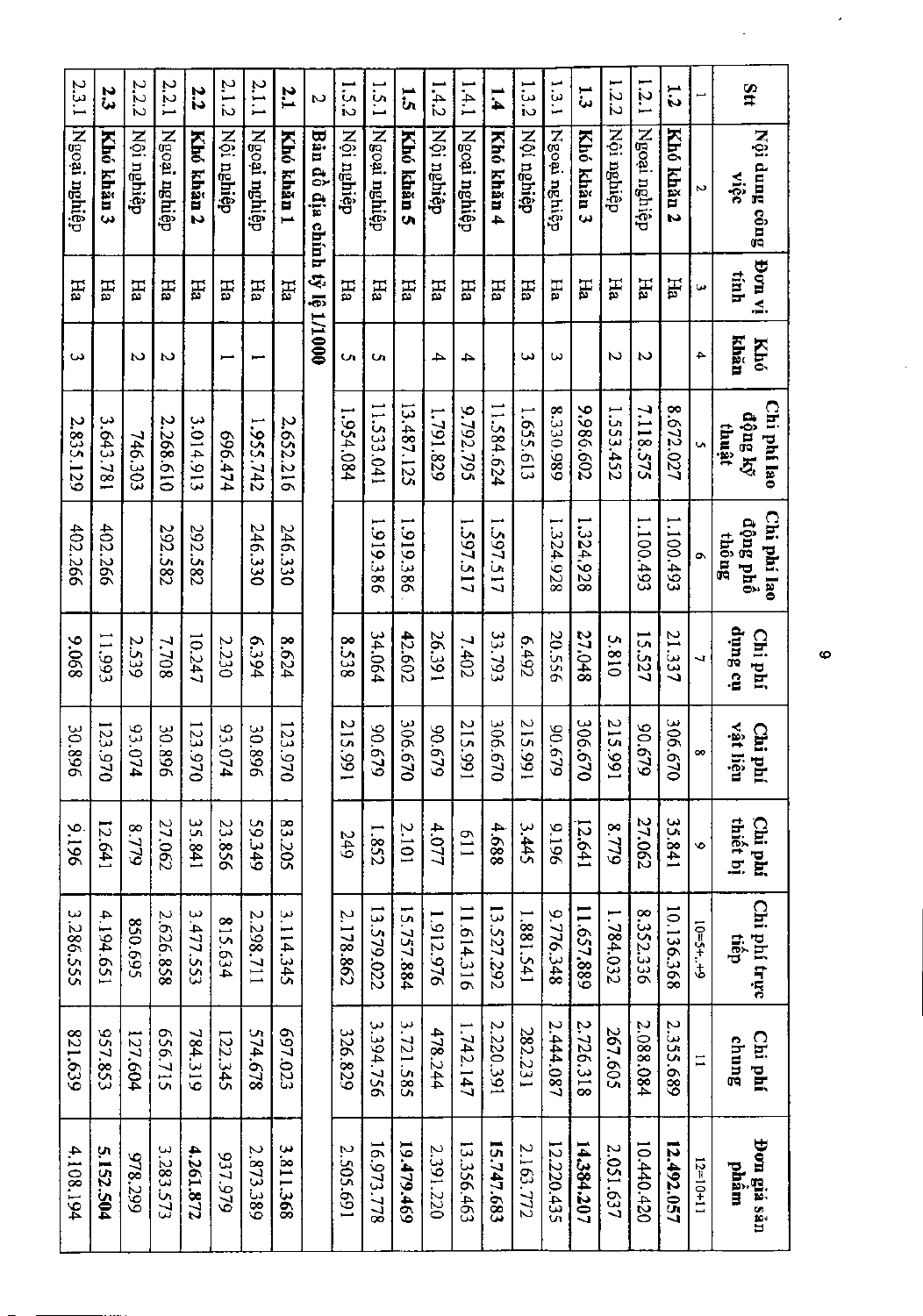| Đơn giá sản<br>phâm              | $12 = 10 + 11$       | 1.044.310  | 6.740.941              | 5.609.783              | 1.131.158  | 8,182.309  | 6.938.865    | 1.243.444  |                               | 1.686.479  | 1.279.541    | 406.938    | 1.855.820     | 1.438.600    | 417.220         | 2.096.605  | 1.654.774    | 441.83     | 2.518.472   | 2.117.930    | 400.542    | 3.171.408     |
|----------------------------------|----------------------|------------|------------------------|------------------------|------------|------------|--------------|------------|-------------------------------|------------|--------------|------------|---------------|--------------|-----------------|------------|--------------|------------|-------------|--------------|------------|---------------|
| Chi phi<br>chung                 | $\Xi$                | 136,214    | 1.269.499              | 1.121.957              | 147.542    | 1.549.961  | 1.387.773    | 162.188    |                               | 308.987    | 255.908      | 53.079     | 342.140       | 287.720      | 54.420          | 388.585    | 330.955      | 57.630     | 475.831     | 423.586      | 52.245     | 603.824       |
| Chi phí trực<br>tiêp             | $10 = 5 + . + 9$     | 908.096    | 5.471.442              | 4.487.826              | 983.616    | 6.632.348  | 5.551.092    | 1.081.256  |                               | 1.377.492  | 1.023.633    | 353.859    | 1.513.680     | 1.150.880    | 362.800         | 1.708.020  | 1.323.819    | 384.201    | 2.042.641   | 1.694.344    | 348.297    | 2.567.584     |
| Chi phí<br>thiết bị              | o                    | 3.445      | 4.688                  | 4.077                  | 611        | 2,101      | 1.852        | 249        |                               | 83.205     | 59.349       | 23.856     | 47.738        | 37.682       | 10.056          | 16.893     | 12.799       | 4.094      | 6.070       | 5.297        | 773        | 2.708         |
| Chi phí<br>vật liệu              | œ                    | 93.074     | 123.970                | 30.896                 | 93.074     | 123.970    | 30.896       | 93.074     |                               | 45.331     | 11.476       | 33,855     | 45.331        | 11.476       | 33.855          | 45.331     | 11.476       | 33,855     | 45.331      | 11.476       | 33,855     | 45.331        |
| no aunp<br>Chi phí               | r                    | 2.925      | 14.741                 | 11.334                 | 3.407      | 18.151     | 14.146       | 4.005      |                               | 4.135      | 2.859        | 1.276      | 4.891         | 3.472        | 1.419           | 5.698      | 4.084        | 1.614      | 6.704       | 5.310        | 1.394      | 8.557         |
| Chi phí lao<br>động phổ<br>thông | ۰o                   |            | $\frac{8}{18}$<br>542. | $\frac{8}{10}$<br>642. |            | 824.032    | 32<br>824.   |            |                               | 181<br>106 | 181<br>106.  |            | 125.435       | 125,435      |                 | 155.443    | 443<br>155.  |            | 411<br>222. | 411<br>222   |            | 1,499<br>299. |
| Chi phí lao<br>động kỹ<br>thuật  | Ś,                   | 808.652    | 4,685.925              | 3.799.401              | 886.524    | 5.664.094  | 4.680.166    | 983.928    |                               | 1.138.640  | 843.768      | 294,872    | 1.290.285     | 972.815      | 317.470         | 1.484.655  | 1.140.017    | 344.638    | 1.762.125   | 1.449.850    | 312,275    | 2.211.489     |
| khăn<br>Khó                      | 4                    | $\sim$     |                        | 4                      | 4          |            | S            | 5          |                               |            |              |            |               | $\sim$       | $\mathbf{\sim}$ |            | $\sim$       | S          |             | 4            | ₩          |               |
| Đơn vị<br>tính                   | $\mathbf{r}$         | Ha         | H                      | Ha                     | Ha         | Ha         | Ha           | Ha         |                               | Нa         | Ha           | Ha         | Ha            | Ha           | Ha              | Ha         | $\tilde{H}$  | Ha         | H           | Ηa           | Ha         | Ha            |
| Nội dung công<br>viêc            | $\mathbf{\tilde{c}}$ | Nội nghiệp | Khó khăn 4             | Ngoại nghiệp           | Nội nghiệp | Khó khăn 5 | Ngoại nghiệp | Nội nghiệp | Bản đồ địa chính tỷ lệ 1/2000 | Khó khăn 1 | Ngoại nghiệp | Nội nghiệp | Khó khăn 2    | Ngoại nghiệp | Nội nghiệp      | Khó khăn 3 | Ngoại nghiệp | Nội nghiệp | Khó khăn 4  | Ngoại nghiệp | Nội nghiệp | Khó khăn 5    |
| $\mathbf{S}$ tt                  |                      | 2.3.2      | 2.4                    | 2.4.1                  | 2.4.2      | 2.5        | 2.5.1        | 2.5.2      | $\sim$                        | 3.1        | 3.1.1        | 3.1.2      | $\frac{3}{2}$ | 3.2.1        | 3.2.2           | 33         | 3.3.1        | 3.3.2      | र<br>ठ      | 3.4.1        | 3.4.2      | 35            |

 $\ddot{a}$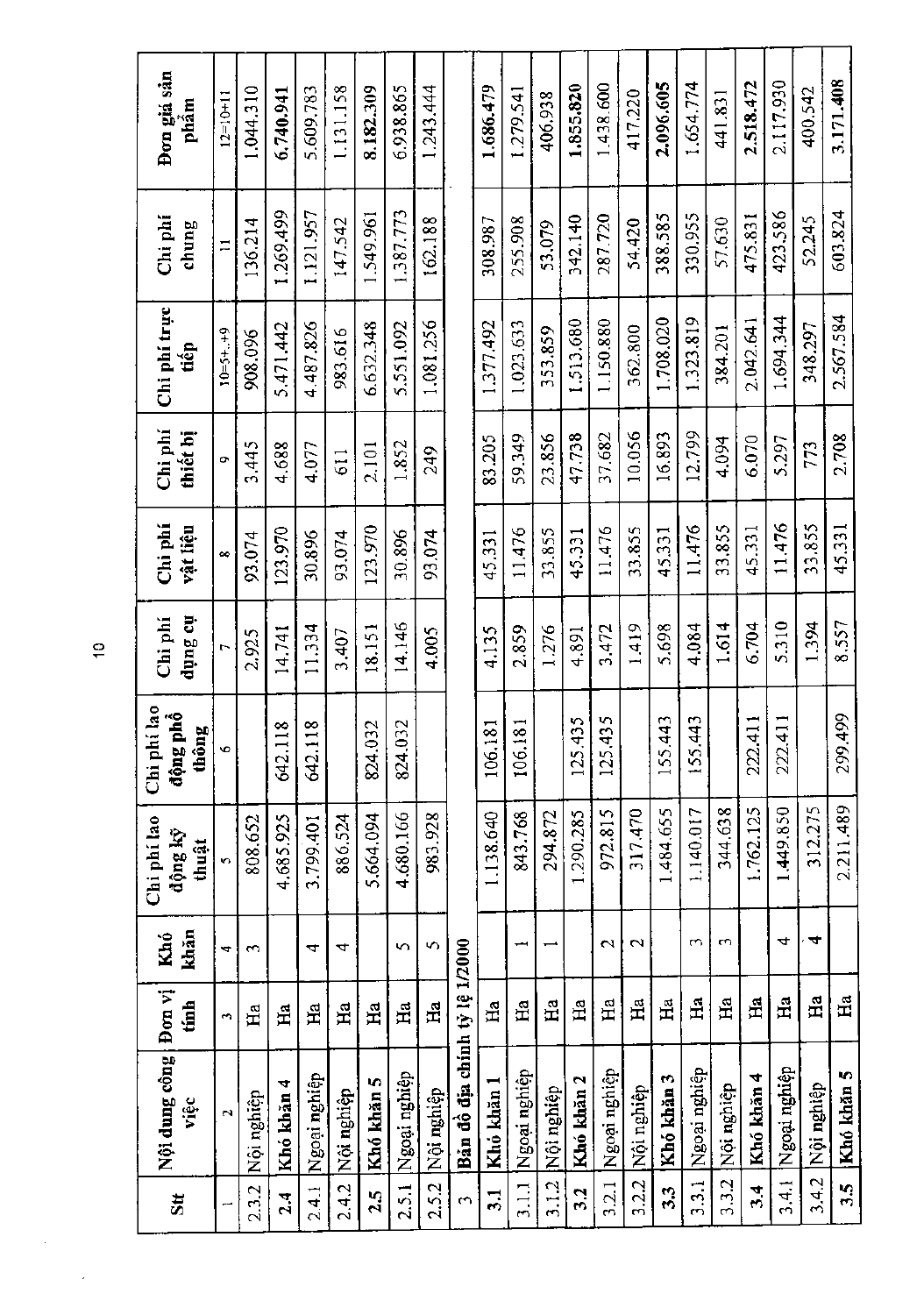| Stt        | Nội dung công<br>việc          | Pon vi<br>tinh | khăn<br>Khó              | Chi phí lao<br>dộng ký | Chi phí lao<br>động phố | io Sunp<br>Chi phí | vật liệu<br>Chi phí | Chi phí<br>thiết hị | Chi phí trực<br>tiếp |            | Chi phí<br>sunne |
|------------|--------------------------------|----------------|--------------------------|------------------------|-------------------------|--------------------|---------------------|---------------------|----------------------|------------|------------------|
|            | N                              | ω              | 4                        | thuật<br>Ū,            | thông<br>G.             | ↵                  | œ                   | Ó                   |                      | $10=3+1+6$ | $\mathbf{I}$     |
| 3.5.1      | Ngoại nghiệp                   | Ha             | U                        | 1.866.538              | 299.499                 | 6.943              | 11.476              |                     | 2.407                | 2.186.863  | 546.716          |
| 3.5.2      | Nội nghiệp                     | Fю             | U)                       | 344.951                |                         | 1.614              | 33.855              |                     | 10£                  | 380.721    | 57.108           |
| 4          | Bản đồ địa chính tỷ lệ 1/5000  |                |                          |                        |                         |                    |                     |                     |                      |            |                  |
| $\ddot{1}$ | Khó khán 1                     | FIa            |                          | 364.390                | 35.874                  | 1.389              | 8.45                |                     | 156,918              | 567.024    | 134.104          |
| 4.1.1      | Ngoại nghiệp                   | Hа             | اسم                      | 324.623                | 35.874                  | 1.174              | 1.98<br>N           |                     | 126.845              | 490.498    | 122.625          |
| 4.1.2      | Nội nghiệp                     | FПа            | ⊷                        | 39.767                 |                         | 215                | 6.47                |                     | 30.073               | 76.526     | 11.479           |
| 4.2        | Khó khán 2                     | ЕH             |                          | 17.371                 | 35.290                  | <b>1.649</b>       | 8.45<br>ىئ          |                     | <b>59.105</b>        | 521.868    | 124.169          |
| 4.2.1      | Ngoai nghiệp                   | Ěд             | N                        | 372.185                | 35.290                  | 1.403              | 1.98<br>N           |                     | 48.033               | 458.893    | 114.723          |
| 4.2.2      | Nội nghiệp                     | ЕH             | ь                        | 45.186                 |                         | 246                | 6.47                |                     | 11.072               | 62.975     | $9 + 6$          |
| 43         | Khó khán 3                     | Ěд             |                          | 481.729                | 50.487                  | 1.822              | 8.45<br>دب          |                     | 20.716               | 563.207    | 134.510          |
| 4.3.1      | Ngoại nghiệp                   | FН             | ىب                       | 429.233                | 50.487                  | 1.533              | 1.982               |                     | 17.051               | 500.286    | 125.072          |
| 4.3.2      | Nội nghiệp                     | Ha             | ىب                       | 52.496                 |                         | 289                | 6.47<br>مسو         |                     | 3.665                | 62.921     | 9.438            |
| 4.4        | Khó khăn 4                     | FПа            |                          | 560.106                | 60.049                  | 2.043              | 8.453               |                     | £09'9                | 637.254    | 152.305          |
| 4.4.1      | Ngoai nghiệp                   | Eд             | 4                        | 497.740                | 660.049                 | 1.695              | 1.982               |                     | 2.702                | 567.168    | 141.792          |
| 4.4.2      | Nội nghiệp                     | Ěд             | 4                        | 62.366                 |                         | 348                | 6.471               |                     | 106                  | 70.086     | 10.513           |
| Ù1         | Bản đồ địa chính tỷ lệ 1/10000 |                |                          |                        |                         |                    |                     |                     |                      |            |                  |
| E.d        | Khó khán 1                     | Hā             |                          | 167.520                | 18.373                  | 213                | 2.295               |                     | 100'161              | 379.801    | 90.265           |
| 5.1.1      | Ngoại nghiệp                   | Fю             |                          | 155.103                | 18.373                  | 183                | \$75                |                     | 158.261              | 332.943    | 83.236           |
| 5.1.2      | Nội nghiệp                     | Ha             | $\overline{\phantom{0}}$ | 12.417                 |                         | $\overline{8}$     | 1.620               |                     | 32.740               | 46.858     | 7.029            |
| 52         | Khó khăn 2                     | Ηā             |                          | 192.412                | 18.520                  | 725                | 2.295               |                     | 73.169               | 287.121    | 68.957           |
| 5.2.1      | Ngoại nghiệp                   | Ha             | Z                        | 178.233                | 18.520                  | 535                | 549                 |                     | 60.826               | 258.889    | 64.722           |

 $\vec{\mathbb{I}}$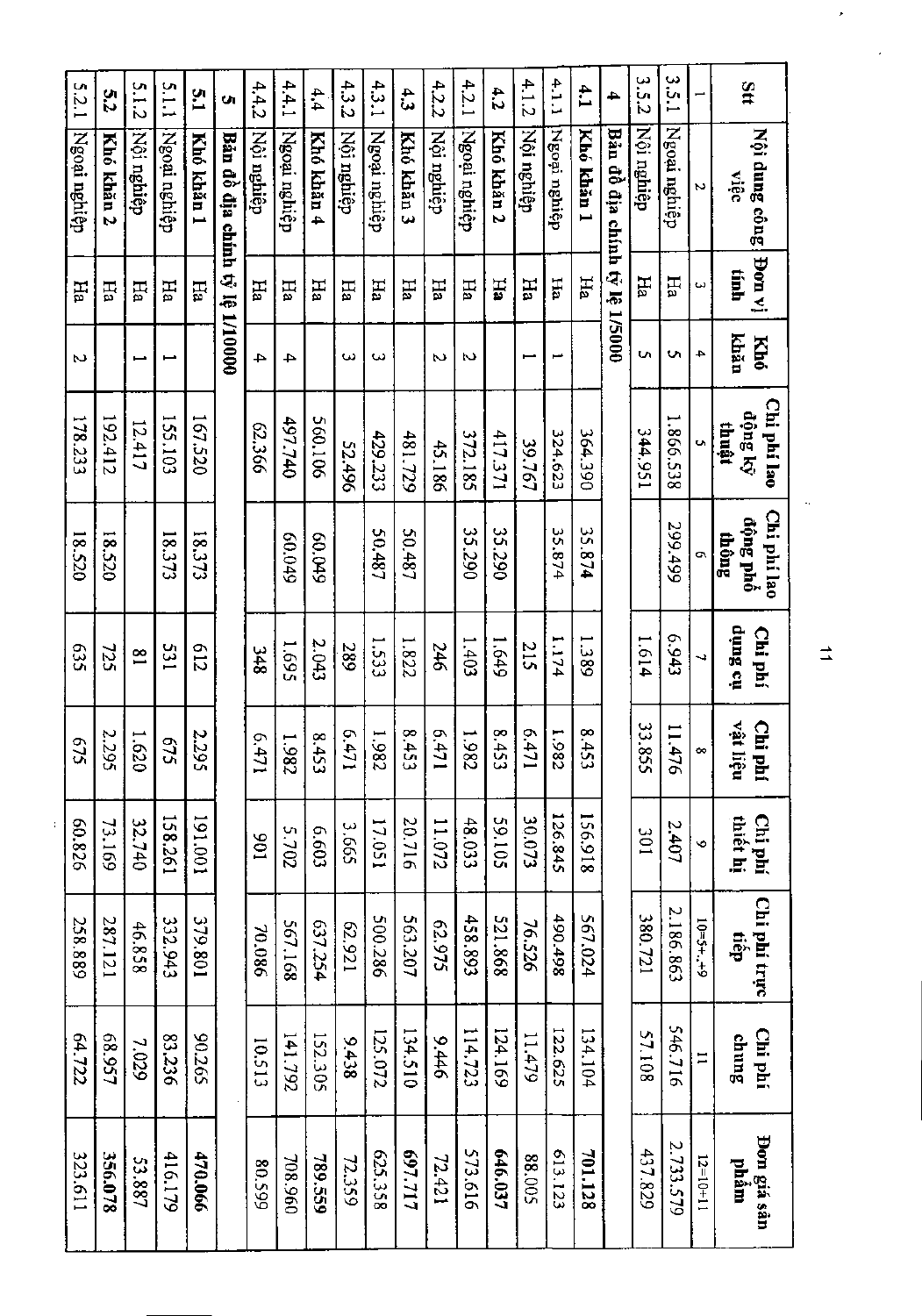| $\overline{\mathbf{5}}$ | Nội dung công<br>việc        | Đơn vị<br>tính       | khăn<br>Khó              | Chi phi lao<br>động kỹ<br>thuật | Chi phi lao<br>động phổ<br>thông | th Sunp<br>Chi phí | Chi<br>vật liệu | Chi phí<br>thiết bị | Chi phi trực<br>tiêp                                                                                                                    | Chi phi<br>chung | Đơn giá sản<br>phâm |
|-------------------------|------------------------------|----------------------|--------------------------|---------------------------------|----------------------------------|--------------------|-----------------|---------------------|-----------------------------------------------------------------------------------------------------------------------------------------|------------------|---------------------|
|                         | $\mathbf{\tilde{N}}$         | $\mathbf{\tilde{z}}$ | 4                        | î,                              | Ó                                | Ļ,                 | $\infty$        | Ö                   | $10 = 5 + . + 9$                                                                                                                        | $\Xi$            | $12 = 10 + 11$      |
| 5.2.2                   | Nội nghiệp                   | Ea                   | $\mathbf{\Omega}$        | 14.179                          |                                  | g                  | 1.620           | 12.343              | 28,232                                                                                                                                  | 4.235            | 32.467              |
| 33                      | Khó khăn 3                   | Ha                   |                          | 222.548                         | 25.925                           | 797                | 2.295           | 27.275              | 278.840                                                                                                                                 | 67.472           | 346.312             |
| 5.3.1                   | Ngoai nghiệp                 | Ha                   | $\sim$                   | 205.992                         | 25.925                           | 694                | 675             | 23.173              | 256,459                                                                                                                                 | 64.115           | 320.574             |
| 5.3.2                   | Nội nghiệp                   | $_{\rm Ha}$          | S                        | 16.556                          |                                  | 103                | 1,620           | 4.102               | 22.381                                                                                                                                  | 3.357            | 25.738              |
| उँ                      | Khó khăn 4                   | Ha                   |                          | 259.061                         | 30.867                           | 898                | 2.295           |                     | 293.121                                                                                                                                 | 71.129           | 364.250             |
| 5.4.1                   | Ngoại nghiệp                 | $_{\rm Ha}$          | 4                        | 239.298                         | 30.867                           | 768                | 675             |                     | 271.608                                                                                                                                 | 67.902           | 339.510             |
| 5.4.2                   | Nội nghiệp                   | Ha                   | 4                        | 19.763                          |                                  | 130                | 1.620           |                     | 21.513                                                                                                                                  | 3.227            | 24.740              |
| $\overline{\mathbf{u}}$ | điện năng                    |                      |                          |                                 |                                  |                    |                 |                     | Đo đạc lập bản địa chính phục vụ công tác đền bù, giải phóng mặt bằng, khu công nghiệp, các công trình giao thông, thủy lợi, công trình |                  |                     |
|                         | Bản đồ địa chính tỷ lệ 1/500 |                      |                          |                                 |                                  |                    |                 |                     |                                                                                                                                         |                  |                     |
| $\Xi$                   | Khó khăn 1                   | Ha                   |                          | 7.850.519                       | 955.328                          | 15.874             | 278.790         | 75.641              | 9.176.152                                                                                                                               | 2.126.638        | 11.302.790          |
| $\frac{11}{11}$         | Ngoại nghiệp                 | H <sub>a</sub>       | $\overline{\phantom{0}}$ | 6.399.228                       | 955.328                          | 11.212             | 82.435          | 53.954              | 7.502.157                                                                                                                               | 1.875.539        | 9.377.696           |
| 1.1.2                   | Nội nghiệp                   | Ha                   | −                        | 1,451,291                       |                                  | 4.662              | 196.355         | 21.687              | 1.673.995                                                                                                                               | 251.099          | 1.925.094           |
| 12                      | Khó khăn 2                   | Ha                   |                          | 8.995.599                       | 1.150.515                        | 19.397             | 278.790         | 32.583              | 10.476.884                                                                                                                              | 2.442.915        | 12.919.799          |
| 1.2.1                   | Ngoại nghiệp                 | H <sub>a</sub>       | $\mathbf{\sim}$          | 7.442.147                       | 1.150.515                        | 14.115             | 82,435          | 24.602              | 8.713.814                                                                                                                               | 2.178.454        | 10.892.268          |
| 1.2.2                   | Nội nghiệp                   | $\tilde{H}$          | $\mathbf{C}$             | 1.553.452                       |                                  | 5.282              | 196.355         | 7.981               | 1.763.070                                                                                                                               | 264.461          | 2.027.531           |
| 1.3                     | Khó khăn 3                   | Ha                   |                          | 10.365.283                      | 152<br>1.385.                    | 24.589             | 278.790         | 11.492              | 12.065.306                                                                                                                              | 2.830.226        | 14.895.532          |
| 1.3.1                   | Ngoại nghiệp                 | Ha                   | 3                        | 8.709.670                       | 152<br>1.385.                    | 18,687             | 82.435          | 8.360               | 10.204.304                                                                                                                              | 2.551.076        | 12.755.380          |
| 1.3.2                   | Nội nghiệp                   | Ha                   | $\sim$                   | 1.655.613                       |                                  | 5.902              | 196.355         | 3.132               | 1.861.002                                                                                                                               | 279.150          | 2.140.152           |
| $\frac{4}{11}$          | Khó khăn 4                   | Ha                   |                          | 12,029.751                      | 131<br>1.670.                    | 30.721             | 278.790         | 4.261               | 14.013.654                                                                                                                              | 2.292.245        | 16.305.899          |
|                         | 1.4.1 Ngoại nghiệp           | $H_{\bf a}$          | 4                        | 10.237.922                      | 131<br>1.670.                    | 6.729              | 196.355         | 555                 | 12.111.692                                                                                                                              | 1.816.754        | 13.928.446          |

 $\frac{1}{2}$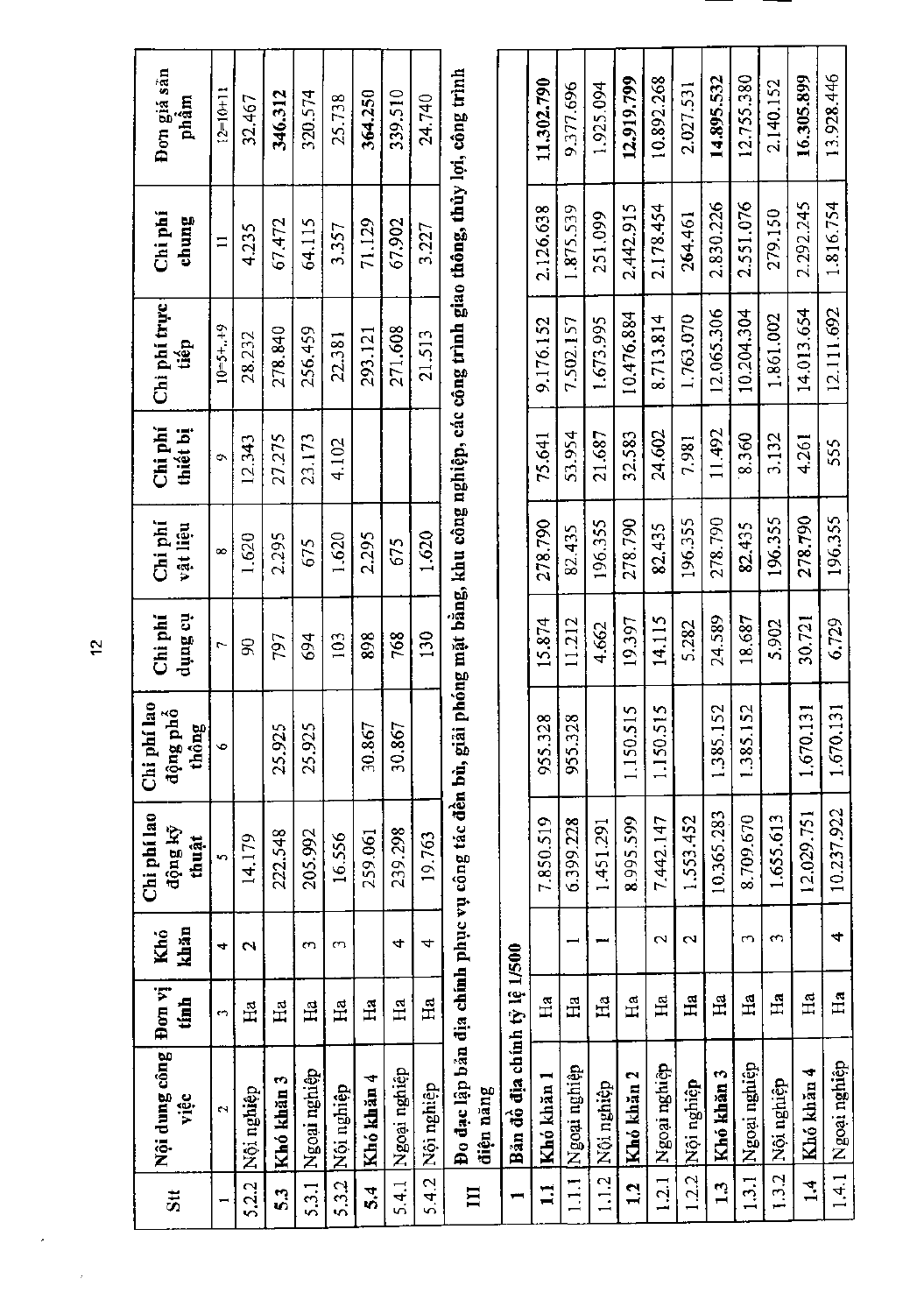| $\bullet$                     | 2.52       | 2.5.1        | 2.<br>S    | 2.4.2      | 2.4.1        | 2.4        | 2.3.2      | 2.3.1        | 23         | 2.2.2      | 2.2.1        | 2.2        | 2.1.2      | 2.1.1        | 2.1        | Ñ                      | 1.5.2      | 1.5.1        | $\overline{\overline{u}}$ | 1.4.2      |            | $3\pi$                           |
|-------------------------------|------------|--------------|------------|------------|--------------|------------|------------|--------------|------------|------------|--------------|------------|------------|--------------|------------|------------------------|------------|--------------|---------------------------|------------|------------|----------------------------------|
| Bần đồ địa chính tỷ lệ 1/2000 | Nội nghiệp | Ngoại nghiệp | Khó khán 5 | Nội nghiệp | Ngoại nghiệp | Khó khản 4 | Nội nghiệp | Ngoại nghiệp | Khó khăn 3 | Nội nghiệp | Ngoại nghiệp | Khó khán 2 | Nội nghiệp | Ngoại nghiệp | Khó khản 1 | Bản đồ địa chính tỷ lệ | Nội nghiệp | Ngoại nghiệp | Khó khán 5                | Nội nghiệp | N          | Nội dung công<br>$\frac{3}{25}$  |
|                               | EЕ         | FR           | FГа        | EН         | FЬ           | EН         | Ha         | Ha           | FIa        | FЫ         | FН           | Ha         | EН         | Ha           | FЫ         |                        | EН         | Нa           | Ha                        | Ha         | ω          | iv noff<br>tinh                  |
|                               | ς,         | u            |            | 4          | ≏            |            | ىي         | ىئ           |            | Z          | N            |            |            | Ţ            |            | <b>DO001/1</b>         | U          | <b>S</b>     |                           | 4          | 4          | khän<br><b>Khó</b>               |
|                               | 826'886    | 4.892.900    | 5.876.828  | 886.524    | 3.972.101    | 4.858.625  | 808.652    | 2.963.999    | 3.772.651  | 746.303    | 2.371.729    | 3.118.032  | 696.474    | 2.044.639    | 2.741.113  |                        | 1.954.084  | 12.057.270   | 14.011.354                | 1.791.829  |            | Chi phí lao<br>động ký<br>thuật  |
|                               |            | 861.488      | 861.488    |            | 671.306      | 671.306    |            | 420.550      | 420.550    |            | 305.882      | 305.882    |            | 257.526      | 257.526    |                        |            | 2.006.630    | 2.006.630                 |            | ¢          | Chi phi lao<br>động phổ<br>thông |
|                               | 3.641      | 12.860       | 16.501     | 3.097      | 10.304       | 13.401     | 2.659      | 8.244        | 10.903     | 2.308      | 7.007        | 9.315      | 2.027      | 5.813        | 7.840      |                        | 7.762      | 30.967       | 38.729                    | 23.992     | J,         | no Sunp<br>Chi phí               |
|                               | 84.613     | 28.087       | 112.700    | 84.613     | 28.087       | 112,700    | 84.613     | 28.087       | 112.700    | 84.613     | 28.087       | 112,700    | 84.613     | 28.087       | 112.700    |                        | 196.355    | 82.435       | 278.790                   | 82.435     | $\infty$   | vật liệu<br>Chi phí              |
|                               | 226        | 1.684        | 1.910      | 555        | 3.706        | 4.261      | 3.132      | 0958         | 11.492     | 7.981      | 24.602       | 32.583     | 21.687     | 53.954       | 75.641     |                        | 226        | 1.684        | 1.910                     | 3.706      | Ŵ          | thiết bị<br>Chi phí              |
|                               | 1.072.408  | 5.797.019    | 6.869.427  | 974.789    | 4.685.504    | 5.660.293  | 899.056    | 3,429,240    | 4.328.296  | 841.205    | 2.737.307    | 3.578.512  | 804.801    | 2.390.019    | 3.194.820  |                        | 2.158.427  | 14.178.986   | 16.337.413                | 1.901.962  | $10=5++9$  | Chi phí trực<br>tiếp             |
|                               | 160.861    | 1.449.255    | 1.610.116  | 146.218    | 1.171.376    | 1.317.594  | 134.858    | 857.310      | 992.168    | 126.181    | 684.327      | 805.018    | 120.720    | 597.505      | 718.225    |                        | 323.764    | 3.544.747    | 3.868.511                 | 475.491    | $\equiv$   | Chi phí<br>sunup                 |
|                               | 1.233.269  | 7.246.274    | 8.479.543  | 1.121.007  | 5.856.880    | 6.977.887  | 1.033.914  | 4.286.550    | 5.320.464  | 967.386    | 3.421.634    | 4.389.020  | 925.521    | 2.987.524    | 3.913.045  |                        | 2.482.191  | 17.723.733   | 20.205.924                | 2.377.453  | $12=10+11$ | <b>Bon giá sân</b><br>phâm       |

 $\vec{\omega}$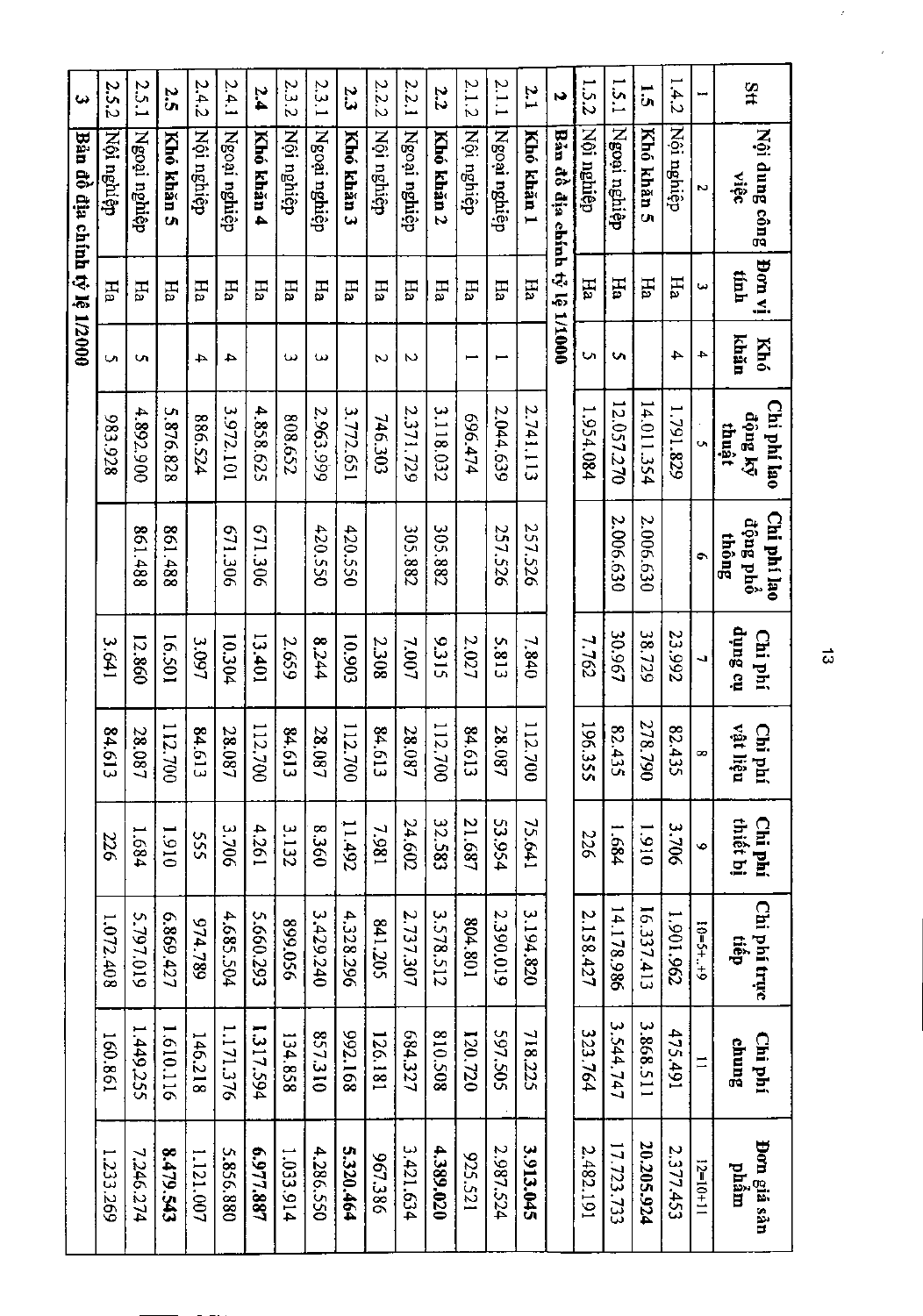| $\ddot{\bm{s}}$ | Nội dung công<br>việc         | Đon vị<br>tính   | khăn<br>Khó     | Chi phi lao<br>động kỹ<br>thuật | Chi phí lao<br>động phổ<br>thông | na Sunp<br>Chi phí | Chi phi<br>vật liệu | Chi phí<br>thiết bị | Chi phi trực<br>tiêp | Chi phi<br>chung | Đơn giá sân<br>mgqd |
|-----------------|-------------------------------|------------------|-----------------|---------------------------------|----------------------------------|--------------------|---------------------|---------------------|----------------------|------------------|---------------------|
|                 | $\mathbf{\tilde{c}}$          | $\sim$           | 4               | S                               | Ý.                               | ٣                  | œ                   | ô                   | $10 = 5 + . + 9$     | $\Xi$            | $12=10+11$          |
| ್ಲ              | Khó khản 1                    | Ea               |                 | 1.176.993                       | 111.007                          | 3.759              | 41.210              | 75.641              | 1,408.610            | 317,303          | 1.725.913           |
| 3.1.1           | dệingu nghiệp                 | Ha               | −               | 882.121                         | 007<br>111.0                     | 2.599              | 10.433              | 53.954              | 1.060.114            | 265.029          | 1.325.143           |
| 3.1.2           | Nội nghiệp                    | $H\mathbf{a}$    |                 | 294.872                         |                                  | 1.160              | 30.777              | 21.687              | 348.496              | 52.274           | 400.770             |
| 32              | Khó khăn 2                    | Ha               |                 | 1.334.504                       | 137<br>131.                      | 4.446              | 41.210              | 43.398              | 1.554.695            | 352.806          | 1.907.501           |
| 3.2.1           | Ngoại nghiệp                  | Ha               | $\mathbf{\sim}$ | 1.017.034                       | 137<br>131                       | 3.156              | 10,433              | 34.256              | 1.196.016            | 299,004          | 1.495.020           |
| 3.2.2           | Nội nghiệp                    | ЕÄ               | $\mathbf{\sim}$ | 317.470                         |                                  | 1,290              | 30.777              | 9,142               | 358.679              | 53.802           | 412.481             |
| 33              | Khó khăn 3                    | £â               |                 | 1.536.474                       | 509<br>162.                      | 5.180              | 41.210              | 15,357              | 1.760.730            | 402.123          | 2.162.853           |
| 3.3.1           | Ngoại nghiệp                  | $\mathbf{H}$     | $\mathfrak{m}$  | 1.191.836                       | 503<br>$\overline{3}$            | 3.713              | 10.433              | 11.635              | 1.380.126            | 345.032          | 1.725.158           |
| 3.3.2           | Nội nghiệp                    | $_{\rm Ha}$      | $\sim$          | 344.638                         |                                  | 1.467              | 30.777              | 3.722               | 380,604              | 57.091           | 437.695             |
| 3.4             | Khó khăn 4                    | Ha               |                 | 1.828.027                       | 521<br>232.                      | 6.094              | 41.210              | 5.518               | 2.113.370            | 493.840          | 2.607.210           |
| 3.4.1           | Ngoại nghiệp                  | Ha               | 4               | 1.515.752                       | 521<br>232.                      | 4.827              | 10.433              | 4.815               | 1.768.348            | 442.087          | 2.210.435           |
| 3.4.2           | Nội nghiệp                    | $H_{\bf a}$      | 4               | 312.275                         |                                  | 1.267              | 30.777              | 703                 | 345.022              | 51.753           | 396,775             |
| 3.5             | Khó khản 5                    | Ea               |                 | 2.296.332                       | 313.113                          | 7.779              | 41.210              | 2.462               | 2.660.896            | 627.477          | 3,288,373           |
| 3.5.1           | Ngoại nghiệp                  | Ha               | S.              | 1.951.381                       | $\frac{13}{2}$<br>313            | 6.312              | 10.433              | 2.188               | 2.283.427            | 570.857          | 2.854.284           |
| 3.5.2           | Nội nghiệp                    | Нa               | S               | 344.951                         |                                  | 1.467              | 30.777              | 274                 | 377.469              | 56.620           | 434.089             |
| 4               | Bản đồ địa chính tỷ lệ 1/5000 |                  |                 |                                 |                                  |                    |                     |                     |                      |                  |                     |
| 4.1             | Khó khăn 1                    | $_{\rm Ha}$      |                 | 379.146                         | 37,505                           | 1.262              | 7.685               | 142.653             | 568.251              | 134.745          | 702.996             |
| 4.1.1           | Ngoại nghiệp                  | Ha               |                 | 339.379                         | 505<br>57.                       | 1.067              | 1.802               | 115.314             | 495.067              | 123.767          | 618.834             |
| 4.1.2           | Nội nghiệp                    | $H_{a}$          |                 | 39.767                          |                                  | 195                | 5.883               | 27,339              | 73.184               | 10.978           | 84.162              |
| 4.2             | Khó khăn 2                    | $H_{a}$          |                 | 434,289                         | 36.894                           | 1.499              | 7.685               | 53.731              | 534.098              | 127.389          | 661.487             |
| 4.2.1           | Ngoại nghiệp                  | $H_{\mathbf{a}}$ | 2               | 389.103                         | 894<br>36.                       | 1.275              | 1.802               | 43.666              | 472.740              | 118.185          | 590.925             |

 $\frac{4}{\pi}$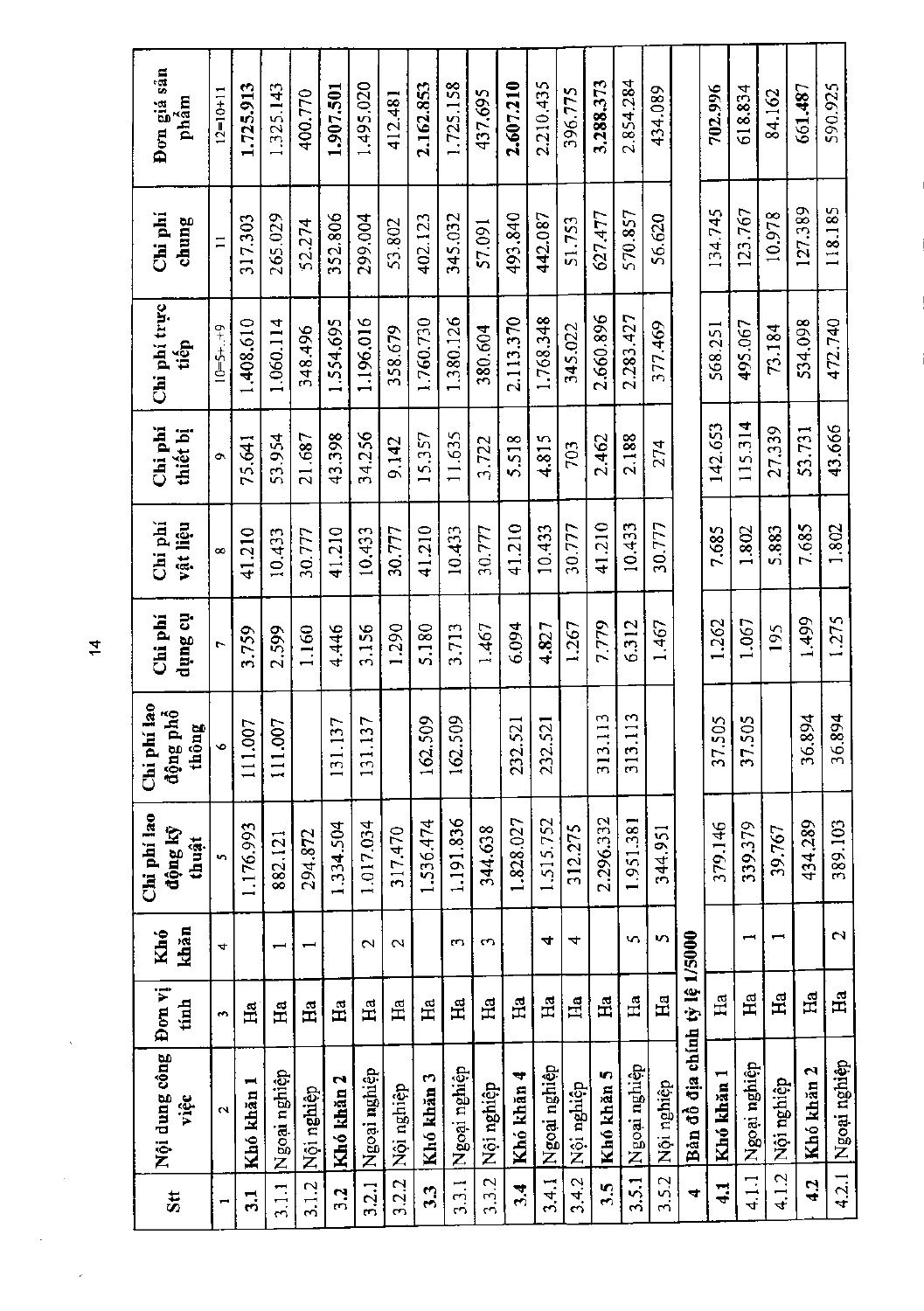| 5.4.2         | 5.4.1        | 5.4        | 5.3.2          | 5.3.1        | ςa         | 5.2.2      | 5.2.1        | 5.2        | 5.1.2      | 5.1.1        | بر<br>سا   | U)                             | 44.2       | 4.4.1        | 4,4        | 4.32       | 4.3.1        | 43         | 4.2.2      |            | 3 <sup>tt</sup>                  |
|---------------|--------------|------------|----------------|--------------|------------|------------|--------------|------------|------------|--------------|------------|--------------------------------|------------|--------------|------------|------------|--------------|------------|------------|------------|----------------------------------|
| Nội nghiệp    | Ngoại nghiệp | Khó khản 4 | Nội nghiệp     | Ngoại nghiệp | Khó khán 3 | Nội nghiệp | Ngoại nghiệp | Khó khản 2 | Nội nghiệp | Ngoại nghiệp | Khó khán 1 | Bản đồ địa chính tỷ lệ 1/10000 | Nội nghiệp | Ngoại nghiệp | Khó khăn 4 | Nội nghiệp | Ngoại nghiệp | Khó khăn 3 | Nội nghiệp | N          | Nội dung công<br>việt            |
| Ha            | Ħа           | Ha         | Ha             | Ha           | Ha         | Ëд         | Ha           | Ha         | EН         | Ha           | Ha         |                                | Ha         | Hа           | Ha         | Ha         | Ha           | Ηā         | Ha         | نيا        | ja uo <sub>f</sub><br>tinh       |
| →             | 4            |            | ω              | ω            |            | N          | N            |            | فسمة       | فسعة         |            |                                | 4          | 4            |            | ω          | ω            |            | Ν          | 4          | khăn<br>Khó                      |
| 19.763        | 250.176      | 269.939    | 16.556         | 215.355      | 131.911    | 14.179     | 186.335      | 200.514    | 12.417     | 162.153      | 174.570    |                                | 993366     | 520.365      | 182,731    | 52.496     | 448.744      | 501.240    | 45.186     | U,         | Chi phí lao<br>động ký<br>thuật  |
|               | 32.270       | 32.270     |                | 27.103       | 27.103     |            | 19361        | 19561      |            | 19.208       | 19.208     |                                |            | 62.779       | 62.779     |            | 52.782       | 52.782     |            | ٠          | Chi phí lao<br>dộng phố<br>thông |
| $\frac{1}{8}$ | 869          | 918        | $\frac{94}{4}$ | 631          | 725        | 82         | 577          | 659        | 74         | 483          | 557        |                                | 316        | 1.541        | 1.857      | 263        | 1.394        | 1.657      | 224        | Ñ,         | no Sunp<br>Chi phí               |
| 1.47<br>ىب    | 614          | 2.08       | 1.473          | 614          | 2.08       | 1.473      | 614          | 2.08       | 1.473      | 614          | 2.08       |                                | 5.883      | 1.802        | 7.685      | 5.883      | 1.802        | 7.685      | 5.883      | œ          | vật liệ<br>Chi phí<br>vật liệu   |
|               |              |            | 3.729          | 21.066       | 24.795     | 11.221     | 55.296       | LIS-99     | 29.764     | 143.874      | 173.638    |                                | 618        | 5.184        | £00°9      | 3.332      | 15.501       | 18.833     | 10.065     | Ğ.         | Chi phí<br>thiết bị              |
| 21.354        | 283.758      | 305.112    | 21.852         | 264.769      | 286.621    | 26.955     | 262.183      | 289.138    | 43.728     | 326.332      | 370.060    |                                | 69.384     | 1291.671     | 550.055    | 476.19     | 520.223      | 582.197    | 61.358     | $10=5+1+9$ | Chi phí trực<br>tiêp             |
| 3.203         | 70.940       | 74.143     | 3.278          | 66.192       | 69.470     | 4.043      | 65.546       | 685'69     | 6559       | 81.583       | 88.142     |                                | 10.408     | 147.918      | 158.326    | 9.296      | 130.056      | 139.352    | 9.204      | Ξ          | Chi phí<br><b>Chung</b>          |
| 24.557        | 354.698      | 379.255    | 25.130         | 130.961      | 356.091    | 30.998     | 327.729      | 358.727    | 50.287     | 407.915      | 458.202    |                                | 79.792     | 739.589      | 819.381    | 71.270     | 620.279      | 721.549    | 20.562     | $12=10+11$ | Don giá sản<br>phâm              |

 $\vec{a}$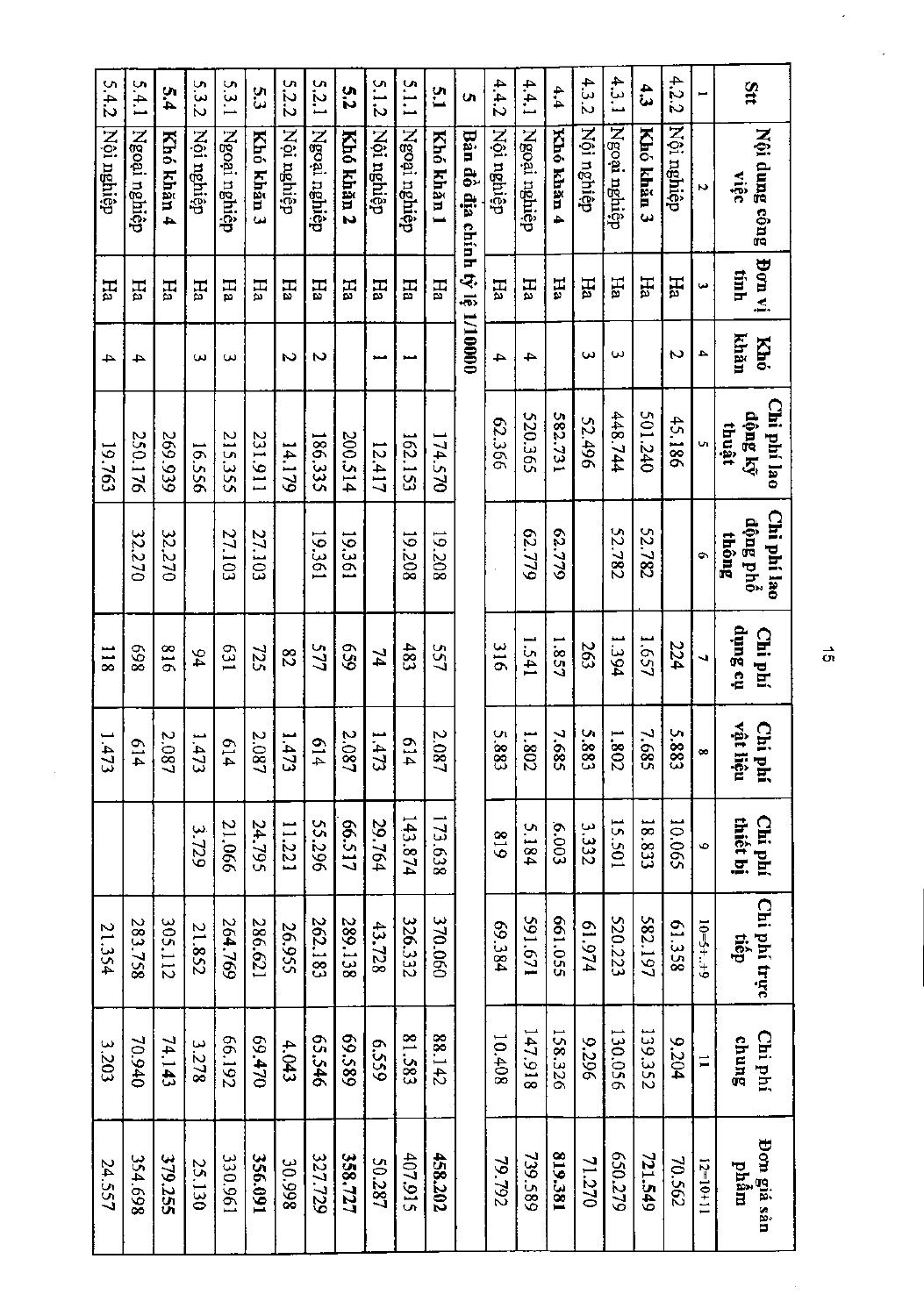|                     |                         |             |                                  |                    |                     |                 |                       |                  | Don vị tính: Đồng   |
|---------------------|-------------------------|-------------|----------------------------------|--------------------|---------------------|-----------------|-----------------------|------------------|---------------------|
| $\mathbf{S}$ tt     | Nội dung công việc      | Đơn vị tính | .,<br>động kỹ thu<br>Chi phí lac | na gunp<br>Chi phí | Chi phi vật<br>liệu | Chi<br>thiết bị | triye tiếp<br>Chi phi | Chi phí<br>chung | Đơn giá sản<br>phầm |
|                     | S                       | $\sim$      | n                                | Ó                  | r                   | ¦∞<br>∶         | $9 - 5 + . + 8$       | $\Xi$            | $11 = 9 + 10$       |
| −                   | Số hoá bân đồ địa chính |             |                                  |                    |                     |                 |                       |                  |                     |
|                     | Tỷ lệ 1/500             |             |                                  |                    |                     |                 |                       |                  |                     |
|                     | 1.1 Khó khăn 1          | Manh ban đồ | 1.238,489                        | 18,331             | 194.266             | 67.353          | 1.518.439             | 227.766          | 1.746.205           |
| $\overline{12}$     | Khó khăn 2              | Manh ban đồ | 1.344.938                        | 20.985             | 194.266             | 76.443          | 1.636.632             | 245.495          | 1.882.127           |
| 1.3                 | Khó khăn 3              | Manh ban dô | 1.469.811                        | 24.120             | 194.266             | 87.806          | 1.776.003             | 266.400          | 2.042.403           |
|                     | 1.4 Kho khān 4          | Manh ban đồ | 1,613.107                        | 27.738             | 194.266             | 101.251         | 1.936.362             | 290.454          | 2.226.816           |
| 1.5                 | Khó khān 5              | Manh ban đồ | 1.776.874                        | 31.839             | 194.266             | 117.078         | 2.120.057             | 318.009          | 2.438.066           |
| $\ddot{\mathbf{c}}$ | <b>Tỷ lệ 1/1000</b>     |             |                                  |                    |                     |                 |                       |                  |                     |
| $\overline{21}$     | Khó khăn 1              | Manh bàn đồ | 1.944.736                        | 32.265             | 194.266             | 123.978         | 2.295.245             | 344.287          | 2.639.532           |
| 2.2                 | Khó khăn 2              | Manh ban đồ | 2.149.445                        | 36.935             | 194.266             | 130.578         | 2.511.224             | 376.684          | 2.887.908           |
| 23                  | Khó khăn 3              | Manh bàn đô | 2.384.860                        | 42.454             | 194.266             | 146.514         | 2.768.094             | 415.214          | 3.183.308           |
| $\frac{1}{2}$       | Khó khăn 4              | Manh ban đồ | 2.655.076                        | 48.822             | 194.266             | 167.968         | 3.066.132             | 459.920          | 3.526.052           |
| 2.5                 | Khó khăn 5              | Manh ban đồ | 2.966.233                        | 56.039             | 194.266             | 237.229         | 3.453.767             | 518.065          | 3.971.832           |
| $\bullet$           | Tỷ lệ 1/2000            |             |                                  |                    |                     |                 |                       |                  |                     |
| $\frac{1}{2}$       | Khó khăn l              | Manh ban đồ | 3.285.579                        | 43.094             | 199,490             | 162.901         | 3.691.064             | 553.660          | 4.244.724           |
| 32                  | Khó khăn 2              | Manh bàn đồ | 3.676.574                        | 49,331             | 199,490             | 200.502         | 4.125.897             | 618.885          | 4.744.782           |
| $\frac{3}{2}$       | Khó khăn 3              | Manh bàn đồ | 4.124.886                        | 56.702             | 199.490             | 262.126         | 4.643.204             | 696.481          | 5,339,685           |
| $3.4 -$             | Khó khăn 4              | Manh ban đồ | 4.640.753                        | 65.207             | 199.490             | 303,620         | 5.209.070             | 781.361          | 5.990.431           |
| 3.5                 | Khó khăn 5              | Manh ban đồ | 5.234.409                        | 74.847             | 199,490             | 375,102         | 5,883,848             | 882.577          | 6.766.425           |

3. Đơn giá sản phẩm số hóa và chuyển đỗi hệ tọa độ bản đồ địa chính

 $\frac{6}{2}$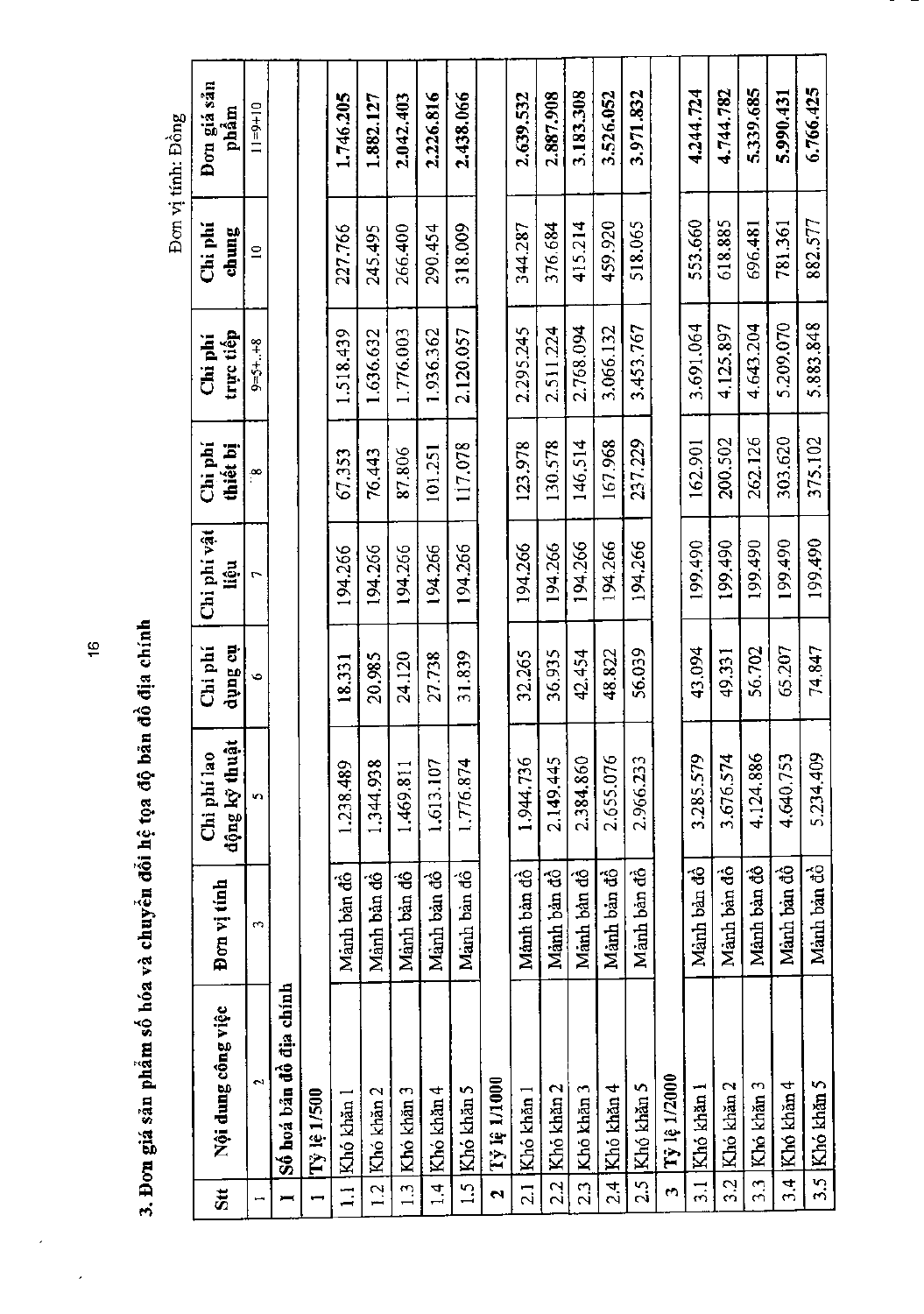| Stt           | Nội dung công việc                | Bon vi tinh          | động kỹ thuật<br>Chi phí lao | no Sunp<br>Chi phí | Chi phí vật<br>liệu          | thiết bị<br>Chi phí | trực tiếp<br>Chi phí | Chi phí<br>chung | Don giá sản<br>phâm |
|---------------|-----------------------------------|----------------------|------------------------------|--------------------|------------------------------|---------------------|----------------------|------------------|---------------------|
|               |                                   | ω                    |                              |                    | ┙                            | œ                   | $3 + 2 + 5 = 6$      | 5                | $11+6=11$           |
| 4             | <b>Ty Ie 1/5000</b>               |                      |                              |                    |                              |                     |                      |                  |                     |
| 4.1           | Khó khăn 1                        | Mánh bản đồ          | 5.649.968                    | 110'89             | 199.843                      | 275.249             | 6.193.071            | 196'826          | 7.122.032           |
| 4.2           | Khó khăn 2                        | Manh ban dò          | 6.362.356                    | 77.855             | 199.843                      | 275.249             | 6.915.303            | 1.037.295        | 7.952.598           |
| 43            | Khó khán 3                        | Mành bản đồ          | 7.183.239                    | 89,488             | 199,843                      | 275.249             | 7.747.819            | 1.162.173        | 8,909.992           |
| 4.4           | Khó khăn 4                        | Manh ban dô          | 8.126.947                    | 102.911            | 199.843                      | 275.249             | 8.704.950            | 1.305.743        | 10.010.693          |
| Ħ             | Chuyên hệ<br>م.<br>و<br>å,<br>nån | ĝ,<br>dia chính dạng | số từ hệ tọn<br>۔<br>وف      |                    | HN-72 sang hệ tọa độ VN-2000 |                     |                      |                  |                     |
| jaar          | <b>Tỷ lệ 1/500</b>                |                      |                              |                    |                              |                     |                      |                  |                     |
| $\Box$        | Khó khản 1                        | Mành bản đồ          | 1.390.529                    | 11,191             | 130.812                      | 35.005              | 1.567.537            | 235.131          | 1.802.668           |
| $\vec{v}$     | Khó khản 2                        | Manh bản đồ          | 1.456.036                    | 12.590             | 130.812                      | 18.741              | 1.638.179            | 245.727          | 1.883.906           |
| ہے<br>سا      | Khó khán 3                        | Mành bản đồ          | 1.521.543                    | 13.989             | 130.812                      | 42.210              | 1.708.554            | 256.283          | 1.964.837           |
| $\frac{1}{4}$ | Khó khán 4                        | Manh bản đô          | 1.587.050                    | 15.388             | 130.812                      | 46.040              | 1.779.290            | 266.894          | 2.046.184           |
| <u>ូ</u>      | Khó khán 5                        | Manh ban dô          | 1.685.310                    | 18.185             | 130.812                      | 48.122              | 1.882.429            | 282.364          | 2,164.793           |
| Ñ             | <b>Ty le 1/1000</b>               |                      |                              |                    |                              |                     |                      |                  |                     |
| 2.1           | Khó khăn 1                        | Manh bản đô          | 1.603.427                    | 13.773             | 130.812                      | 42.259              | 1.790.271            | 268.541          | 2.058.812           |
| 2.2           | Khó khán 2                        | Manh bản đồ          | 1.685.310                    | 15.495             | 130.812                      | 44.659              | 1.876.276            | 141.441          | 2.157.717           |
| 23            | Khó khán 3                        | Mành bàn đồ          | 1.767.194                    | 17.217             | 130.812                      | 50.339              | 1.965.562            | 294.834          | 2.260.396           |
| 2.4           | Khó khán 4                        | Mành bản đô          | 1.849.077                    | 666'81             | 130.812                      | 54.968              | 2.053.796            | 308,069          | 2.361.865           |
| 2.5           | Khó khán 5                        | Manh ban dô          | 1.971.903                    | 22.382             | 130.812                      | 57.655              | 2.182.752            | 327.413          | 2.510.165           |
| Š,            | <b>Tỷ lệ 1/2000</b>               |                      |                              |                    |                              |                     |                      |                  |                     |
| $\frac{1}{2}$ | Khó khán 1                        | Manh bản đồ          | 1.883.878                    | 17.217             | 186.874                      | 52.662              | 2.140.631            | 321.095          | 2.461.726           |
| 3.2           | Kho khăn 2                        | Manh bản đồ          | 1.986.232                    | 19.369             | 186.874                      | 57.235              | 2.249.710            | 337.457          | 2.587.167           |

 $\overrightarrow{4}$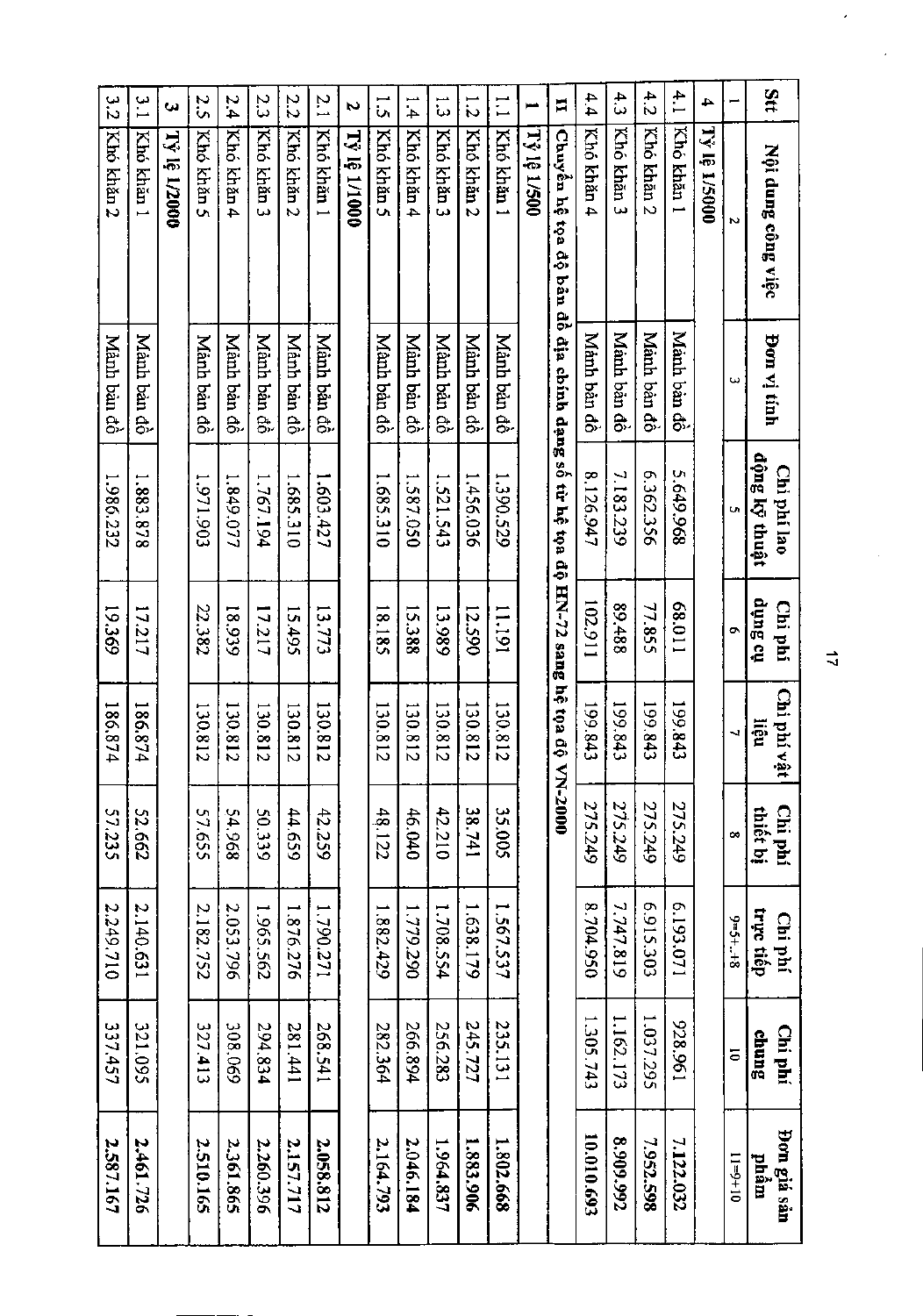| $\overline{\mathbf{5}}$ <sub>ii</sub> | Nội dung công việc                                  | Don vi tinh    | động kỹ thuật<br>Chi phi lao | Chi phi<br>the Sunp | Chi phi vật<br>iệu | Chi phí<br>thiết bị | trực tiếp<br>$\operatorname{Chi}$ phí | Chi phí<br>chung | Đơn giá sản<br>phầm |
|---------------------------------------|-----------------------------------------------------|----------------|------------------------------|---------------------|--------------------|---------------------|---------------------------------------|------------------|---------------------|
|                                       | $\mathbf{\hat{c}}$                                  | $\overline{ }$ | n                            | ò                   |                    | 60                  | $8 + . + 8 = 9$                       | $\tilde{=}$      | $11 - 9 + 10$       |
| $\overline{3}$ .                      | Khó khăn 3                                          | Manh ban đồ    | 2.088.587                    | 21.521              | 186.874            | 62.916              | 2.359.898                             | 353.985          | 2.713.883           |
| ર.<br>બ                               | Khó khăn 4                                          | Manh ban dô    | 2.190.941                    | 23.673              | 186.874            | 68.598              | 2.470.086                             | 370.513          | 2.840.599           |
| 3.5                                   | Khó khăn 5                                          | Manh bản đồ    | 2.344.473                    | 27.977              | 186.874            | 72.202              | 2.631.526                             | 394.729          | 3,026.255           |
| $\rightarrow$                         | Tỳ lệ 1/5000                                        |                |                              |                     |                    |                     |                                       |                  |                     |
| $\frac{1}{4}$                         | Khó khân l                                          | Manh ban dô    | 2.536.900                    | 27.921              | 187.424            | 72.258              | 2.824.503                             | 423.675          | 3.248.178           |
| $\frac{1}{4}$                         | Khó khăn 2                                          | Manh ban đô    | 2.639.254                    | 31.024              | 187.424            | 72.258              | 2.929.960                             | 439.494          | 3.369.454           |
| 4.3                                   | Khó khăn 3                                          | Mành bàn đồ    | 2.741.609                    | 31.024              | 87.424             | 72.258              | 3.032.315                             | 454.847          | 3.487.162           |
| पं<br>पं                              | Khó khăn 4                                          | Manh ban đô    | 2.843.963                    | 34.126              | 187.424            | 72.258              | 3.137.771                             | 470.666          | 3.608.437           |
| $\mathbf{m}$                          | Số hóa và chuyển hệ tọa độ bản đồ địa chính đồng th |                | <u>;ξ</u>                    |                     |                    |                     |                                       |                  |                     |
|                                       | <b>Tỷ lệ 1/500</b>                                  |                |                              |                     |                    |                     |                                       |                  |                     |
| $\Xi$                                 | Khó khăn 1                                          | Manh ban dò    | 2.524.617                    | 26.570              | 254.304            | 99,631              | 2.905.122                             | 435.768          | 3.340.890           |
| $\frac{1}{2}$                         | Khó khăn 2                                          | Manh ban đồ    | 2.696.573                    | 30.217              | 254.304            | 112.457             | 3.093.551                             | 464.033          | 3.557.584           |
| $\frac{1}{2}$                         | Khó khăn 3                                          | Månh bån đô    | 2.886.952                    | 34.298              | 254.304            | 127.289             | 3.302.843                             | 495.426          | 3.798.269           |
| $\vec{A}$                             | Khó khăn 4                                          | Manh ban dò    | 3.095.755                    | 38.813              | 254.304            | 144.565             | 3.533.437                             | 530.016          | 4,063,453           |
| 1.5                                   | Khó khăn 5                                          | Manh bàn đồ    | 3.357.783                    | 45.022              | 254.304            | 162.473             | 3.819.582                             | 572.937          | 4.392.519           |
| $\mathbf{\hat{z}}$                    | Tỷ lệ 1/1000                                        |                |                              |                     |                    |                     |                                       |                  |                     |
| $\overline{21}$                       | Khó khăn 1                                          | Manh bản đồ    | 3.425.337                    | 41.435              | 254.304            | 162.782             | 3.883.858                             | 582.579          | 4.466.437           |
| 2.2                                   | Khó khăn 2                                          | Manh ban đô    | 3.711.929                    | 47.187              | 254.304            | 171.782             | 4.185.202                             | 627.780          | 4,812.982           |
| 2.3                                   | Khó khăn 3                                          | Manh ban đồ    | 4.029.228                    | 53.704              | 254.304            | 193.398             | 4.530.634                             | 679.595          | 5.210.229           |
| 2.4                                   | Khó khăn 4                                          | Mânh bản đồ    | 4.381.328                    | 60.984              | 254.304            | 219.482             | 4.916.098                             | 737.415          | 5.653.513           |
| 2.5                                   | Khó khăn 5                                          | Manh bản đồ    | 4.815.311                    | 70.579              | 254.304            | 291.429             | 5.431.623                             | 814.743          | 6,246.366           |
|                                       |                                                     |                |                              |                     |                    |                     |                                       |                  |                     |

 $\frac{1}{6}$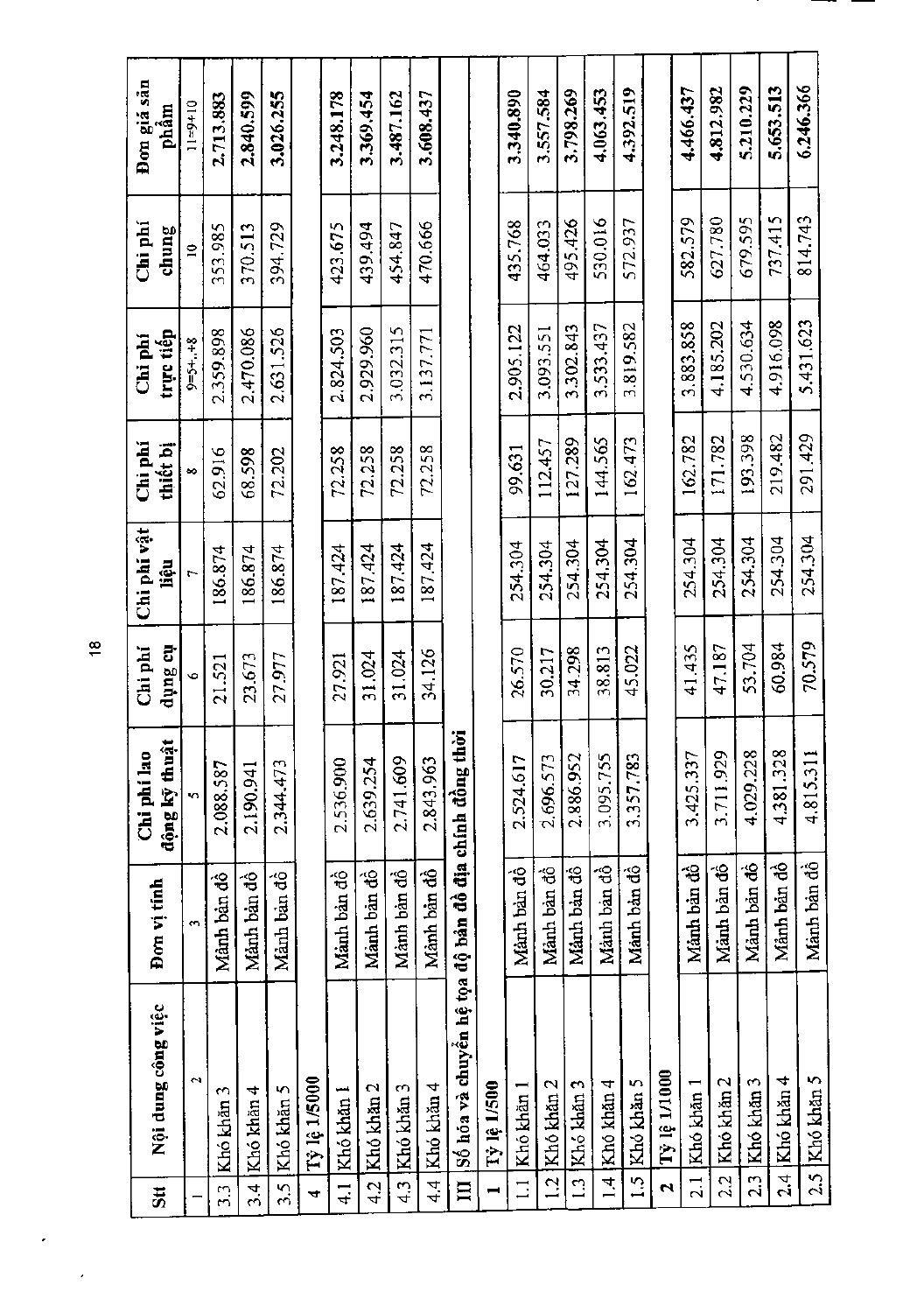|            | Bon vi tính                                                                                                                                                                                 | Chi phí lao | Chi phí       | Chi phí vật  | Chi phí        |               |                                         | Don giá sán<br>phâm |
|------------|---------------------------------------------------------------------------------------------------------------------------------------------------------------------------------------------|-------------|---------------|--------------|----------------|---------------|-----------------------------------------|---------------------|
|            |                                                                                                                                                                                             |             |               |              |                |               |                                         | $11+6+11$           |
|            |                                                                                                                                                                                             |             |               |              |                |               |                                         |                     |
|            |                                                                                                                                                                                             |             |               |              |                |               |                                         |                     |
|            | Manh bản đồ                                                                                                                                                                                 | 5.030.255   | 54.279        | 363.292      | 211.200        | 5.659.026     | 848.854                                 | 6.507.880           |
| Khó khán 2 | do niso hair dô                                                                                                                                                                             | 5.523.604   | 61.830        | 363.292      | 253.373        | 6202.099      | 330.315                                 | 7.132.414           |
|            | Manh ban đồ                                                                                                                                                                                 | 6.074.271   | 70.401        | 363.292      | 320.679        | 6.828.643     | 1.024.296                               | 7.852.939           |
| Khó khăn 4 | Manh ban đô                                                                                                                                                                                 | 264'769'9   | 79.993        | 363.292      | 367.855        | 7.503.632     | 1.125.545                               | 8.629.177           |
| Khó khán 5 | Manh ban đồ                                                                                                                                                                                 | 7.439.680   | 22.542        | 363.292      | 442.941        | 8.338.455     | 1.250.768                               | 9.589.223           |
|            |                                                                                                                                                                                             |             |               |              |                |               |                                         |                     |
|            | Manh ban dô                                                                                                                                                                                 | 8.029.242   | 86.339        | 364.195      | 343.144        | 8.822.920     | 1.323.438                               | 10.146.358          |
|            | <b>Manh ban dô</b>                                                                                                                                                                          | 8.843.984   | 066'16        | 364.195      | <b>143.144</b> | 9.649.313     | 1.447.397                               | 11.096.710          |
| Khó khán 3 | Manh ban dô                                                                                                                                                                                 | 9.767.222   | 108.461       | 364.195      | 343.144        | 10.583.022    | 1.587.453                               | 12.170.475          |
| Khó khản 4 | Manh bản đồ                                                                                                                                                                                 | 10.813.285  | 123.334       | 364.195      | 343.144        | 11.643.958    | 1.746.594                               | 13.390.552          |
|            | $\frac{3}{1}$<br>ن<br>ن<br>ب<br>4<br>ن<br>ن<br>42<br>4.1<br>4.<br>4.4<br>Khó khăn 1<br>[Tỷ lệ 1/2000<br>Khó khán 3<br><b>Tỷ lệ 1/5000</b><br>Khó khán 1<br>Khó khán 2<br>Nội dung công việc |             | dộng ký thuật | no Sunp<br>۰ | nën            | thiết bị<br>∞ | trực tiếp<br>Chi phí<br>$9 = 5 + 1 + 8$ | Chi phí<br>chung    |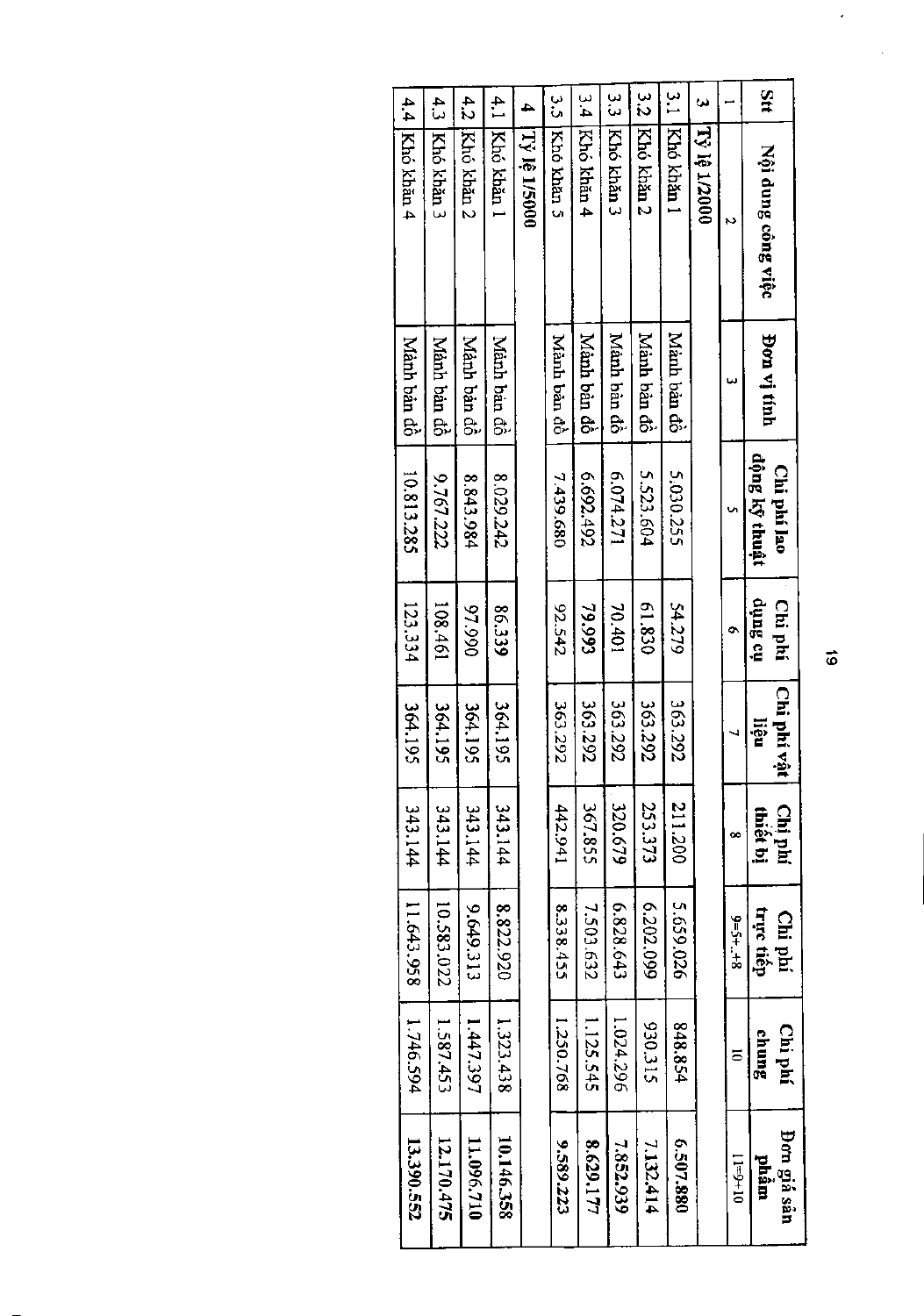|                            |                    |                          |             |                              |                                         |                      |                     |                     |                      | Đơn vị tính: Đồng |                     |
|----------------------------|--------------------|--------------------------|-------------|------------------------------|-----------------------------------------|----------------------|---------------------|---------------------|----------------------|-------------------|---------------------|
| $\overline{\mathbf{S}}$ tt | Nội dung công việc | khăn<br>Khó              | Đơn vị tính | động kỹ thuật<br>Chi phi lao | <u>phổ thông</u><br>lao động<br>Chi phí | the Sutip<br>Chi phi | Chi phí<br>vật liệu | Chi phí<br>thiết bị | trực tiếp<br>Chi phi | Chi phí<br>chung  | sån phâm<br>Đơn giá |
|                            | $\mathbf{\hat{c}}$ | P.                       | ₩           | S                            | $\ddot{\phantom{0}}$                    | Ļ,                   | œ                   | Ō,                  | $10 = 5 + . +9$      | $\Xi$             | $12 = 10 + 11$      |
|                            | <b>Tỷ lệ 1/500</b> |                          |             |                              |                                         |                      |                     |                     |                      |                   |                     |
|                            | Ngoại nghiệp       |                          |             |                              |                                         |                      |                     |                     |                      |                   |                     |
| $\Xi$                      | Dôi soát thực địa  |                          |             |                              |                                         |                      |                     |                     |                      |                   |                     |
| $\frac{1}{2}$              | Khó khăn 1         | $\overline{\phantom{0}}$ | Manh ban dò | 2.358.919                    |                                         | 14.152               | 155.429             |                     | 2.528.500            | 632.125           | 3,160.625           |
| 1.1.2                      | Khó khăn 2         | $\mathbf{r}$             | Mành bản đồ | 3.063.392                    |                                         | 17,690               | 155.429             |                     | 3.236.511            | 809.128           | 4.045.639           |
| 1.13                       | Khó khăn 3         | $\sim$                   | Mành bản đồ | 3.986.679                    |                                         | 23.587               | 155.429             |                     | 4.165.695            | 1.041.424         | 5.207.119           |
| 1.1.4                      | Khó khăn 4         | 4                        | Manh ban đồ | 5.182.149                    |                                         | 31.843               | 155.429             |                     | 5.369.421            | 1.342.355         | 6.711.776           |
| 1.1.5                      | Khó khăn 5         | $\sim$                   | Manh bản đồ | 6.735.193                    |                                         | 41.278               | 155.429             |                     | 6.931.900            | 1.732.975         | 8.664.875           |
| $\frac{1}{2}$              | Lập lưới đo vẽ     |                          |             |                              |                                         |                      |                     |                     |                      |                   |                     |
| 1.2.1                      | Khó khăn           |                          | Thúa        | 18.780                       |                                         | \$8                  | 82                  | 423                 | 19.343               | 4.836             | 24.179              |
| 1.2.2                      | Khó khăn 2         | $\sim$                   | Thưa        | 23.475                       |                                         | 52                   | 82                  | 529                 | 24.159               | 6.040             | 30.199              |
| 1.2.3                      | Khó khăn 3         | m                        | Thua        | 31.299                       |                                         | 57                   | 82                  | 706                 | 32.184               | 8.046             | 40.230              |
| 1.2.4                      | Khó khăn 4         | 4                        | Thúa        | 42.254                       |                                         | 131                  | 82                  | 952                 | 43.419               | 10.855            | 54.274              |
| 1.2.5                      | Khó khăn 5         | 5                        | Thứa        | 53.209                       |                                         | 169                  | 82                  | 1.198               | 54.658               | 13.665            | 68.323              |
| $\frac{3}{2}$              | Đo về chi tiết     |                          |             |                              |                                         |                      |                     |                     |                      |                   |                     |
| 1.3.1                      | Khó khăn 1         |                          | Thúa        | 237.306                      | 18,656                                  | 791                  | 1.650               | 5.371               | 263.774              | 65.944            | 329.718             |
| 1.3.2                      | Khó khăn 2         | $\sim$                   | Thúa        | 284.824                      | 22.400                                  | 989                  | 1.650               | 6.712               | 316.575              | 79.144            | 395.719             |
| 1.3.3                      | Khó khán 3         | $\sim$                   | Thua        | 341.732                      | 26,880                                  | 1.319                | 1.650               | 8.949               | 380.530              | 95.133            | 475.663             |
| 1.3.4                      | Khó khăn 4         | 4                        | Thúa        | 410.022                      | 32.240                                  | 1.780                | 1.650               | 12.082              | 457.774              | 114,444           | 572.218             |
| 1.3.5                      | Khó khăn 5         | 5                        | Thúa        | 492.112                      | 38.704                                  | 2.308                | 1.650               | 15.214              | 549.988              | 137,497           | 687.485             |

4. Đơn giá sản phẩm đo đạc chỉnh lý bản đồ địa chính

 $\overline{20}$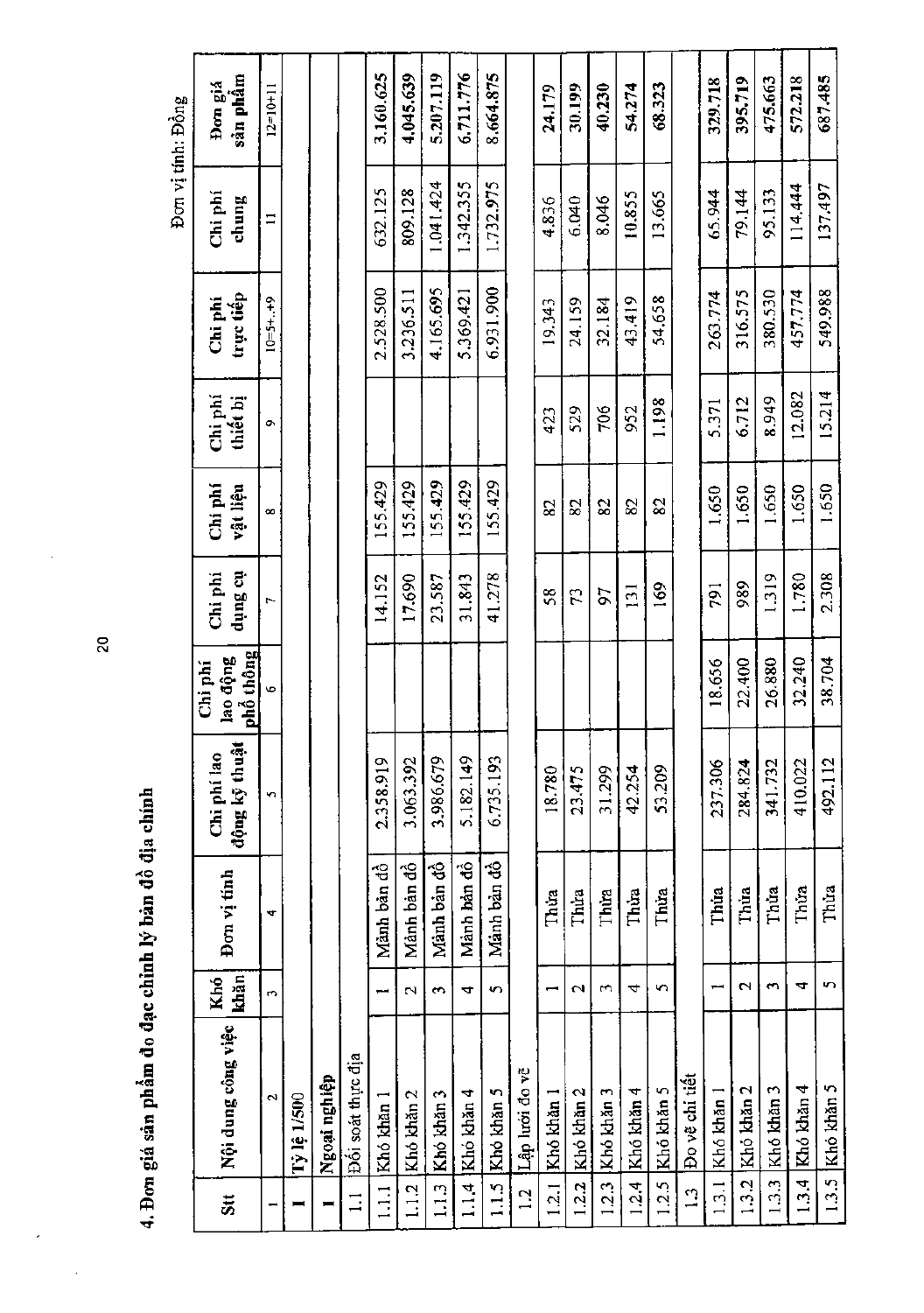| $\Xi$                    | $\blacksquare$ | $\blacksquare$      | 2.5                                                                                 | 2.4               | 2.3                                      | 2.2.5           | 2.2.4      | 2.2.3      | 22.2       | 2.2.1      | 2.2                         | 2.1.5       | 2.1.4       | 2.1.3       | 2.1.2       | 2.1.1       | 2.1                     | Z          |            | Stt                              |
|--------------------------|----------------|---------------------|-------------------------------------------------------------------------------------|-------------------|------------------------------------------|-----------------|------------|------------|------------|------------|-----------------------------|-------------|-------------|-------------|-------------|-------------|-------------------------|------------|------------|----------------------------------|
| <b>Đôi soát thực địa</b> | Ngoại nghiệp   | <b>Tỷ lệ 1/1000</b> | chính và in; xác nhận<br>cản phẩm<br>hồ sơ các cấp; giao nộp<br>Biên tập bản đồ địa | Bô sung sô mục kê | chinh thừa đất<br>Lập Kết quả đo đạc địa | Khó khán 5      | Khó khăn 4 | Khó khán 3 | Khó khăn 2 | Khó khăn 1 | Lập bản vẽ bản đồ địa chính | Khó khăn 5  | Khó khán 4  | Khó khăn 3  | Khó khán 2  | Khó khán 1  | So hoa ban dô dia chính | Nội nghiệp | N          | Nội dung công việc               |
|                          |                |                     | $\frac{1}{2}$                                                                       | $\tilde{c}$       | i.                                       | Ç               | 4          | ω          | N          |            |                             | C,          | 4           | ω           | 2           | سب          |                         |            | ω          | <b>khân</b><br>Khó               |
|                          |                |                     | Mành bản đồ                                                                         | Thùa              | Thira                                    | <b>Thứa</b>     | Thừa       | Thira      | Thira      | Thira      |                             | Mành bản đồ | Mành bản đồ | Mành bản đồ | Mánh bản đồ | Mành bản đồ |                         |            | ≏          | <b>Don vi tinh</b>               |
|                          |                |                     | 559.975                                                                             | <b>S.918</b>      | 6'829                                    | 23.598          | 18.735     | 11.108     | 165'01     | 8.344      |                             | 1.397.660   | 1.215.555   | 1.056.212   | 917.357     | 798.988     |                         |            | c          | động ký thuật<br>Chi phí lao     |
|                          |                |                     |                                                                                     |                   |                                          |                 |            |            |            |            |                             |             |             |             |             |             |                         |            | o,         | phỏ thông<br>lao động<br>Chi phí |
|                          |                |                     | 6.567                                                                               | 127               |                                          | 229             | 17         | 131        | 86         | 3          |                             | 31.839      | 27.738      | 24.120      | 20.985      | 18331       |                         |            | ↵          | tio Butip<br>Chi phí             |
|                          |                |                     | 86,402                                                                              | 848               |                                          | 3.797           | 3.797      | 3.797      | 3.797      | 3.797      |                             | 194.266     | 194.266     | 194.266     | 194.266     | 194.266     |                         |            | œ          | vật liệu<br>Chi phí              |
|                          |                |                     | $0 + 3$                                                                             | 312               |                                          | $\frac{513}{2}$ | 799        | 989        | 503        | 557        |                             | 117.078     | 101,251     | 87.806      | 76.443      | 67.353      |                         |            | ø          | Chi phí<br>thiêt hi              |
|                          |                |                     | 661.384                                                                             | 7.205             | 628'9                                    | 28.537          | 23.508     | 15.722     | 14.889     | 12.777     |                             | 1.740.843   | 1.538.810   | 1.362.404   | 1.209.051   | 1.078.938   |                         |            | $10=5++9$  | trực tiếp<br>Chi phí             |
|                          |                |                     | 807'66                                                                              | 1.081             | 1.024                                    | 4.281           | 3526       | 2358       | 2233       | 1161       |                             | 261.126     | 230.822     | 204.361     | 181.358     | 161.841     |                         |            | ÷,         | Chi phí<br>Sunus                 |
|                          |                |                     | 760.592                                                                             | 82.286            | 7.853                                    | 32.818          | 27034      | 18081      | 17122      | 14.694     |                             | 2.001.969   | 1.769.632   | 1.566.765   | 1.390.409   | 1.240.779   |                         |            | $12=10+11$ | sản phẩm<br>Bon giá              |

 $\tilde{\mathbf{z}}$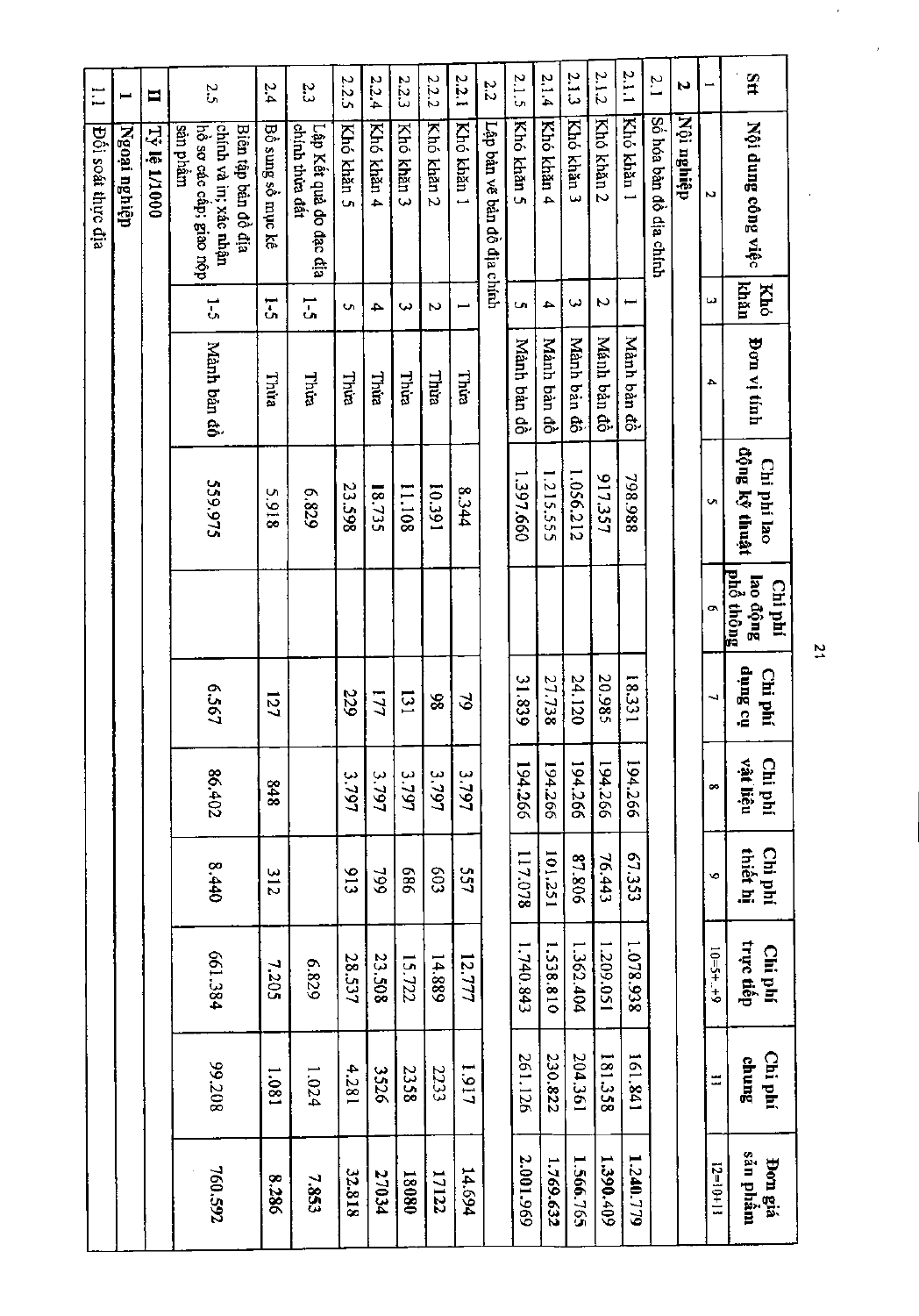| sån phâm<br>Đơn giá                  | $12 = 10 + 11$       | 4.643.790   | 5.977.981          | 7.710.191     | 9,967.175   | 12,900,155  |                | 6.666       | 8.304          | 11.040         | 14.874     | 19,063        |                | 121.838                  | 146.031    | 175.124    | 210.705    | 253.054    |            |                         | 2.143.901      | 2.418.639   | 2.744.355   |
|--------------------------------------|----------------------|-------------|--------------------|---------------|-------------|-------------|----------------|-------------|----------------|----------------|------------|---------------|----------------|--------------------------|------------|------------|------------|------------|------------|-------------------------|----------------|-------------|-------------|
| Chi phí<br>chung                     | $\Xi$                | 928.758     | 1.195.596          | 1.542.038     | 1.993.435   | 2,580.031   |                | 1.333       | 1.661          | 2.208          | 2.975      | 3.813         |                | 24.368                   | 29,206     | 35.025     | 42.141     | 50,611     |            |                         | 279,639        | 315.475     | 357.959     |
| trực tiếp<br>Chi phí                 | $10 = 5 + . + 9$     | 3.715.032   | 4.782.385          | 6.168.153     | 7.973.740   | 10.320.124  |                | 5.333       | 6.643          | 8.832          | 11.899     | 15.250        |                | 97.470                   | 116.825    | 140.099    | 168.564    | 202.443    |            |                         | 1.864.262      | 2.103.164   | 2.386.396   |
| $\operatorname{Chi}$ phi<br>thiết bị | ۰                    |             |                    |               |             |             |                | 118         | $\frac{4}{4}$  | 193            | 262        | 331           |                | 2.167                    | 2.709      | 3.605      | 4.876      | 6.314      |            |                         | 123.978        | 130.578     | 146,514     |
| Chi phi<br>vật liệu                  | $\infty$             | 155.429     | 155.429            | 155.429       | 155.429     | 155.429     |                | 77          | 77             | 2              | 77         | 77            |                | 1.542                    | 1.542      | 1.542      | 1.542      | 1.542      |            |                         | 194,266        | 194.266     | 194.266     |
| the Sunp<br>Chi phí                  | $\ddot{\phantom{0}}$ | 21.225      | 26.531             | 35.374        | 47.755      | 61.905      |                | $\tilde{a}$ | $\mathfrak{g}$ | $\frac{26}{5}$ | 36         | $\frac{6}{4}$ |                | 319                      | 399        | 532        | 718        | 930        |            |                         | 32.265         | 36.935      | 42.454      |
| phổ thông<br>lao động<br>Chi phí     | G                    |             |                    |               |             |             |                |             |                |                |            |               |                | 6.800                    | 8.176      | 9.792      | 11.760     | 14.112     |            |                         |                |             |             |
| động kỹ thuậ<br>Chi phí lao          | In                   | 3.538.378   | 4.600.425          | 5.977.350     | 7.770.556   | 10.102.790  |                | 5.122       | 6.402          | 8.536          | 11.524     | 14.796        |                | 86,642                   | 103,999    | 124.628    | 149.668    | 179.545    |            |                         | 1.513.753      | 1.741.385   | 2.003.162   |
| Đơn vị tính                          | $\overline{a}$       | Manh ban đồ | Mánh bản đồ        | Mảnh bản đồ   | Manh ban đồ | Manh ban đồ |                | Thúa        | Thúa           | Thúa           | Thúa       | Thúa          |                | Thúa                     | Thúa       | Thúa       | Thúa       | Thua       |            |                         | Mành bản đồ    | Mảnh bản đồ | Mành bản đồ |
| khăn<br>Khó                          | m,                   |             | $\mathbf{\hat{c}}$ | $\mathcal{L}$ | 4           | S,          |                | يسم         | $\sim$         | w              | 4          | s.            |                | $\overline{\phantom{0}}$ | 2          | S          | 4          | s.         |            |                         | $\overline{ }$ | $\sim$      | $\omega$    |
| Nội dung công việc                   | $\sim$               | Khó khăn 1  | Khó khăn 2         | Khó khăn 3    | Khó khăn 4  | Khó khăn 5  | Lập lưới đo vẽ | Khó khăn 1  | Khó khăn 2     | Khó khăn 3     | Khó khăn 4 | Khó khăn 5    | Đo vẽ chi tiết | Khó khăn 1               | Khó khăn 2 | Khó khăn 3 | Khó khăn 4 | Khó khăn 5 | Nội nghiệp | Số hóa bản đồ địa chính | Khó khăn 1     | Khó khăn 2  | Khó khăn 3  |
| $\ddot{\overline{5}}$                |                      | 1.1.1       | 1.1.2              | 1.1.3         | 1.4         | 1.1.5       | $\overline{5}$ | 1.2.1       | 1.2.2          | 1.2.1          | 1.2.2      | 1.2.1         | 1.3            | 1.3.1                    | 1.3.2      | 1.3.3      | 1.3.4      | 1.3.5      | N          | $\frac{1}{2}$           | 2.1.1          | 2.1.2       | 2.1.3       |

 $\bar{t}$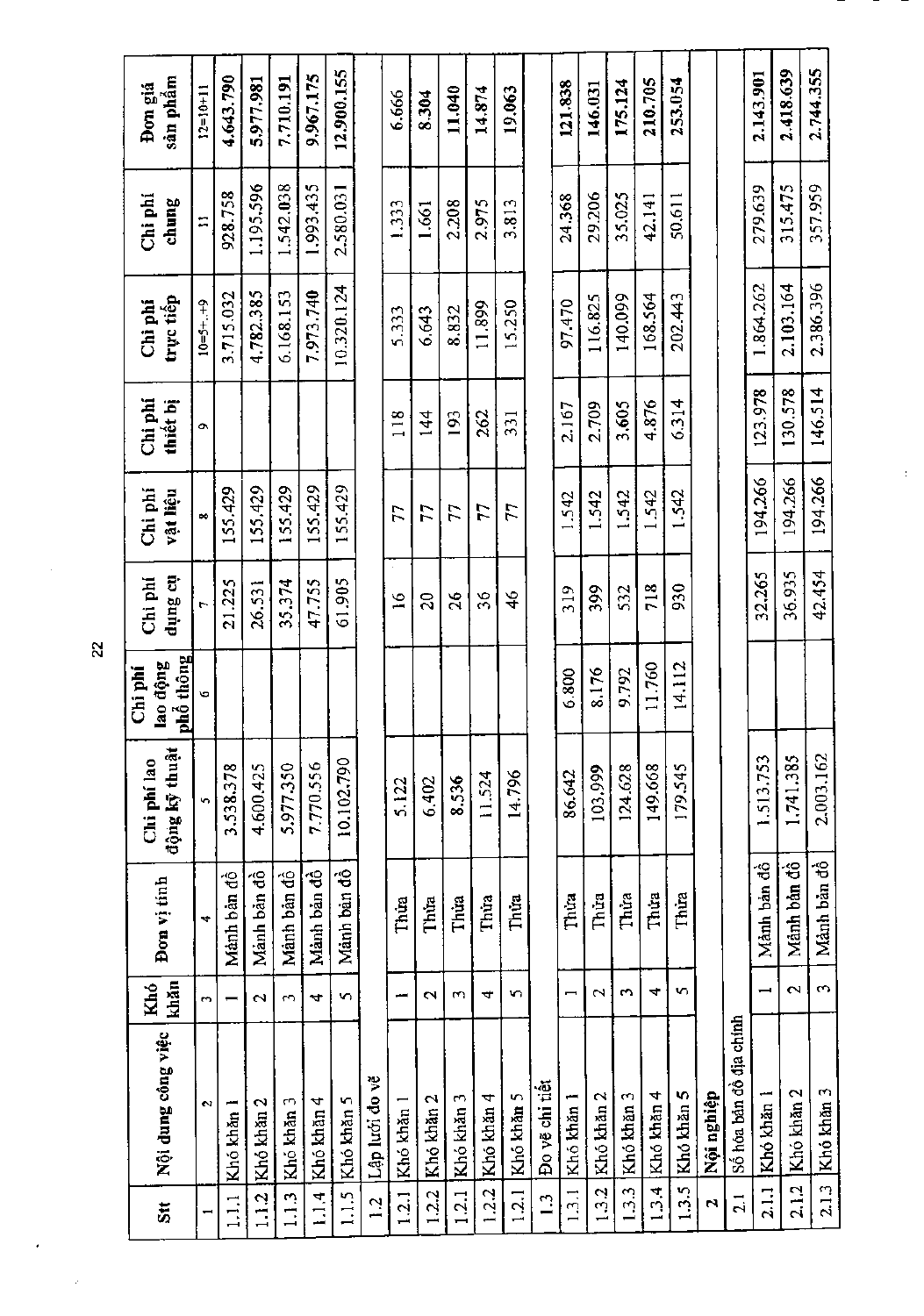| $\ddot{5}$  | 1.4         | $\tilde{\omega}$ | 1.2         | $\overline{\phantom{0}}$ | ىسر                       | $\blacksquare$ | Ħ                   | 2.5                                                                                 | 2.4               | 2.3                                      | 2.2.5      | 2.2.4         | 2.2.3         | 2.2.2      | 2.2.1      | 2.2                         | 2.1.5       | 2.1.4       |                   | as                               |
|-------------|-------------|------------------|-------------|--------------------------|---------------------------|----------------|---------------------|-------------------------------------------------------------------------------------|-------------------|------------------------------------------|------------|---------------|---------------|------------|------------|-----------------------------|-------------|-------------|-------------------|----------------------------------|
| Khó khản 5  | Khó khăn 4  | Khó khán 3       | Khó khán 2  | Khó khán 1               | <b>D</b> ôi soat thực địa | Ngoại nghiệp   | <b>Tÿ lệ 1/2000</b> | san phầm<br>chính và in; xác nhận<br>hồ sơ các cấp; giao nộp<br>Biên tập bản đồ địa | Bo sung so muc kê | chinh thừa đất<br>Lập Kết quả đo đạc địa | Khó khăn 5 | Khó khán 4    | Khó khán 3    | Khó khán 2 | Khó khăn 1 | Lập bản vẽ bản đồ địa chính | Khó khán 5  | Khó khán 4  | N                 | Nội dung công việc               |
| <b>Un</b>   | 4           | س                | N           | مصر                      |                           |                |                     | $\overline{5}$                                                                      | $\frac{1}{2}$     | <u>r</u>                                 | Ō,         | 4             | w             | N          |            |                             | <b>Ch</b>   | 4           | نبا               | khân<br><b>Khó</b>               |
| Manh bản đồ | Manh bản đồ | Mành bản đô      | Manh bản đồ | Manh ban dò              |                           |                |                     | Manh bản đồ                                                                         | Thira             | Thua                                     | Thim       | Thừa          | umit.         | Thira      | Thua       |                             | Mánh bản đồ | Manh bản đồ | ≏                 | Bon vị tính                      |
| 12.910.009  | 10.759.231  | 8.966.026        | 7.471.688   | 6.222.849                |                           |                |                     | 723.870                                                                             | 5.918             | 6.829                                    | 1741       | 747           | 4.709         | 3.532      | 2.815      |                             | 2.649.636   | 2.303.636   | Ç,                | động ký thuật<br>Chi phí lao     |
|             |             |                  |             |                          |                           |                |                     |                                                                                     |                   |                                          |            |               |               |            |            |                             |             |             | م                 | phố thông<br>lao động<br>Chi phí |
| 92.863      | 71.637      | 53.065           | 39.799      | 31.839                   |                           |                |                     | 1853                                                                                | 127               |                                          | 6#1        | $\frac{1}{2}$ | $\frac{8}{5}$ | 54         | 51         |                             | 56.039      | 48.822      | $\overline{a}$    | na Bunp<br>Chi phí               |
| 155.429     | 155.429     | 155.429          | 155.429     | 155.429                  |                           |                |                     | 70.448                                                                              | 848               |                                          | 3.797      | 3.797         | 3.797         | 3.797      | 3.797      |                             | 194.266     | 194.266     | $\bullet$         | vật liệu<br>Chi phí              |
|             |             |                  |             |                          |                           |                |                     | 8.440                                                                               | 312               |                                          | SSS.       | 60\$          | 1/1           | 442        | 427        |                             | 237.229     | 167.968     | Ó                 | thiết bị<br>Chi phí              |
| 13.158.301  | 10.986.297  | 9.174.520        | 7.666.916   | 6.410.117                |                           |                |                     | 811.139                                                                             | 7.205             | 6'829                                    | 12.742     | 10.768        | 20062         | 7.835      | 7.090      |                             | 3.137.170   | 2.714.692   | $5 - 10 - 3 + 10$ | trực tiếp<br>Chi phí             |
| 3.289.575   | 2.746.574   | 2.293.630        | 1.916.729   | 1.602.529                |                           |                |                     | 121.671                                                                             | 1.081             | 1.024                                    | 1.911      | 1615          | 1359          | 1175       | 1.064      |                             | 470.576     | 407.204     | $=$               | Chi phí<br>chung                 |
| 16.447.876  | 13.732.871  | 11,468,150       | 9.583.645   | 8.012.646                |                           |                |                     | 932.810                                                                             | 8.286             | 7.853                                    | 14.653     | 12383         | 10421         | 0106       | 8.154      |                             | 3.607.746   | 3.121.896   | $12=10+11$        | mân phâm<br>Pon giá              |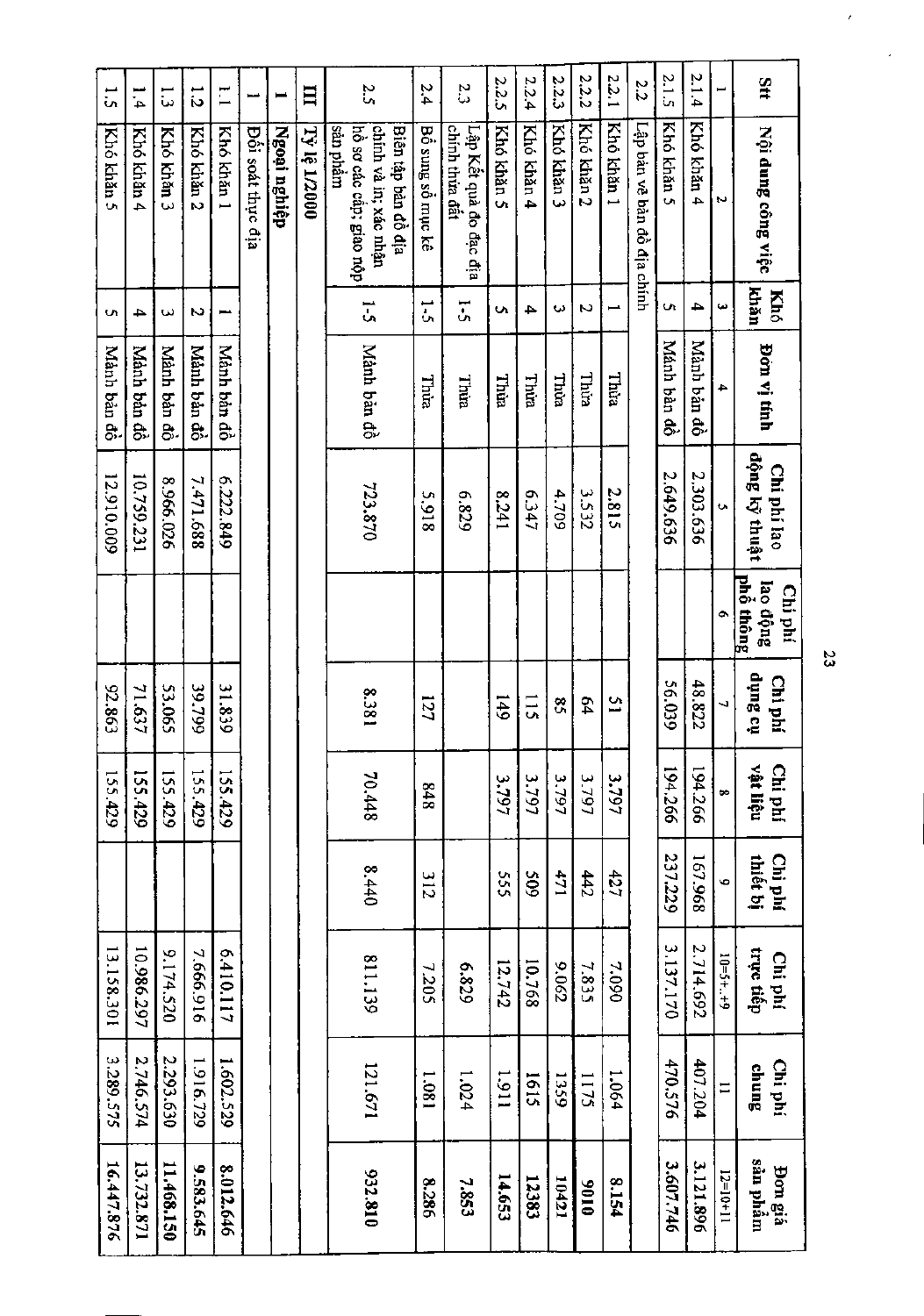| $\overline{\mathbf{5}}$ | Nội dung công việc          | khăn<br>Khó              | Đơn vị tính | động kỹ thuật<br>Chi phi lao | phố thông<br>lao động<br>$\operatorname{Chi}$ phi | th Sunp<br>Chi phí | Chi phí<br>vật liệu | Chi phi<br>thiết bị | trực tiếp<br>Chi phi | Chi phí<br>chung | sån phâm<br>Đơn giá |
|-------------------------|-----------------------------|--------------------------|-------------|------------------------------|---------------------------------------------------|--------------------|---------------------|---------------------|----------------------|------------------|---------------------|
|                         | $\mathbf{\tilde{c}}$        | $\sim$                   | ₹           | r.                           | ۱Q.                                               | r,                 | $\infty$            | Ō,                  | $10 - 5 + . + 9$     | Ξ                | $12 = 10 + 11$      |
| $\mathbf{\Omega}$       | Lập lưới đo vẽ              |                          |             |                              |                                                   |                    |                     |                     |                      |                  |                     |
| $\overline{2}$ .        | Khó khăn 1                  | $\overline{\phantom{0}}$ | Thúa        | 4,410                        |                                                   | $\overline{4}$     | $^{29}$             | 102                 | 4.555                | 1.139            | 5.694               |
| 2.2                     | Khó khăn 2                  | $\mathbf{\sim}$          | Thừa        | 5.975                        |                                                   | Ľ                  | 29                  | 134                 | 6.155                | 1.539            | 7.694               |
| 2.3                     | Khó khăn 3                  | $\mathfrak{m}$           | Thưa        | 7.398                        |                                                   | 23                 | 29                  | 166                 | 7,616                | 1.904            | 9.520               |
| य<br>२५                 | Khó khăn 4                  | ෑ                        | Thứa        | 9.248                        |                                                   | $\overline{5}$     | 29                  | 209                 | 9.517                | 2.379            | 11.896              |
| 2.5                     | Khó khăn 5                  | $\sim$                   | Thừa        | 12.947                       |                                                   | Ҿ                  | 29                  | 294                 | 13,310               | 3.328            | 16.638              |
| $\mathfrak{S}$          | Do vẽ chi tiết              |                          |             |                              |                                                   |                    |                     |                     |                      |                  |                     |
| $\overline{3.1}$        | Khó khăn l                  |                          | Thúa        | 121.356                      | 9.536                                             | 331                | 584                 | 2.249               | 134.056              | 33.514           | 167.570             |
| 3.2                     | Khó khăn 2                  | $\sim$                   | Thúa        | 145.684                      | 11.456                                            | 413                | 584                 | 2.999               | 161.136              | 40.284           | 201.420             |
| 3.3                     | Khó khăn 3                  | $\sim$                   | Thứa        | 174.707                      | 13.744                                            | 551                | 584                 | 3.746               | 193,332              | 48.333           | 241.665             |
| 3.4                     | Khó khăn 4                  | 4                        | Thứa        | 209.706                      | 16,496                                            | 744                | 584                 | 4.684               | 232.214              | 58.054           | 290.268             |
| 3.5                     | Khó khăn 5                  | S                        | Thứa        | 251.675                      | 19.792                                            | 964                | 584                 | 6.443               | 279.458              | 69.865           | 349,323             |
| Z                       | Nội nghiệp                  |                          |             |                              |                                                   |                    |                     |                     |                      |                  |                     |
| $\overline{2.1}$        | Số hóa bản đồ địa chính     |                          |             |                              |                                                   |                    |                     |                     |                      |                  |                     |
| 2.11                    | Khó khăn 1                  |                          | Manh bản đồ | 2.890.926                    |                                                   | 43.094             | 199.490             | 162.901             | 3.296.411            | 494.462          | 3.790.873           |
| 2.1.2                   | Khó khăn 2                  | $\mathbf{\mathcal{L}}$   | Manh bản đồ | 3.325.704                    |                                                   | 49.331             | 199.490             | 200.502             | 3.775.027            | 566.254          | 4.341.281           |
| 2.1.3                   | Khó khăn 3                  | $\sim$                   | Mành bản đồ | 3.824.218                    |                                                   | 56.702             | 199.490             | 262.126             | 4.342.536            | 651.380          | 4.993.916           |
| 2.14                    | Khó khăn 4                  | $\overline{\phantom{0}}$ | Manh bàn đồ | 4.397.850                    |                                                   | 129                | 199.490             | 303.620             | 4.901.089            | 735.163          | 5.636.252           |
| 2.1.5                   | Khó khăn 5                  | $\mathbf{\hat{z}}$       | Manh bản đồ | 5.057.983                    |                                                   | $\frac{8}{48}$     | 199.490             | 375,102             | 5.632.723            | 844.908          | 6.477.631           |
| 2.2                     | Lập bản vẽ bản đồ địa chính |                          |             |                              |                                                   |                    |                     |                     |                      |                  |                     |
| 2.2.1                   | Khó khăn 1                  | ⊷                        | Thúa        | 3.430                        |                                                   | $\mathcal{L}$      | 3.797               | 440                 | 7.721                | 1.158            | 8.879               |
| 2.2.2                   | Khó khăn 2                  | $\mathbf{\Omega}$        | Thùa        | 4.556                        |                                                   | G7                 | 3.797               | 467                 | 8.887                | 1333             | 10220               |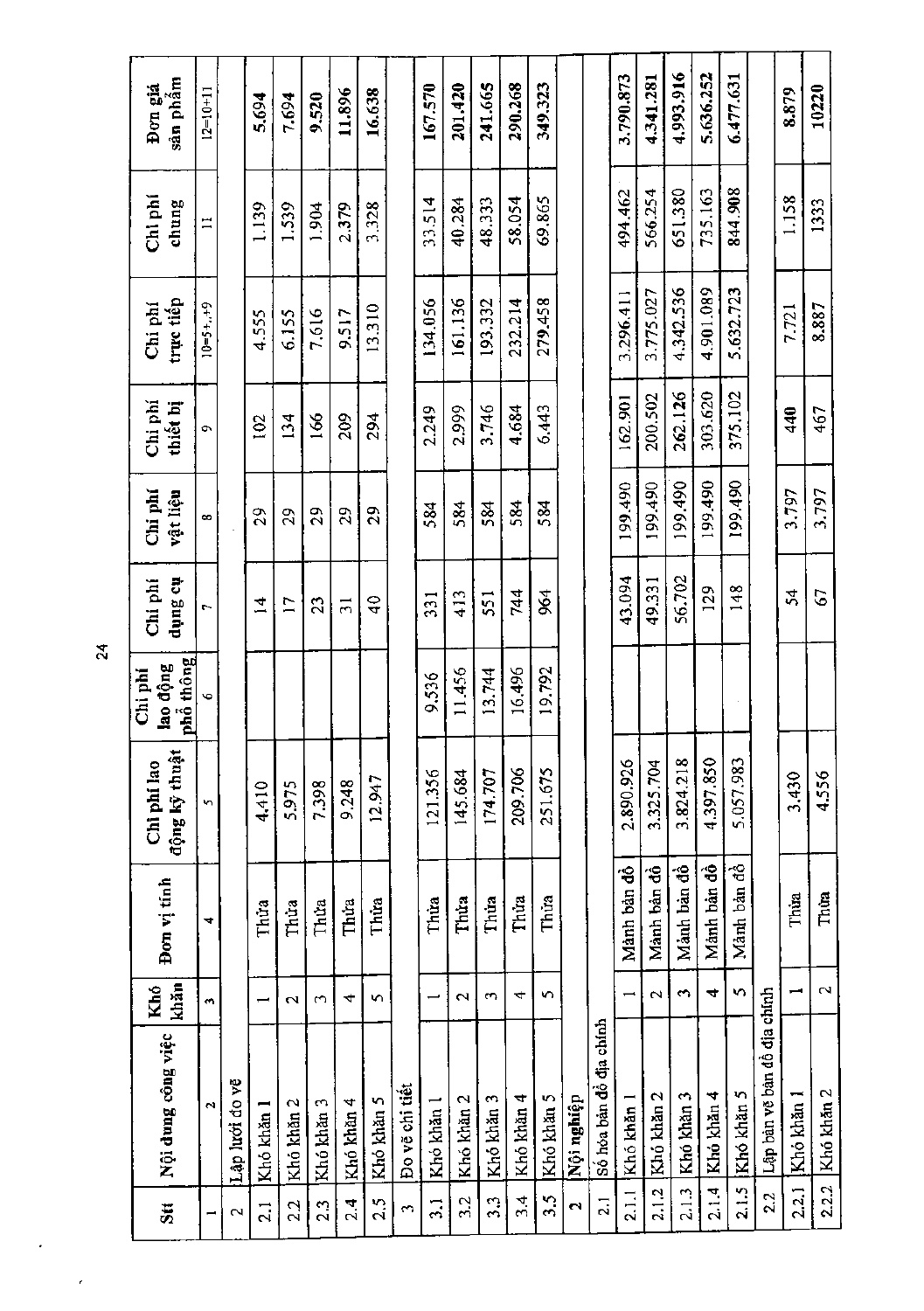| $\omega$       | 2.4        | 2.3        | 2.2           | $\tilde{c}$   | N              | $\overline{1.4}$ | $\tilde{\omega}$ | $\overline{z}$ | $\Xi$       | ىب                | سم           | $\mathbf{\tilde{z}}$ | 2.5                                                                                 | 2.4               | 2.3                                      | 2.2.5       | 2.2.4      | 2.2.3       |                  | Stt                              |
|----------------|------------|------------|---------------|---------------|----------------|------------------|------------------|----------------|-------------|-------------------|--------------|----------------------|-------------------------------------------------------------------------------------|-------------------|------------------------------------------|-------------|------------|-------------|------------------|----------------------------------|
| Bo vẽ chi tiết | Khó khán 4 | Khó khán 3 | Khó khán 2    | Khó khán 1    | Lập lưới đo vẽ | Khó khán 4       | Khó khán 3       | Khó khăn 2     | Khó khán 1  | Đối soát thực địa | Ngoại nghiệp | <b>Tỷ lệ 1/5000</b>  | chinh và in; xác nhận<br>sản phẩm<br>hồ sơ các cấp; giao nộp<br>Biên tập bản đồ địa | Bồ sung số mục kê | chinh thừa đất<br>Lập Kết quả đo đạc địa | Khó khán 5  | Khó khán 4 | Khó khản 3  | N                | Nội dung công việc               |
|                | 4          | ىئ         | N             | $\frac{1}{2}$ |                | 4                | ىئ               | Z.             | ⊷           |                   |              |                      | $\frac{1}{2}$                                                                       | $\overline{1}$    | 5                                        | Ō,          | 4          | ىئ          | ω                | khăn<br>Khó                      |
|                | Thừa       | Thừa       | Thừa          | Thừa          |                | Mành bản đồ      | Mành bản đồ      | Mành bản đồ    | Manh bản đồ |                   |              |                      | Manh ban đồ                                                                         | Thum              | Thừa                                     | <b>Thua</b> | Thừa       | Thira       | ٠                | Bon vị tính                      |
|                | 19.349     | 17.641     | 13.231        | 11.524        |                | 21.518.461       | 17.932.051       | 14.943.376     | 12.451.034  |                   |              |                      | 1.003.857                                                                           | <b>S.918</b>      | 6'839                                    | 156'6       | 7.115      | 5.682       | G                | dộng ký thuật<br>Chi phí lao     |
|                |            |            |               |               |                |                  |                  |                |             |                   |              |                      |                                                                                     |                   |                                          |             |            |             | ۰                | phố thông<br>lao động<br>Chi phí |
|                | ဒ္ဓ        | ς,         | $\mathbf{41}$ | ပ္ပ           |                | 116.742          | 106.129          | 79.597         | 87.678      |                   |              |                      | 11.335                                                                              | 127               |                                          | 157         | 121        | S           | J                | tia Sunp<br>Chí phí              |
|                | ŠΣ         | ă          | 9ç            | δg            |                | 155.429          | 155.429          | 155.429        | 155.429     |                   |              |                      | 57.733                                                                              | 848               |                                          | 3.797       | 3.797      | 3.797       | $\infty$         | Chi phí<br>vật liệu              |
|                | 439        | 396        | 300           | 262           |                |                  |                  |                |             |                   |              |                      | 8.440                                                                               | <b>312</b>        |                                          | 995         | 975        | 494         | $\ddot{\bullet}$ | thiêt bị<br>Chi phí              |
|                | 19.884     | 18.128     | 13.608        | 11.855        |                | 21.790.632       | 18.193.609       | 15.178.402     | 12.670.141  |                   |              |                      | 1.081.365                                                                           | 7.205             | 628'9                                    | 14.451      | 11.559     | 10.063      | $10=5++9$        | trực tiếp<br>Chi phí             |
|                | 1/61       | 4.532      | 3.402         | 2.964         |                | 5.447.658        | 4.548.402        | 3.794.601      | 3.167.535   |                   |              |                      | 162.205                                                                             | 1.081             | 1.024                                    | 2.168       | 1734       | <b>1509</b> | $\equiv$         | Chi phí<br>sunus                 |
|                | 24.855     | 22.660     | 17.010        | 14.819        |                | 27.238.290       | 22.742.011       | 18.973.003     | 15.837.676  |                   |              |                      | 1,243,570                                                                           | 8.286             | 7,853                                    | 16.619      | 13293      | 11572       | $12 = 10 + 11$   | can phâm<br><b>Don</b> giá       |

ŀ,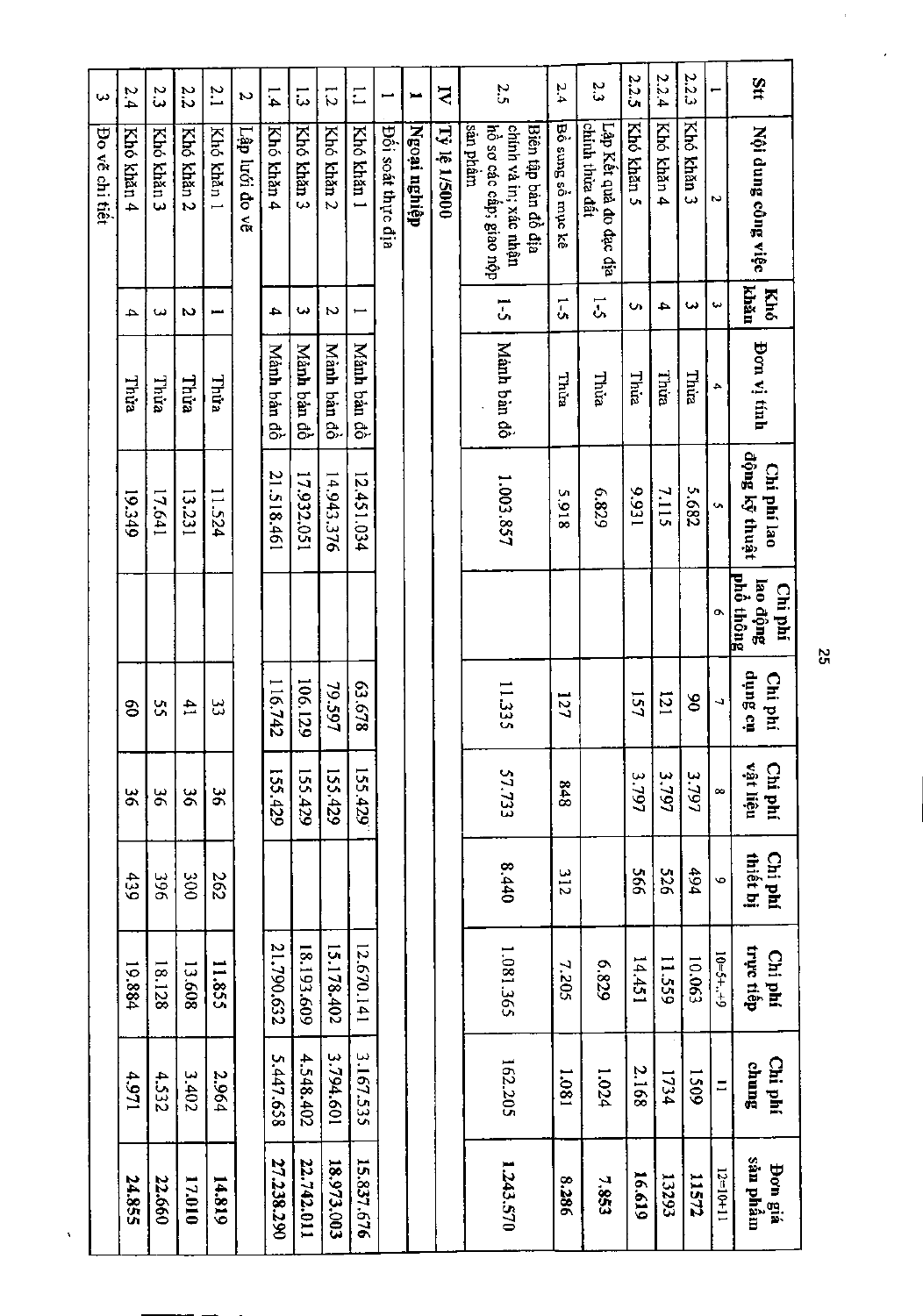| Stt                      | Nội dung công việc                                                                  | khăn<br>Khó              | Đơn vị tinh             | động kỹ thuậi<br>Chi phí lao | phố thông<br>lao động<br>Chi phí | dụng cụ<br>Chi phi | Chi phí<br>vật liệu | Chi phi<br>thiết bị | trực tiếp<br>Chi phí | Chi phi<br>chung | sān phâm<br>Đơn giá |
|--------------------------|-------------------------------------------------------------------------------------|--------------------------|-------------------------|------------------------------|----------------------------------|--------------------|---------------------|---------------------|----------------------|------------------|---------------------|
|                          | 2                                                                                   | m                        | $\mathbf{\overline{u}}$ | S,                           | Ý.                               | $\overline{C}$     | $\infty$            | $\sigma$            | $10 = 5 + . + 9$     | $\equiv$         | $12=10+11$          |
| $\overline{3}$ .         | Khó khăn l                                                                          | $\overline{\phantom{0}}$ | Thúa                    | 170.013                      | 13.376                           | 480                | 726                 | 3.220               | 187.815              | 46,954           | 234.769             |
| 3.2                      | Khó khăn 2                                                                          | $\mathbf{\Omega}$        | Thưa                    | 204.015                      | 16.048                           | 600                | 726                 | 3.713               | 225.102              | 56,276           | 281.378             |
| 3.3                      | Khó khăn 3                                                                          | $\infty$                 | Thứa                    | 244.846                      | 19.248                           | 800                | 726                 | 4.953               | 270.573              | 67.643           | 338.216             |
| $\frac{4}{3}$            | Khó khăn 4                                                                          | 4                        | Thua                    | 293.787                      | 23.104                           | 880                | 726                 | 5.451               | 323.948              | 80.987           | 404.935             |
| $\mathbf{c}$             | Nội nghiệp                                                                          |                          |                         |                              |                                  |                    |                     |                     |                      |                  |                     |
| $\overline{2}$           | Số hóa bản đồ địa chính                                                             |                          |                         |                              |                                  |                    |                     |                     |                      |                  |                     |
| $\overline{2}$ .         | Khó khăn l                                                                          | يسع                      | Manh ban dò             | 5.287.891                    |                                  | 68.011             | 199.843             | 275.249             | 5.830.994            | 874.649          | 6.705.643           |
| 2.2                      | Khó khăn 2                                                                          | $\mathbf{\Omega}$        | Mành bản đồ             | 6.080.051                    |                                  | 77.855             | 199.843.            | 359,770             | 6.717.519            | 1.007.628        | 7.725.147           |
| 2.3                      | Khó khăn 3                                                                          | $\sim$                   | Mành bản đồ             | 6,992.855                    |                                  | 89,488             | 199.843             | 427.915             | 7.710.101            | 1.156.515        | 8.866.616           |
| 2.4                      | Khó khăn 4                                                                          | 4                        | Mảnh bản đồ             | 8.042.239                    |                                  | 102.911            | 199.843             | 509.696             | 8.854.689            | 1.328.203        | 10.182.892          |
| 2.2                      | Lập bản vẽ bản đồ địa chính                                                         |                          |                         |                              |                                  |                    |                     |                     |                      |                  |                     |
| 2.2.1                    | Khó khăn 1                                                                          |                          | Thủa                    | 7.166                        |                                  | 70                 | 3.826               | 528                 | 11.590               | 1.739            | 13.329              |
| 2.2.2                    | Khó khăn 2                                                                          | $\mathbf{\Omega}$        | Thứa                    | 8.293                        |                                  | 87                 | 3.826               | 554                 | 12.760               | 1914             | 14674               |
| 2.2.3                    | Khó khăn 3                                                                          | $\sim$                   | Thứa                    | 11.057                       |                                  | 117                | 3.826               | 621                 | 15.621               | 2343             | 17964               |
| 2.2.4                    | Khó khăn 4                                                                          | 4                        | Thừa                    | 12.183                       |                                  | 128                | 3.826               | 646                 | 16.783               | 2517             | 19300               |
| 2.3                      | Lập Kết quả đo đạc địa<br>chinh thừa đất                                            | $\frac{1}{4}$            | Thúa                    | 6.829                        |                                  |                    |                     |                     | 6.829                | 1.024            | 7.853               |
| 2.4                      | Bồ sung số mục kê                                                                   | $1-4$                    | Thứa                    | 5.918                        |                                  | 127                | 848                 | 312                 | 7,205                | 1.081            | 8.286               |
| 2.5                      | chính và in; xác nhận<br>hồ sơ các cấp; giao nộp<br>Biên tập bản đồ địa<br>sån phâm | $\overline{1}$           | Mảnh bản đồ             | 1,354.410                    |                                  | 15.450             | 45.019              | 8.440               | 1.423.319            | 213.498          | 1.636.817           |
| $\geq$                   | 17 14 1/10000                                                                       |                          |                         |                              |                                  |                    |                     |                     |                      |                  |                     |
| $\overline{\phantom{a}}$ | dşıyan reosil                                                                       |                          |                         |                              |                                  |                    |                     |                     |                      |                  |                     |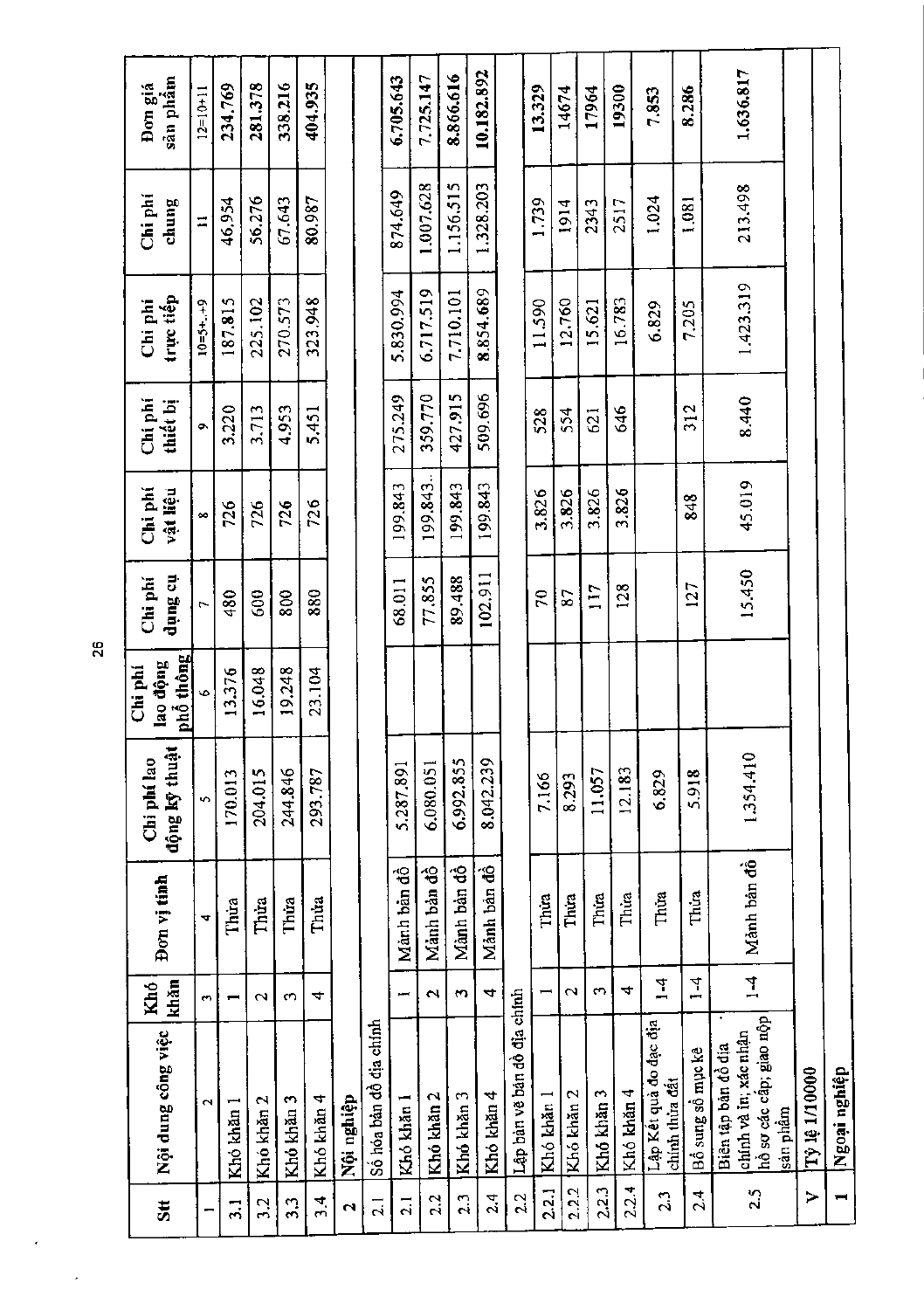|               | 2.1.3<br>Khó khán | 2.1.2<br>Khó khăn 2 | 2.1.1<br>Khó khán 1 | $\overline{2}$ .            | N<br>Nội nghiệp | 1.3.4<br>Khó khăn 4 | 1.3.3<br>Khó khán 3 | 1.3.2<br>Khó khán 2 | 1.3.1<br>Khó khán 1 | ر<br>دن        | 1.2.4<br>Khó khăn 4 | 1.2.3<br>Khó khăn 3 | 1.2.2<br>Khó khản 2 | 1.2.1<br>Khó khán 1 | $\overline{z}$ | 1.1.4<br>Khó khăn 4 | 1.1.3<br>Khó khăn 3 | 1.12<br>Khó khán 2 | E<br>Khó khán 1 | $\Xi$             |                          | Stt                              |
|---------------|-------------------|---------------------|---------------------|-----------------------------|-----------------|---------------------|---------------------|---------------------|---------------------|----------------|---------------------|---------------------|---------------------|---------------------|----------------|---------------------|---------------------|--------------------|-----------------|-------------------|--------------------------|----------------------------------|
| Khó khăn 4    |                   |                     |                     | Lập bản vẽ bản đồ địa chính |                 |                     |                     |                     |                     | Do vẽ chi tiết |                     |                     |                     |                     | Lập lưới đo vẽ |                     |                     |                    |                 | Đối soát thực địa | N                        | Nội dung công việc               |
| $\rightarrow$ | دی                | N                   |                     |                             |                 | $\blacktriangle$    | دب                  | N                   | Ī                   |                | 4                   | دیا                 | Z.                  |                     |                | 4                   | ω                   | Z                  |                 |                   | لما                      | khân<br>Khó                      |
| Thira         | Thừa              | Thira               | <b>Thira</b>        |                             |                 | Thừa                | Thừa                | Thura               | Thúa                |                | Thừa                | Thùa                | Thừa                | Thua                |                | Mảnh bản đồ         | Manh bản đồ         | Mành bản đồ        | Mành bản đồ     |                   | 44                       | Bon vị tính                      |
| 16.278        | 15.152            | 12.388              | 11.261              |                             |                 | 587.575             | 489.551             | 408.030             | 340.025             |                | 38.697              | 35.283              | 26.462              | 23.048              |                | 32.277.692          | 26.898.077          | 22.415.064         | 18.679.220      |                   | Cη,                      | dộng ký thuật<br>Chi phí lao     |
|               |                   |                     |                     |                             |                 | 46.208              | 38.496              | 32.080              | 26.752              |                |                     |                     |                     |                     |                |                     |                     |                    |                 |                   |                          | phổ thông<br>lao động<br>Chi phí |
| 257           | 233               | 175                 | 140                 |                             |                 | 1.760               | 1.600               | 1.200               | 86                  |                | $\overline{\omega}$ | $\overline{60}$     | 82                  | S,                  |                | 175.114             | 159.194             | 119.396            | 75.517          |                   | $\overline{\phantom{a}}$ | tio Sunp<br>Chi phí              |
| 3.826         | 3.826             | 3.826               | 3.826               |                             |                 | 1.817               | 1.817               | 1.817               | 1.817               |                | $\tilde{e}$         | $\mathfrak{S}$      | $\tilde{5}$         | $\overline{9}$      |                | 55.429              | 55.429              | 155,429            | 155.429         |                   | $\infty$                 | vật liệu<br>Chi phí              |
| 970           | 131               | <b>833</b>          | 793                 |                             |                 | 8.167               | 7.423               | 5.563               | 4.824               |                | 657                 | 593                 | 449                 | 395                 |                |                     |                     |                    |                 |                   | v                        | thiết hị<br>Chi phí              |
| 21.331        | 20.142            | 17.222              | 16.020              |                             |                 | 645.527             | 538.887             | 448.690             | 374.378             |                | 39.565              | 36.076              | 27.084              | 23.599              |                | 32.608.235          | 27.212.700          | 22.689.889         | 18.930.166      |                   | $10=5++9$                | trực tiếp<br>Chi phí             |
| 3200          | 120£              | 2583                | 2.403               |                             |                 | 161.382             | 134.722             | 112.173             | 59.595              |                | 168'6               | 9.019               | 177.9               | 006'S               |                | 8.152.059           | 6.803.175           | 5.672.472          | 4.732.542       |                   | Ħ                        | Chi phí<br>chung                 |
| 14531         | 23163             | 19805               | 18.423              |                             |                 | 806.909             | 673.609             | 560.863             | 467.973             |                | 49.456              | 45.095              | 33.855              | 29.499              |                | 40.760.294          | 34.015.875          | 28.362.361         | 23.662.708      |                   | $12 = 10 + 11$           | sān phâm<br><b>Pon</b> giá       |

 $\mathbf{z}$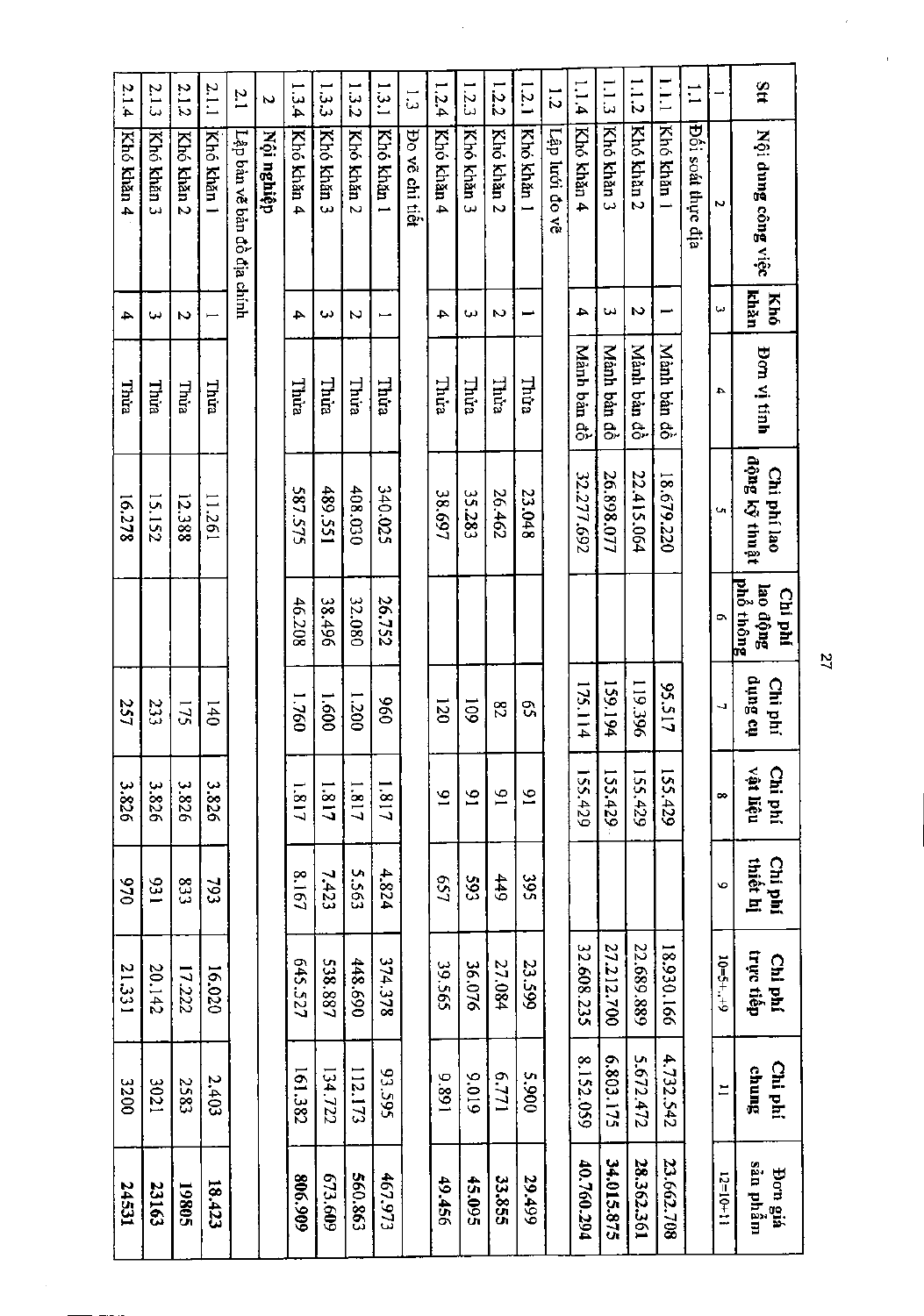i,

 $\overline{a}$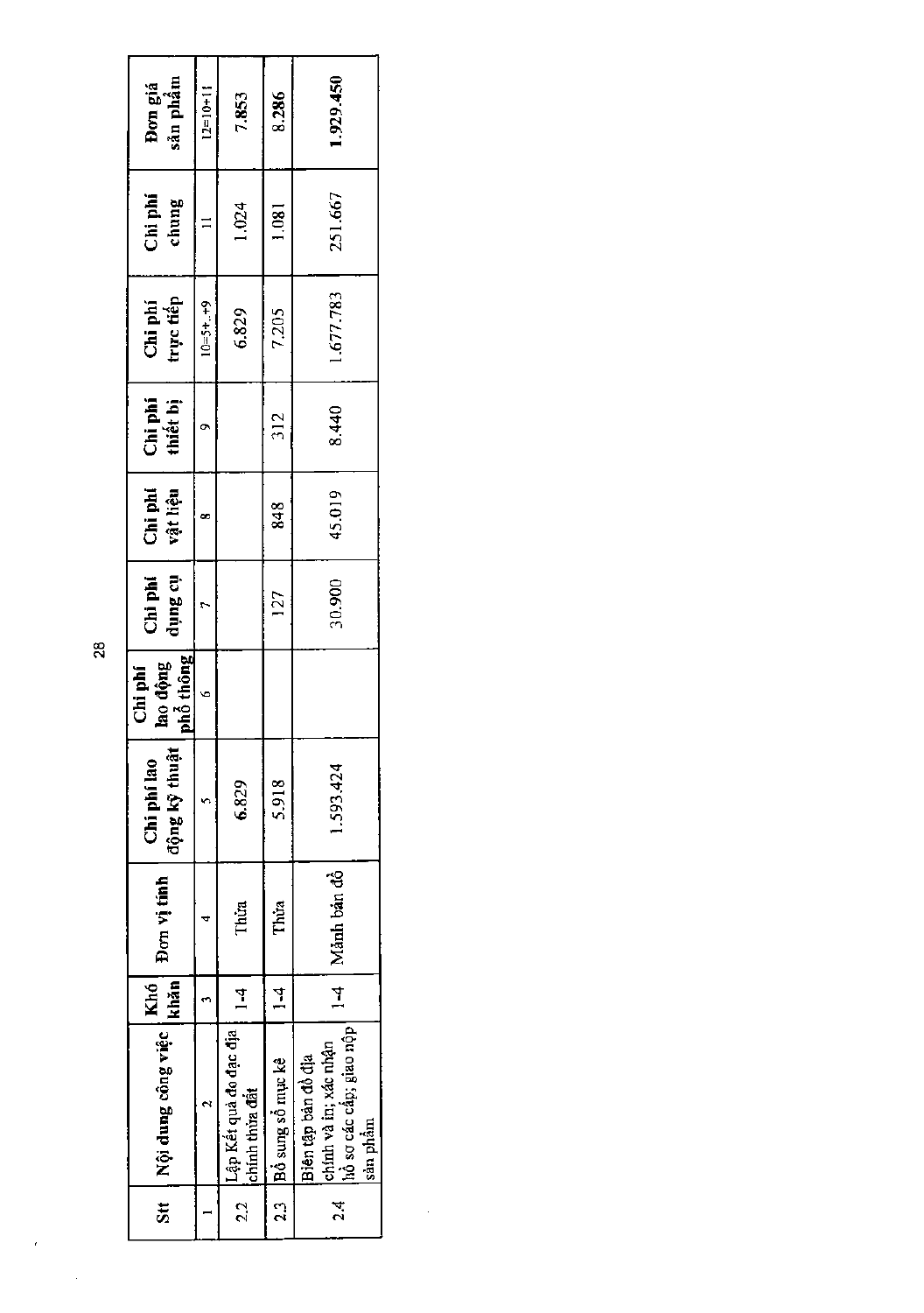| 3.1.1<br>3.1.2<br>ξ,<br>w        |             |            |             |             |                |               |                       | 2.3         | 2.2         | $\overline{c}$ | N                        | $\tilde{\omega}$ | $\overline{5}$ | Ε           |                                          |                  | $2\pi$                                      |  |
|----------------------------------|-------------|------------|-------------|-------------|----------------|---------------|-----------------------|-------------|-------------|----------------|--------------------------|------------------|----------------|-------------|------------------------------------------|------------------|---------------------------------------------|--|
| Máy toàn đạc điện tử<br>Khó khán |             | Khó khản 3 | Khó khán 2  | Khó khán    | <b>Náy GPS</b> | <b>Pongam</b> | Đo tọa độ, độ cao mốc | Khó khán 3  | Khó khăn 2  | Khó khán 1     | Tiếp điềm (có tường vây) | Khó khăn 3       | Khó khán 2     | Kho khan    | Đúc mốc, chân mốc và vẽ sơ đồ vị trí mốc | N                | Nội dung công việc                          |  |
|                                  | <b>Diêm</b> | Điếm       | <b>Piêm</b> | <b>Biềm</b> |                |               |                       | <b>Diêm</b> | <b>Dien</b> | Điếm           |                          | <b>Diêm</b>      | <b>Diêm</b>    | <b>Pien</b> |                                          | ω                | iv mod<br>tinh                              |  |
|                                  |             | ω          | N           |             |                |               |                       | ω           | N           |                |                          | ω                | N              |             |                                          | ₳                | khăn<br><b>Khó</b>                          |  |
| 477.603                          | 399.450     | 398.625    | 816.267     | 668.645     |                |               |                       | 61.449      | 57.814      | 48,178         |                          | 1.472.222        | 1.130.934      | 669.949     |                                          | Ù.               | Chi phi lao                                 |  |
| 100.800                          | 100.800     | 235.200    | 134.400     | 67.200      |                |               |                       | 33.600      | 28.000      | 22.400         |                          | 567.840          | 436.800        | 336.000     |                                          | Ō.               | dong kỹ thuật dộng phố thông<br>Chi phí lao |  |
|                                  | 686         | 3.376      | 2.767       | 2.269       |                |               |                       | 209         | 179         | 8#1            |                          | 4.805            | 3.696          | 2.846       |                                          | ĥ.               | no Sunp<br>Chi phí                          |  |
| 127.300                          | 101.613     | 125.811    | 91.847      | 74.427      |                |               |                       | 39.879      | 31,903      | 25.522         |                          | 161.350          | 110.713        | 75.276      |                                          | œ                | thiết bị<br>Chi phí                         |  |
| 44.693                           | 44.693      | 44.693     | 44.693      | 44.693      |                |               |                       | 77.608      | 77.608      | 77.608         |                          | 155.306          | 155.306        | 155.306     |                                          | Ø                | vật liệu<br>Chi phí                         |  |
| 751.566                          | 647.539     | 1.407.705  | 1.089.974   | 857.234     |                |               |                       | 218.745     | 195.504     | 173.856        |                          | 2.361.523        | 1.837,449      | 1,439.377   |                                          | $6 - 3 + 7 - 61$ | Chi phi trực<br>tiêp                        |  |
| 150.313                          | 129.508     | 281.541    | 217.995     | 171.447     |                |               |                       | 43.749      | 39.101      | 34.771         |                          | 472.305          | 367.490        | 287.875     |                                          | E                | Chi phí<br>chung                            |  |
| 628'106                          | 777.047     | 1.689.246  | 1.307.969   | 1.028.681   |                |               |                       | 262.494     | 234,605     | 208.627        |                          | 2.833.828        | 2.204.939      | 1.727.252   |                                          | $12=10+11$       | Don giá sản<br>ntâm                         |  |

Ł

5. Đơn giá sản phầm trích đo địa chính thửa đất: Áp dụng dơn giá sản phầm trích đo địa chính thừa đất theo Khoản 5 Phần I Phụ lục I (do nội dung<br>công việc này không sử dụng lao động phố thông).

6. Đơn giá sản phẩm cấm mốc ranh giới sử dụng đất

Bon vị tính: Đồng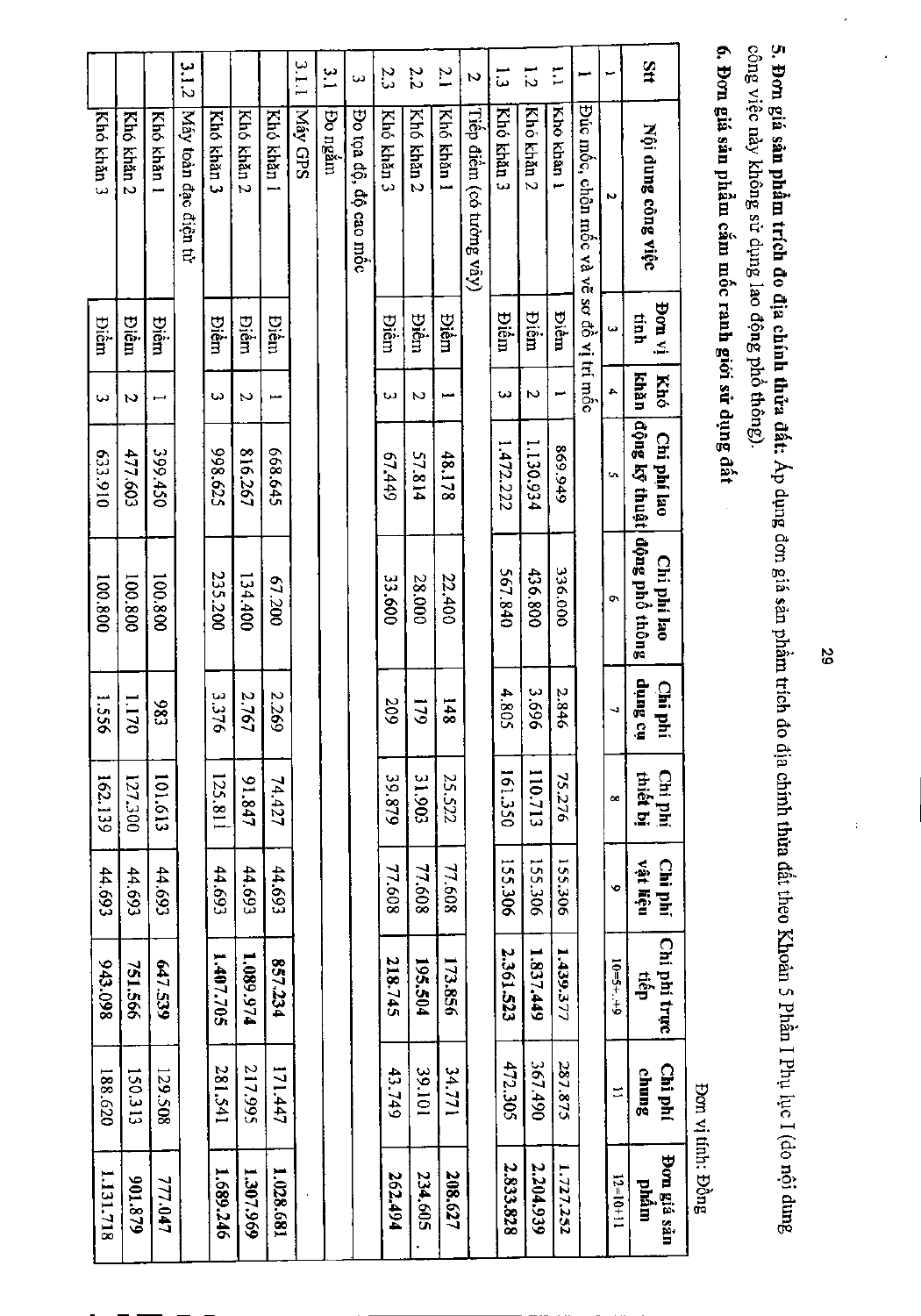| $\sharp$ | Nội dung công việc                    | tinh - | auộp hệng kỳ thuật dong<br>Don vj   Khó   Chi phí lao | $ph\delta$ thông $^{\prime}$<br>Chi phí lao | Chi phi<br>tio Surip | Chi phí<br>thiết bị | Chi phí<br>vật liệu | $\begin{array}{c} \begin{array}{c} \mathbf{1} \\ \hline \end{array} & \begin{array}{c} \mathbf{1} \\ \mathbf{1} \\ \mathbf{1} \end{array} & \begin{array}{c} \mathbf{1} \\ \mathbf{1} \\ \mathbf{1} \end{array} & \begin{array}{c} \mathbf{1} \\ \mathbf{1} \\ \mathbf{1} \end{array} \end{array}$ | $Chi$ phi<br>chung | Đơn giá sản<br>phẩm |
|----------|---------------------------------------|--------|-------------------------------------------------------|---------------------------------------------|----------------------|---------------------|---------------------|----------------------------------------------------------------------------------------------------------------------------------------------------------------------------------------------------------------------------------------------------------------------------------------------------|--------------------|---------------------|
|          |                                       |        |                                                       |                                             |                      |                     |                     | $10 = 5 + . + 9$                                                                                                                                                                                                                                                                                   |                    | $12=10+11$          |
|          | 3.2 Tinh toán tọa độ, độ cao          |        |                                                       |                                             |                      |                     |                     |                                                                                                                                                                                                                                                                                                    |                    |                     |
|          | 3.2.1 Do bằng GPS                     | Điểm   | $ 1-3 $ 231.954                                       |                                             | 573                  | 2.749               | 5.588               | 240.864                                                                                                                                                                                                                                                                                            | 48.173             | 289.037             |
|          | 3.2.2 Do bằng toàn đạc điện từ   Điểm |        | $1-3$   154.636                                       |                                             | 383                  | 1,833               | 5.588               | 162.440                                                                                                                                                                                                                                                                                            | 32.488             | 194.928             |

## \* Ghi chú:

- Đơn giá trên áp dụng cho việc xây dựng mốc có quy cách quy định tại Phụ lục 05- Thông tu số 07/2015/TT-BTNMT ngày 26/02/2015 của Bộ Tài nguyên và<br>Mối trường. Nếu quy cách mốc ranh giới sử dụng đất có thay đổi thì phái tí

- Sản phẩm áp dụng đơn giá trên bao gồm các tài liệu quy định tại Phụ lục 2,3,4,5,6 Thông tư số 07/2015/TT-BTNMT ngày 26/02/2015 của Bộ Tài nguyên và Môi trường.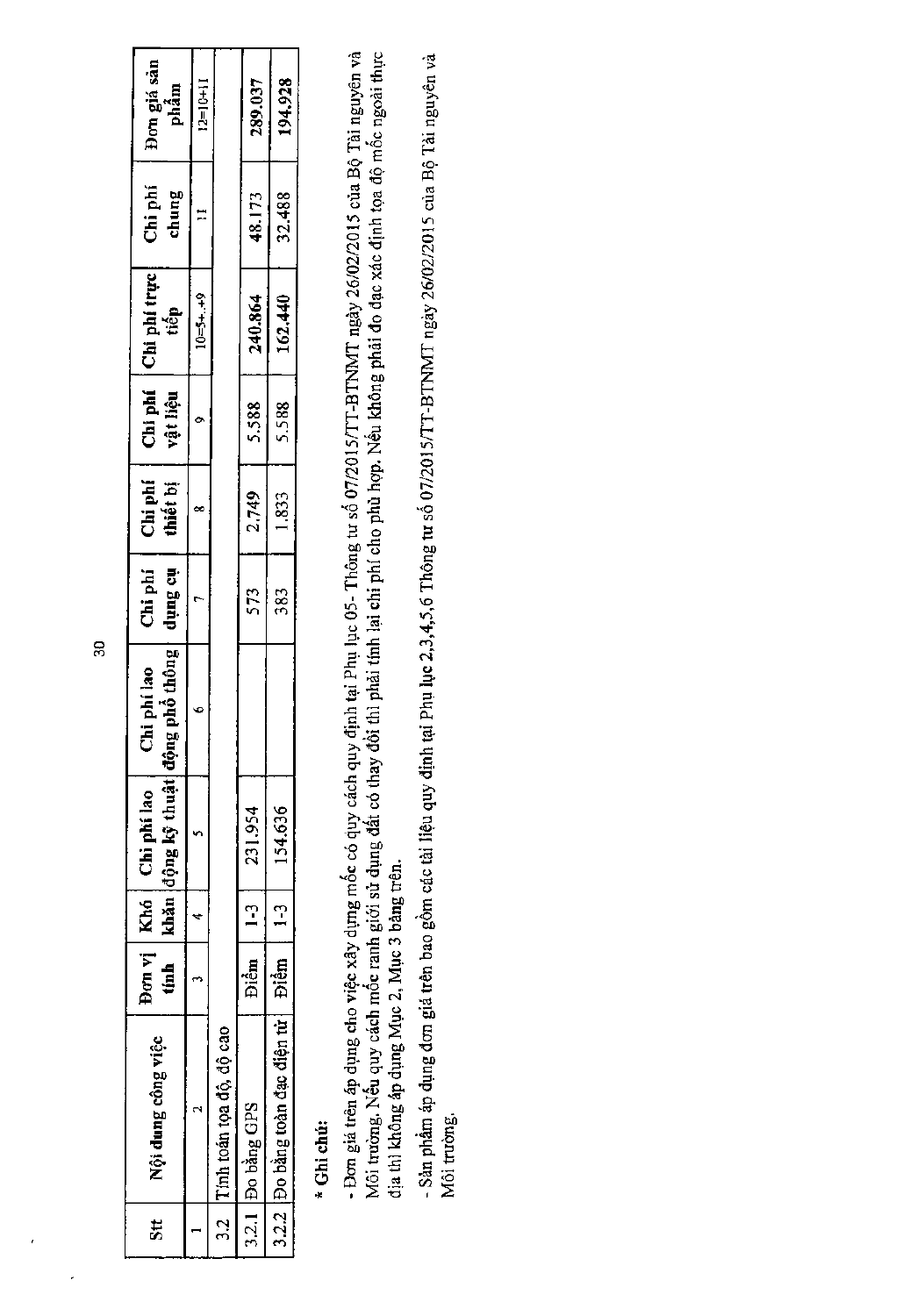II. Chi phi nhân công

 $\hat{t}$ 

1. Chi phí nhân công xây dựng lưới địa chính

Đơn vị tính: Đồng

 $\frac{\omega}{2}$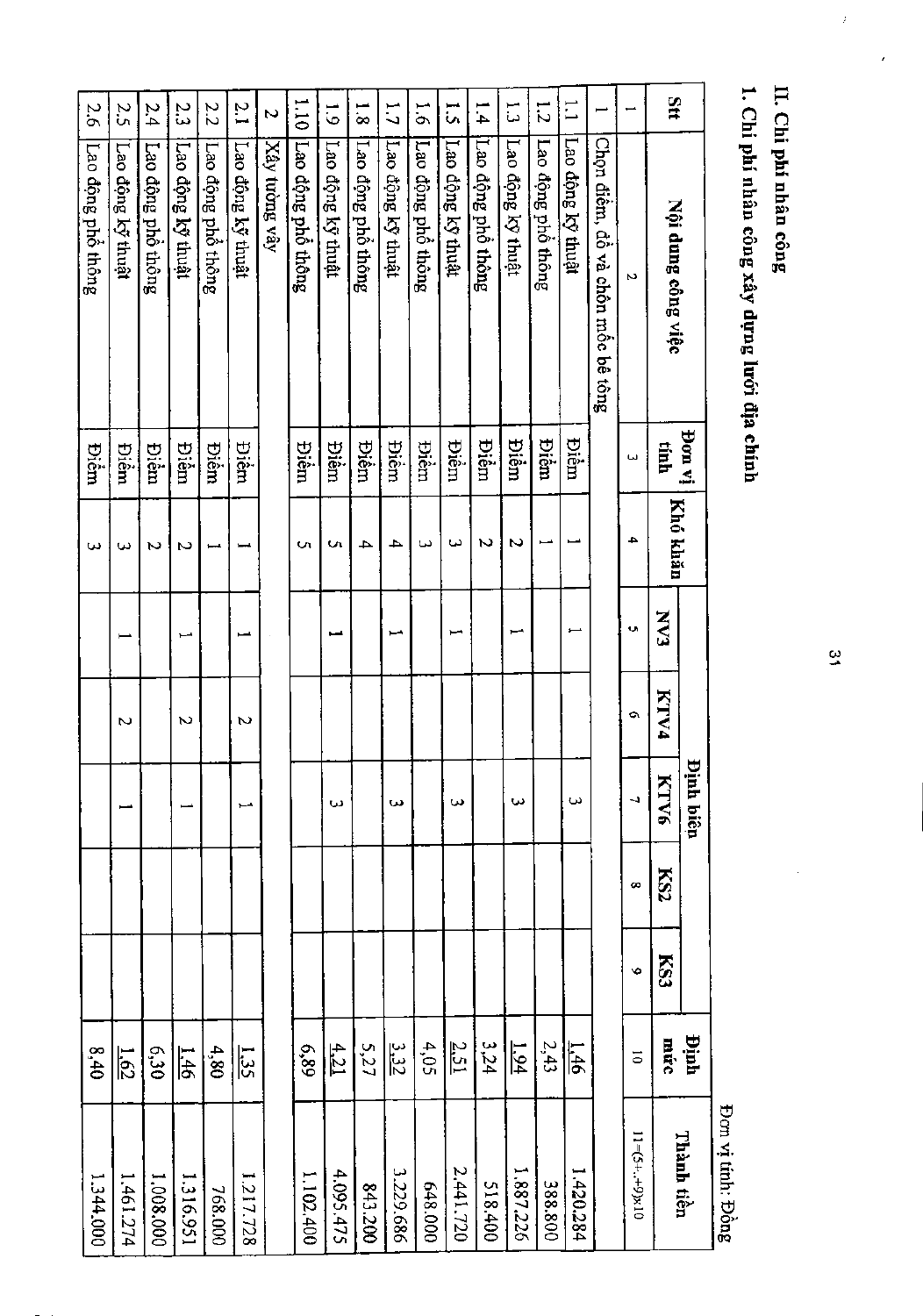|                      |                    | Đơn vị      |                      |                          |                   | Định biên                |                 |     | <b>Dinh</b>      |            |
|----------------------|--------------------|-------------|----------------------|--------------------------|-------------------|--------------------------|-----------------|-----|------------------|------------|
| $st$                 | Nội dung công việc | tinh        | hăn<br>Khó kl        | NV3                      | KTV4              | KTV6                     | KS <sub>2</sub> | KS3 | múc              | Thành tiền |
| 2.7                  | Lao động kỹ thuật  | Điểm        | 4                    | $\overline{\phantom{0}}$ | $\mathbf{\Omega}$ | $\overline{\phantom{0}}$ |                 |     | $\frac{1.89}{1}$ | 1.704.820  |
| 2.8                  | Lao động phổ thông | Điểm        | 4                    |                          |                   |                          |                 |     | 14,40            | 2.304.000  |
| 2.9                  | Lao động kỹ thuật  | Điểm        | S                    | $\overline{\phantom{0}}$ | $\mathbf 2$       | $\overline{\phantom{0}}$ |                 |     | 2.16             | 1.948.365  |
| 2.10                 | Lao động phổ thông | Điểm        | S                    |                          |                   |                          |                 |     | 16,80            | 2.688.000  |
| $\mathbf{\tilde{c}}$ | Tiếp điểm          |             |                      |                          |                   |                          |                 |     |                  |            |
| $\frac{1}{2}$        | Lao động kỹ thuật  | Điềm        |                      | $\overline{\phantom{0}}$ |                   | S                        |                 |     | 0.27             | 262.655    |
| 3.2                  | Lao động phổ thông | Điềm        |                      |                          |                   |                          |                 |     | 0,36             | 57.600     |
| 3.3                  | Lao động kỹ thuật  | Điềm        | 2                    | $\overline{\phantom{0}}$ |                   | $\sim$                   |                 |     | 0.34             | 330.751    |
| 3.4                  | Lao động phổ thông | Điểm        | $\mathbf{\Omega}$    |                          |                   |                          |                 |     | 0,36             | 57,600     |
| 3.5                  | Lao động kỹ thuật  | Điểm        | 5                    | $\overline{\phantom{0}}$ |                   | $\mathfrak{m}$           |                 |     | $\frac{1}{2}$    | 398.847    |
| 3.6                  | Lao động phổ thông | Điềm        | 5                    |                          |                   |                          |                 |     | 0,54             | 86.400     |
| 3.7                  | Lao động kỹ thuật  | Điềm        | 4                    | $\overline{\phantom{0}}$ |                   | S                        |                 |     | 0.51             | 496.126    |
| 3.8                  | Lao động phổ thông | Điểm        | 4                    |                          |                   |                          |                 |     | 0,68             | 108.800    |
| 3.9                  | Lao động kỹ thuật  | Điểm        | n                    | $\overline{\phantom{0}}$ |                   | 5                        |                 |     | 0.68             | 661.502    |
| 3.10                 | Lao động phổ thông | <b>Dièm</b> | S                    |                          |                   |                          |                 |     | 0,68             | 108.800    |
| 4                    | Đo ngắm            |             |                      |                          |                   |                          |                 |     |                  |            |
| $\vec{r}$            | Lao động kỹ thuật  | Điềm        |                      | $\overline{\phantom{0}}$ |                   | $\mathfrak{c}$           |                 |     | 0.67             | 839.452    |
| 4.2                  | Lao động phổ thông | Điềm        |                      |                          |                   |                          |                 |     | 0,45             | 72.000     |
| 43                   | Lao động kỹ thuật  | <b>Diêm</b> | $\mathbf{\sim}$      | $\overline{\phantom{0}}$ |                   | $\mathbf{\sim}$          |                 |     | 0,81             | 1.014.860  |
| प<br>प               | Lao động phổ thông | Điểm        | $\mathbf{\Omega}$    |                          |                   |                          |                 |     | 0,63             | 100.800    |
| 4.5                  | Lao động kỹ thuật  | Điểm        | $\mathbf{\tilde{c}}$ |                          |                   | $\mathbf 2$              |                 | ے   | 0.98             | 1.227.856  |
| $\frac{6}{4}$        | Lao động phổ thông | Điềm        | m                    |                          |                   |                          |                 |     | 1,26             | 201.600    |
| 4.7                  | Lao động kỹ thuật  | Điểm        | 4                    |                          |                   | $\mathbf 2$              |                 |     | 1,22             | 1.528.555  |

ÿ

 $\bar{z}$ 

 $32\,$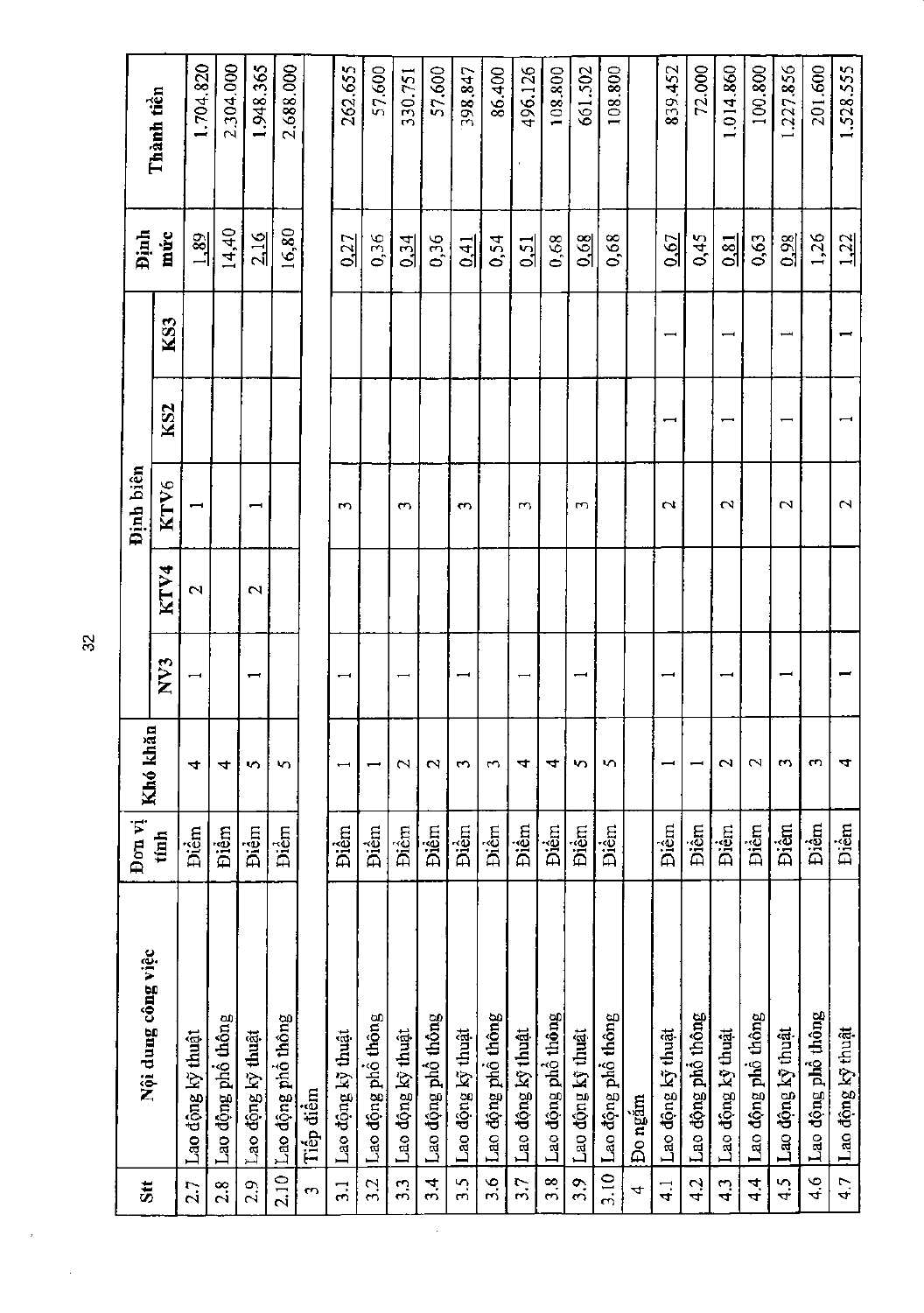|                               |                    |                         |                        |                        | Stt                |                                            |  |
|-------------------------------|--------------------|-------------------------|------------------------|------------------------|--------------------|--------------------------------------------|--|
| 6 Phục vụ kiêm tra nghiệm thu | Timh toán bình sai | 4.10 Lao dộng phố thông | 4.9 ILao dộng kỹ thuật | 4.8 Lao dộng phố thông | Nội dung công việc |                                            |  |
| <b>Diêm</b>                   | <b>Diêm</b>        | <b>Diêm</b>             | <b>Diêm</b>            | <b>Biểm</b>            | tính               |                                            |  |
| J<br>J                        | <u>ւ</u>           |                         |                        |                        |                    | ' <sup>Don vi</sup>   <sub>Khô</sub> khăn' |  |
|                               |                    |                         |                        |                        | <b>EAN</b>         |                                            |  |
|                               |                    |                         |                        |                        | KINA               |                                            |  |
| N                             |                    |                         | N                      |                        | <b>KTV6</b>        | Ĕ<br>nh biên                               |  |
|                               |                    |                         |                        |                        | KS2                |                                            |  |
|                               |                    |                         |                        |                        | KS3                |                                            |  |
| 0,18                          | 0.80               | $2,80$                  | $\overline{5}$         | 2,25                   |                    | Định<br>mức                                |  |
| 225.525                       | 361.380            | 448.000                 | 2.380.537              | 360.000                |                    | Thành tiền                                 |  |

\* Ghi chú:

 $\ddot{\phantom{0}}$ 

- Nội dung công việc, Định biên, Định mức căn cứ Bảng 1 Thông tư số 14/2017/TT-BTNMT ngày 20/7/2017 của Bộ Tải nguyên và Môi trường.

 $\frac{1}{2}$ 

 $\overline{a}$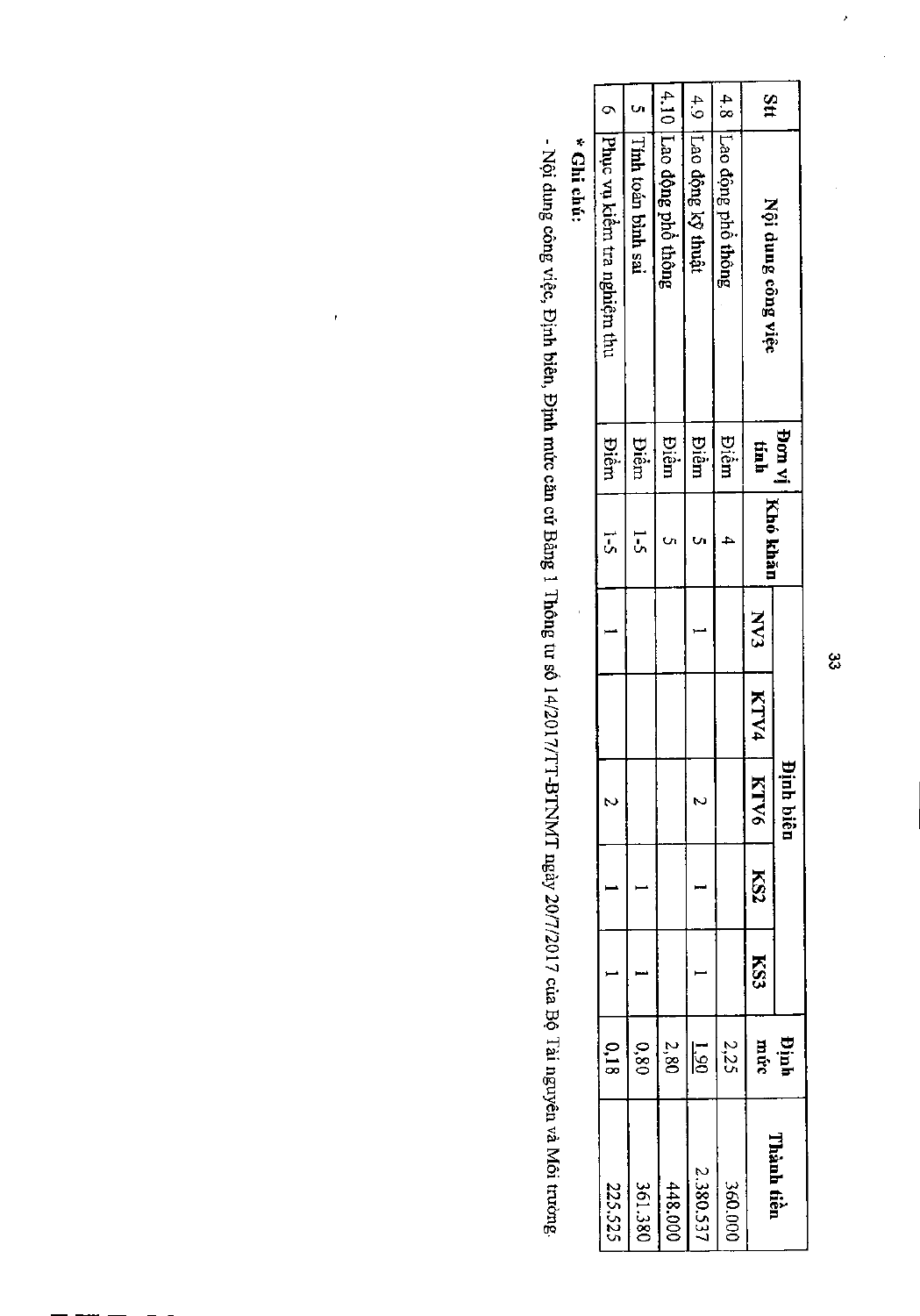|                  | י. לא האת המאוד בהוא המאוד המאוד האת המאוד המאוד המאוד המאוד המאוד המאוד ה |                |                             |                          |                          |                |               |                   |                                          |                                                         |                |                 |                   |                    |            | Don vị tính: Đồng  |                    |
|------------------|----------------------------------------------------------------------------|----------------|-----------------------------|--------------------------|--------------------------|----------------|---------------|-------------------|------------------------------------------|---------------------------------------------------------|----------------|-----------------|-------------------|--------------------|------------|--------------------|--------------------|
|                  |                                                                            | Б<br>Д         | Khó                         |                          | Dinh biên                |                | Luong<br>nhóm |                   |                                          | Pjuh mire các loại tỷ lệ<br>$(c\hat{o}$ ng nhóm / mành) |                |                 |                   |                    | Thành tiền |                    |                    |
| ä                | Nội dung công việc                                                         | r Ś            | khăn                        | KTV4                     | KTV6                     | KTV10          |               | 1/500             | 1/1000                                   | 1/2000                                                  | 1/5000         | 1/10000         | 1/500             | 1/1000             | 1/2000     | 1/5000             | 1/10000            |
|                  | $\mathbf{\tilde{z}}$                                                       | $\blacksquare$ | ÷                           | S                        | G                        | $\overline{ }$ | $\infty$      | c                 | $\mathrel{\mathop{\mathsf{e}}\nolimits}$ | Ξ                                                       | $\mathbf{\Xi}$ | $\mathbb{C}$    | $14 - 8 \times 9$ | $15 = 8 \times 10$ | $6 - 8x11$ | $17 - 8 \times 12$ | $18 - 8 \times 13$ |
|                  | Ngoại nghiệp                                                               |                |                             |                          |                          |                |               |                   |                                          |                                                         |                |                 |                   |                    |            |                    |                    |
|                  | Chi tiết cho từng nội dung công việc                                       |                |                             |                          |                          |                |               |                   |                                          |                                                         |                |                 |                   |                    |            |                    |                    |
| $\square$        | Công tác chuẩn bị                                                          |                |                             |                          |                          |                |               |                   |                                          |                                                         |                |                 |                   |                    |            |                    |                    |
| $\Xi$            | Lao dộng kỳ thuật                                                          |                | $\ddot{ }$ :                | I                        | $\overline{\phantom{0}}$ |                | 1.173.547     | 102               | 2.03                                     | $\frac{1}{4}$                                           | 22.28          | 40.5            | 1.197.018         | 2.382.300          | 5.280.962  | 26.146.627         | 47.528.654         |
| $\frac{12}{2}$   | Lao động phố thông                                                         |                | $\frac{1}{2}$               |                          |                          |                | 160.000       | 0,62              | 1,24                                     | 2,75                                                    | 13,62          | 24,75           | 99,200            | 198,400            | 440,000    | 2.179.200          | 3.960.000          |
| $\overline{1}$   | Luci do ve                                                                 |                |                             |                          |                          |                |               |                   |                                          |                                                         |                |                 |                   |                    |            |                    |                    |
| 1.2.1            | Lao động kỹ thuật                                                          |                |                             | $\sim$                   | $\mathbf{\tilde{c}}$     |                | 1,422.699     | 2,34              | 2,81                                     | 3.73                                                    | 12,33          | 22,42           | 3.329.116         | 3.997.784          | 5.306.667  | 17.541.879         | 31.896.912         |
| 1.2.2            | Lao động kỹ thuật                                                          |                | $\sim$                      | $\overline{\phantom{0}}$ | $\overline{\phantom{0}}$ |                | 1,422.699     | 2,81              | 3,37                                     | 4,48                                                    | 14,8           | 26,9            | 3.997.784         | 4.794.496          | 6.373.692  | 21.055.945         | 38.270.603         |
| 123              | Lao dộng kỹ thuật                                                          |                | ω                           | $\sim$                   | $\overline{\mathbf{c}}$  |                | 1,422,699     | 3,37              | 4,04                                     | 5,38                                                    | 17,75          | 32,28           | 4.794.496         | 5.747.704          | 7.654.121  | 25.252.907         | 45.924.724         |
| 1.2.4            | Lao dộng kỳ thuật                                                          |                | ↽                           | $\mathbf{\mathcal{L}}$   | $\mathbf{\tilde{z}}$     | −              | 1,422.699     | 4,04              | 4,85                                     | 6,45                                                    | 21,31          | 38,74           | 5.747.704         | 6.900.090          | 9.176,409  | 30.317.716         | 55.115.359         |
| 1.2.5            | Lao dong ký thuật                                                          |                | ŗ.                          | 2                        | $\sim$                   |                | 1,422,699     | 4,84              | 5,81                                     | 7,75                                                    |                |                 | 6.885.863         | 8.265.881          | 11.025.917 |                    |                    |
| $\mathbf{r}$     | Xác dịnh ranh giới thùa đất                                                |                |                             |                          |                          |                |               |                   |                                          |                                                         |                |                 |                   |                    |            |                    |                    |
| $\overline{131}$ | Lao dộng kỹ thuật                                                          |                |                             |                          | $\mathbf{r}$             |                | 569.080       | $\frac{19.62}{2}$ | খ                                        | 읬                                                       | 82.5           | 187.5           | 11.165.350        | 10.243.440         | 17.072.400 | 46,949.100         | 106.702.500        |
| 13.2             | Lao động phổ thông                                                         |                | ÷                           |                          |                          |                | 160.000       | 19,62             | $\approx$                                | $30^{\circ}$                                            | 82,5           | 187,5           | 3.139.200         | 2.880.000          | 4,800.000  | 13.200.000         | 30.000.000         |
| 13.3             | Lao động kỹ thuật                                                          |                | N                           |                          | $\sim$                   |                | 569.080       | 23.54             | 216                                      | $\frac{5}{2}$                                           | 의              | 225             | 13,396.143        | 12.292.128         | 20.486.880 | 56.338.920         | 128.043.000        |
| 13.4             | Lao cong phố thông                                                         |                | $\mathbf{\tilde{z}}$        |                          |                          |                | 160.000       | 23,54             | 21,6                                     | $\frac{6}{5}$                                           | g              | 225             | 3.766.400         | 3.456.000          | 5.760.000  | 15.840.000         | 36.000.000         |
| 13.5             | Lao động kỳ thuật                                                          |                | S.                          |                          | 2                        |                | 569.080       | 28.25             | 33.44                                    | 43.2                                                    | 118.8          | 270             | 16.076.510        | 19,030.035         | 24,584.256 | 67.606.704         | 153,651,600        |
| 13.6             | Lao động phổ thông                                                         |                | $\mathcal{C}^{\mathcal{P}}$ |                          |                          |                | 160.000       | tn.<br>28,2       | 33,44                                    | 43,2                                                    | 118,8          | 270             | 4.520.000         | 5.350.400          | 6,912.000  | 19.008.000         | 43.200.000         |
| 1.3.7            | Lao dong ky thuật                                                          |                | 4                           |                          | $\sim$                   |                | 569.080       | 읿                 | $\frac{23}{2}$                           | 58.32                                                   | 142.56         | $\frac{324}{5}$ | 19.291.812        | 29.762.884         | 33.188.746 | 81.128.045         | 184.381.920        |
| 13.8             | Lao động phổ thông                                                         |                | ₹                           |                          |                          |                | 160.000       | 33,9              | 523                                      | 58,32                                                   | 142,56         | 324             | 5.424.000         | 8.368.000          | 9.331.200  | 22.809.600         | 51.840.000         |
| 1.3.9            | Lao động kỳ thuật                                                          |                | ç,                          |                          | 2                        |                | 569.080       | 40.68             | 20.61                                    | 78.73                                                   |                |                 | 23.150.174        | 40.182.739         | 44.803.668 |                    |                    |
| 1.3.10           | Lao động phổ thông                                                         |                | ç,                          |                          |                          |                | 160.000       | 40,68             | 70,61                                    | 78,73                                                   |                |                 | 6.508.800         | 11,297.600         | 12,596.800 |                    |                    |
| $\vec{a}$        | Do vē chi tiết                                                             |                |                             |                          |                          |                |               |                   |                                          |                                                         |                |                 |                   |                    |            |                    |                    |

 $h = h$ ï ri<br>A ¢  $C$ hi nhí nh $\ell$ 

 $\overline{\cdot}$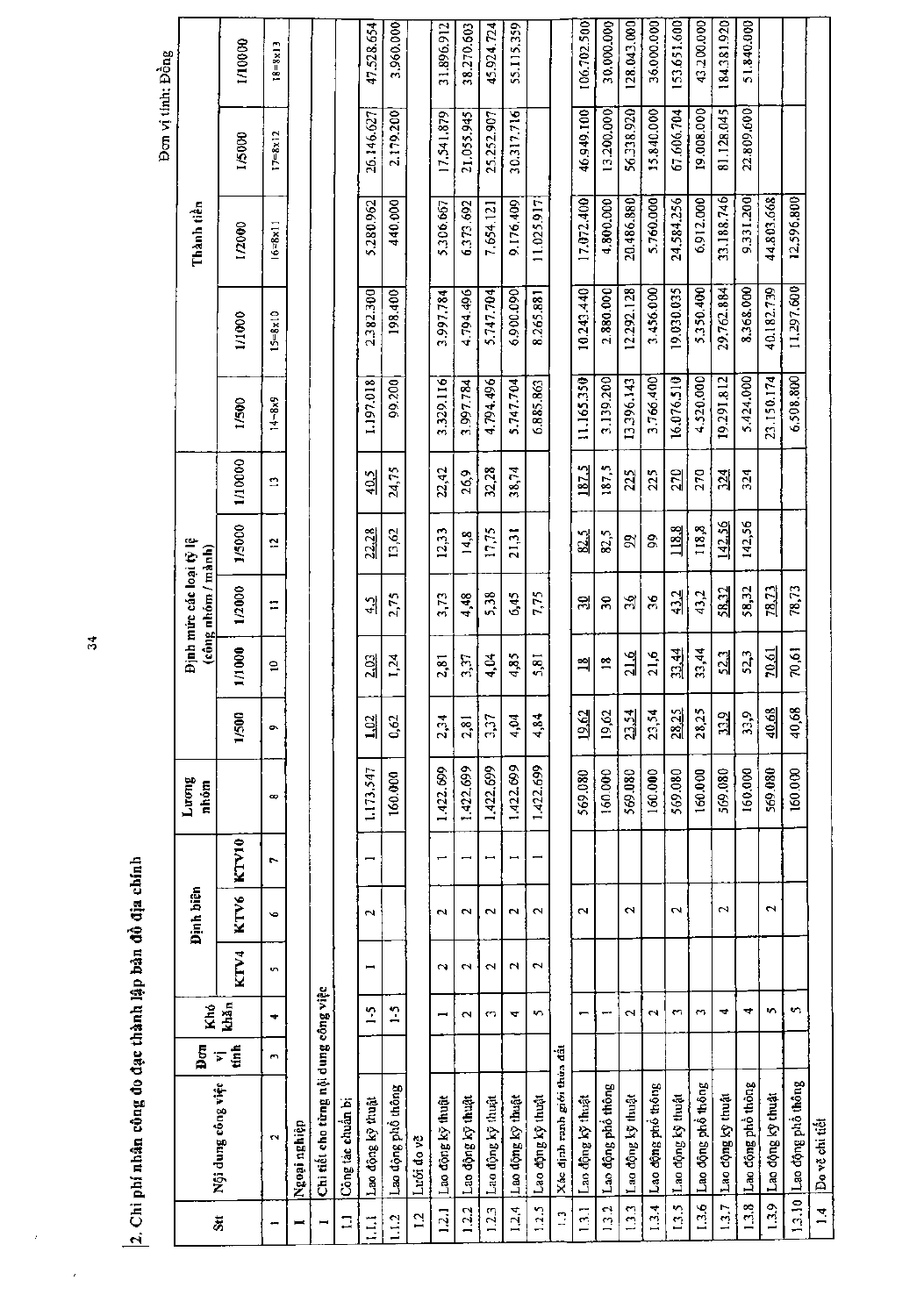| 1.6.4              | 1.6.3                  | 1.62                     | 1.6.1                       | $\overline{9}$                                         | 1.5.10             | 1.5.9             | 1.5.8              | 1.51              | 9.5.1              | 551               | 1.5.4              | $\overline{51}$   | 1.5.2              | 1.5.1             | $\overline{5}$     | 1.4.10             | 611               | 1.4.8                                    | 1.4.7             | 1.4.6              | 1.4.5             | 1.4.4              | 1.4.3             | 1.4.2              | 1.4.1             | Stt                |                                                    |
|--------------------|------------------------|--------------------------|-----------------------------|--------------------------------------------------------|--------------------|-------------------|--------------------|-------------------|--------------------|-------------------|--------------------|-------------------|--------------------|-------------------|--------------------|--------------------|-------------------|------------------------------------------|-------------------|--------------------|-------------------|--------------------|-------------------|--------------------|-------------------|--------------------|----------------------------------------------------|
| Lao dộng phố thông | Lao dộng kỳ thuật      | Lao dộng phổ thông       | Lao động kỳ thuật           | Giao nhận kết quả đo đạc địa chính với chủ sử dụng dất | Lao dộng phỏ thông | Lao dộng kỳ thuật | Lao động phổ thông | Lao động kỹ thuật | Lao dộng phố thông | Lao dộng kỹ thuật | Lao dộng phố thông | Lao động kỹ thuật | Lao dộng phố thông | Lao động kỹ thuật | Đối soát, kiêm tra | Lao động phổ thông | Lao dộng kỹ thuật | Lao dộng phố thông                       | Lao dộng kỹ thuật | Lao dộng phỏ thông | Lao dộng kỹ thuật | Lao dộng phố thông | Lao động kỳ thuật | Lao dộng phỏ thông | Lao dộng ký thuật | Nội dung công việc |                                                    |
|                    |                        |                          |                             |                                                        |                    |                   |                    |                   |                    |                   |                    |                   |                    |                   |                    |                    |                   |                                          |                   |                    |                   |                    |                   |                    |                   | Ŝ<br>Ξ.            | pom                                                |
| N                  | И                      | $\overline{\phantom{0}}$ |                             |                                                        | C.                 | c                 | 4                  | ≏                 | دما                | ىيا               | N                  | N                 | −                  |                   |                    | t۸                 | U                 | ₳                                        | 4                 | ω                  | ىيا               | Z                  | N                 | Ë                  | مبر               | khăn               | Khô                                                |
|                    |                        |                          |                             |                                                        |                    |                   |                    |                   |                    |                   |                    |                   |                    |                   |                    |                    | N                 |                                          | N                 |                    | N                 |                    | N                 |                    | N                 | KTV4               |                                                    |
|                    |                        |                          | Ë                           |                                                        |                    | Ë                 |                    |                   |                    |                   |                    |                   |                    | Ţ                 |                    |                    | N                 |                                          | n                 |                    | Z                 |                    | N                 |                    | N                 | <b>KTV6</b>        | <b>Dinh biên</b>                                   |
|                    |                        |                          |                             |                                                        |                    |                   |                    |                   |                    |                   |                    |                   |                    |                   |                    |                    | ┙                 |                                          | ↔                 |                    | L                 |                    | مسه               |                    |                   | <b>KTV10</b>       |                                                    |
| 160.000            | 284,540                | 160.000                  | 284.540                     |                                                        | 160.000            | 284.540           | 160.000            | 284,540           | 160.000            | 284.540           | 160.000            | 284.540           | 000'091            | 284.540           |                    | 160.000            | 1,422,699         | 160,000                                  | 1422.699          | 160.000            | 1.422.699         | 160.000            | 1.422.699         | 160.000            | 1.422.699         |                    | Tuon <sub>1</sub><br>nhóm                          |
| 8,42               | $\frac{8.42}{5}$       | 7,01                     | <u> 7.01</u>                |                                                        | 4.28               | 6.59              | 3.39               | 5.22              | 2,5                | 3.85              | 1,8.5              | 2.84              | 1,48               | 2.27              |                    | 8,04               | $\frac{16.07}{2}$ | 6,7                                      | 13.39             | 9.58               | $rac{11.16}{11}$  | $59*$              | ٣ç                | 3,72               | 四                 | 005/1              |                                                    |
| 10,04              | <u>। एक</u>            | 158                      | $\frac{1}{2}$               |                                                        | 9,72               | <u>14.96</u>      | $\frac{8}{10}$     | $\frac{12.47}{2}$ | ىن<br>سا           | 8.26              | 2,75               | 689               | 2,3                | $\Omega$          |                    | 13,66              | <u>27.32</u>      | $\overline{\mathfrak{g}}_{\mathfrak{m}}$ | 22.76             | 112                | 17.78             | 565                | <u>14.81</u>      | 7,94               | $\frac{1}{2}$     | 1/1000             |                                                    |
| 16,73              | <u>16.73</u>           | 14,19                    | 14.19                       |                                                        | 21,6               | 33.24             | <b>Li</b>          | 20.77             | 5,42               | 13.53             | 4,59               | $\frac{1147}{11}$ | 3.89               | 2.73              |                    | 27,95              | $\frac{55}{2}$    | 21,5                                     | ١à,               | 13,23              | 33.08             | 11.2               | 27.99             | č                  | 23.75             | 1/2000             | <b>Dinh muce cae loai ty</b><br>(công nhóm / mōnh) |
| U)<br>iz's         | ļU.<br>$\frac{521}{1}$ | 46,01                    | $\frac{46.01}{\frac{1}{2}}$ |                                                        |                    |                   | 18,17              | 45.42             | 15,15              | $\frac{27.85}{2}$ | 12,63              | 31.55             | ă<br>i22           | 26.29             |                    |                    |                   | U,<br>22                                 | 133.01            | 44<br>بن<br>ن      | 110.84            | 36,96              | 92.37             | 30.8               | 76.98             | 2<br>$\tilde{g}$   | -5                                                 |
| 100,38             | 100.38                 | 83,65                    | 83.65                       |                                                        | ÷,                 |                   | 41,31              | 103.23            | 34,43              | EQ 03             | 28,69              | <u>21.69</u>      | 23,91              | 59.74             |                    |                    |                   | 96,77                                    | <u>241.83</u>     | 80,64              | 201.53            | 67,2               | 167.94            | š                  | 139.95            | 00001/1            |                                                    |
| 1.347.200          | 2.395.827              | 1.121.600                | 1.994.625                   |                                                        | 684.800            | 1.875.119         | 542,400            | 1,485.299         | 400.000            | 1.095.479         | 296.000            | 808.094           | 236.800            | 645.906           |                    | 1.286.400          | 22.862.773        | 1.072.000                                | 076'69'61         | 892.800            | 15.877.321        | 744.000            | 13.231.101        | 595.200            | 11.025.917        | 00S/I              |                                                    |
| 1.606.400          | 2.856.782              | 1.361.600                | 2,421,435                   |                                                        | 1.555.200          | 4.256.718         | 1.296.000          | 3.548.214         | 528.000            | 2.350.300         | 440.000            | 1.960.481         | 368.000            | 1.630.414         |                    | 2.185.600          | 38.868.137        | 1.822.400                                | 32.380.629        | 1.139.200          | 25.295,588        | 008.846            | 21.070.172        | 790.400            | 17.570.333        | 0001/1             |                                                    |
| 2.676.800          | 4,760.354              | 2.270.400                | 4.037.623                   |                                                        | 3,456,000          | 01128210          | 2.160.000          | 5.909.896         | 867.200            | 3.855.517         | 734.400            | 3.263.674         | 622.400            | 2.768.574         |                    | 4.472.000          | 79.528.874        | 3.440.000                                | 61.176.057        | 2,116.800          | 47.062.883        | 1.792.000          | 39.821.345        | 1.520.000          | 13.789.101        | 000Z/1             | Thành liền                                         |
| 8.833.600          | 15,709.453             | 7.361.600                | 13.091.685                  |                                                        |                    |                   | 2,907.200          | 12.923.807        | 2,424,000          | 10.769.839        | 2.020.800          | 8.977.237         | 1.683.200          | 7.480.557         |                    |                    |                   | 8.515.200                                | 189.233.194       | 7.096.000          | 157.691.957       | 5,913.600          | 131,414.707       | 4,928.000          | 109.519.369       | 1/5000             |                                                    |
| 16.060.800         | 28.562.125             | 13.384.000               | 23.801.771                  |                                                        |                    |                   | 009'609'9          | 29.373.064        | 5.508.800          | 24.478.976        | 4.590.400          | 20.398.673        | 3.825.600          | 16.998.420        |                    |                    |                   | 15.483.200                               | 344.051.299       | 12,902.400         | 286.716.529       | 10.752.000         | 238.928.070       | 8.960.000          | 199.106.725       | 00001/1            |                                                    |

 $\overline{\phantom{a}}$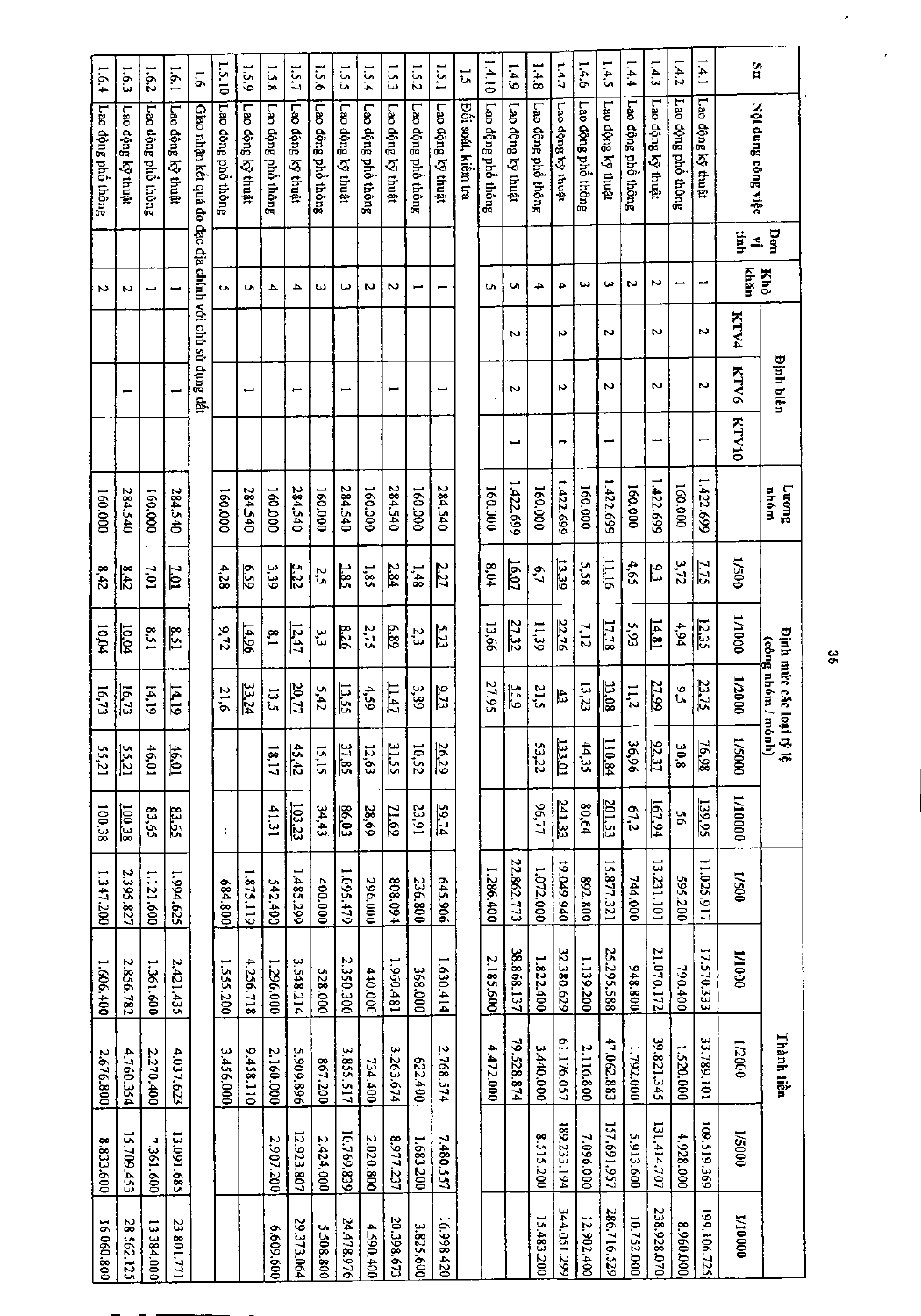|                      |                                                                                                                 | Đơn            | Khó           |        | Định hiên |       | Luong<br>nhóm |                                 |            | Định mức các loại tỷ lệ<br>(công nhóm / mành) |        |         |            |           | Thành tiền |            |            |
|----------------------|-----------------------------------------------------------------------------------------------------------------|----------------|---------------|--------|-----------|-------|---------------|---------------------------------|------------|-----------------------------------------------|--------|---------|------------|-----------|------------|------------|------------|
| $\ddot{s}$           | Nội dung công việc                                                                                              | á<br>Σ         | khăn          | KTV4   | KTV6      | KTV10 |               | 1/500                           | 1/1000     | 1/2000                                        | 1/5000 | 1/10000 | 1/500      | 1/1000    | 1/2000     | 1/5000     | 1/10000    |
| 1.6.5                | Lao động kỹ thuật                                                                                               |                | m             |        | −         |       | 284.540       | 의                               | 12.04      | 23.72                                         | 66.25  | 120,46  | 2,873.854  | 3.425.862 | 6.749.289  | 18.850.775 | 34.275.688 |
| 0.66                 | Lao động phố thông                                                                                              |                | Z             |        |           |       | 160.000       | $\overline{5}$                  | 12,04      | 23,72                                         | 66,25  | 120,46  | 1.616.000  | 1.926.400 | 3.795.200  | 10.600.000 | 19.273.600 |
| 1.6.7                | Lao động kỹ thuật                                                                                               |                | 4             |        |           |       | 284.540       | N<br>$\frac{12}{12}$            | 18.18      | 30.3                                          | 79.5   | 144.55  | 3,448.625  | 5.172.937 | 8.621.562  | 22.620.930 | 41.130.257 |
| 1.6.8                | Las động phổ thông                                                                                              |                | 4             |        |           |       | 160.000       | 12,12                           | 18,18      | 30,3                                          | 79,5   | 144,55  | 1.939.200  | 2.908.800 | 4.848.000  | 12.720.000 | 23.128.000 |
| 1,6,9                | Lao động kỹ thuật                                                                                               |                | S             |        | −         |       | 284.540       | $\overline{ }$<br>$\frac{1}{4}$ | 21.82      | 39.14                                         |        |         | 4.137.212  | 6.208.663 | 11.136.896 |            |            |
| 1.6.10               | Lao động phổ thông                                                                                              |                | $\mathbf{r}$  |        |           |       | 160.000       | 14,54                           | 21,82      | 39,14                                         |        |         | 2.326.400  | 3.491.200 | 6.262.400  |            |            |
| Ξ                    | Phục vụ kiểm tra<br>nghiệm thu                                                                                  |                | $\frac{1}{2}$ | $\sim$ | $\sim$    |       | 1,422.699     | 3,81                            | 4,36       | 5,94                                          | 31,54  | 57,34   | 5.420.483  | 6.202.968 | 8.450.832  | 44.871.926 | 81.577.561 |
| $\mathbf{\tilde{c}}$ | Cộng chi phí nhân công ngaại nghiệp cho các nội dung câng việc tại Mục 1 Phần                                   |                |               |        |           |       |               |                                 | I Bàng này |                                               |        |         |            |           |            |            |            |
| $\overline{21}$      | Khó khăn 1                                                                                                      |                |               |        |           |       |               |                                 |            |                                               |        |         |            |           |            |            |            |
| $\frac{1}{2}$        | Lao động kỹ thuật                                                                                               | $H_{a}$        |               |        |           |       |               |                                 |            |                                               |        |         | 5.564.546  | 1.777.947 | 767.062    | 295.112    | 141.003    |
| 2.1.2                | Lao dộng phổ thông                                                                                              | $H_a$          |               |        |           |       |               |                                 |            |                                               |        |         | 830.720    | 223.936   | 96.528     | 32.613     | 16.703     |
| 2.2                  | Khó khăn 2                                                                                                      |                |               |        |           |       |               |                                 |            |                                               |        |         |            |           |            |            |            |
| 2.2.1                | Laa dong kỹ thuật                                                                                               | Ë              | N             |        |           |       |               |                                 |            |                                               |        |         | 6,471,432  | 2.062.373 | 884.377    | 338.350    | 162.030    |
| 2.2.2                | Lao dong phố thông                                                                                              | £              | N             |        |           |       |               |                                 |            |                                               |        |         | 1.000.448  | 265.984   | 114,032    | 32.082     | 16.836     |
| 2.3                  | Khó khăn 3                                                                                                      |                |               |        |           |       |               |                                 |            |                                               |        |         |            |           |            |            |            |
| 2.3.1                | Lao dộng kỹ thuật                                                                                               | H.             | $\sim$        |        |           |       |               |                                 |            |                                               |        |         | 7.573.626  | 2.577.390 | 1,036.379  | 390.212    | 187.265    |
| 2.3.2                | Lao động phô thông                                                                                              | £              | S             |        |           |       |               |                                 |            |                                               |        |         | 1.204.480  | 365.696   | 141.312    | 45.897     | 23.568     |
| 2.4                  | Khó khăn 4                                                                                                      |                |               |        |           |       |               |                                 |            |                                               |        |         |            |           |            |            |            |
| 24.1                 | Lao động kỹ thuật                                                                                               | H <sub>a</sub> | ↤             |        |           |       |               |                                 |            |                                               |        |         | 8.902.541  | 3,454.001 | 1.318.045  | 452.491    | 217.544    |
| 2.4.2                | Lao dộng phô thông                                                                                              | Ha             | ₹             |        |           |       |               |                                 |            |                                               |        |         | 1,452.288  | 583.744   | 202.192    | 54.590     | 28.061     |
| 2.5                  | Khó khăn 5                                                                                                      |                |               |        |           |       |               |                                 |            |                                               |        |         |            |           |            |            |            |
| 2.5.1                | Lao động kỹ thuật                                                                                               | $\ddot{H}$     | S             |        |           |       |               |                                 |            |                                               |        |         | 10.484.583 | 4.254.696 | 1.696.853  | 78.910     | 35.863     |
| 2.5.2                | Lao dộng phả thông                                                                                              | £              | n             |        |           |       |               |                                 |            |                                               |        |         | 1.744.896  | 749.120   | 272.272    | 2.421      | 1.100      |
| $\blacksquare$       | Nội nghiệp (Chi phí nhân câng nội nghiệp chi có chi phí lao động kỹ thuật, không có chi phí lao động phổ thông) |                |               |        |           |       |               |                                 |            |                                               |        |         |            |           |            |            |            |
| $\blacksquare$       | Chi tiết cha từng nội dung công việc                                                                            |                |               |        |           |       |               |                                 |            |                                               |        |         |            |           |            |            |            |

 $\mathbf{g}$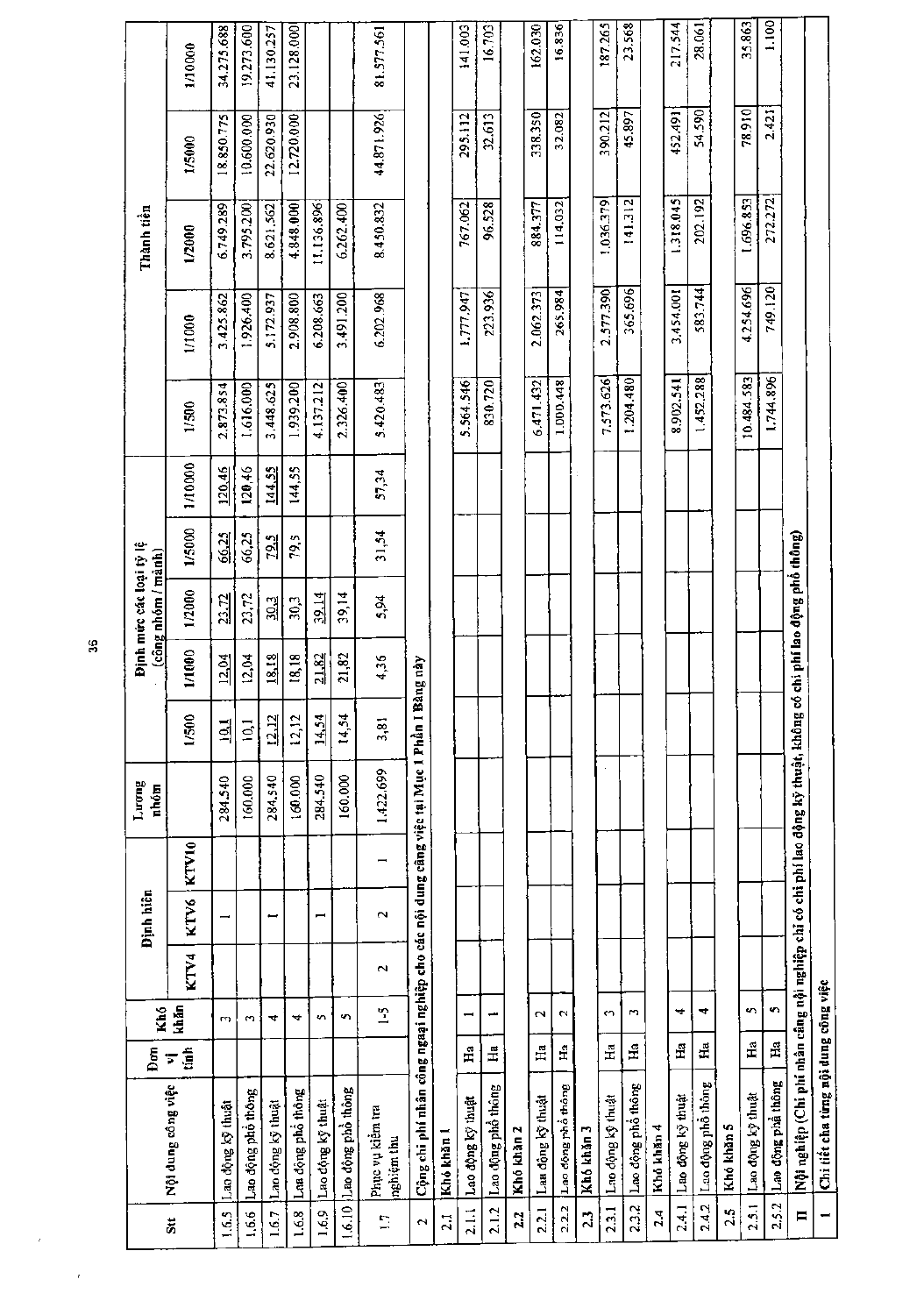|                | 2.5                      | 2.4        | 23         | 2.2        | ĩ,         | P,                                                                                          |                   | Ċ,                         | $\overline{5}$                 | ĩ,                                       | $\ddot{ }$                      | ٢,            | $\vec{v}$                  | 511               | 1.14              | E                 | 1.1.2             | E                 | E            | stt                |                                           |
|----------------|--------------------------|------------|------------|------------|------------|---------------------------------------------------------------------------------------------|-------------------|----------------------------|--------------------------------|------------------------------------------|---------------------------------|---------------|----------------------------|-------------------|-------------------|-------------------|-------------------|-------------------|--------------|--------------------|-------------------------------------------|
| <b>Guichú:</b> | Khó khăn 5               | Khó khān 4 | Khó khán 3 | Khó khán 2 | Khó khán 1 | Cộng chi phí nhân công nội nghiệp cha cho các nội dung công việc tại Mục 1 Phân II Bảng này | Giao nộp sản phầm | Lầy xác nhận hồ sơ         | Phục vụ kiêm tra<br>nghiệm thu | dia chinh thừa đất<br>Lập kết quả đo đạc | the DVHC<br>Biên tập và in BĐĐC | Lâp số mục kê | Nhập thông tín thừa<br>đất | Lao động kỹ thuật | Lao dộng ký thuật | Lao dộng ký thuật | Lao dộng kỳ thuật | Lao động kỷ thuật | Vẽ bản đồ số | Nội dung công việc |                                           |
|                | Ha                       | Ha         | ٣Ē         | Ha         | H          |                                                                                             |                   |                            |                                |                                          |                                 |               |                            |                   |                   |                   |                   |                   |              | ĝ≤.                | <b>Bon</b>                                |
|                | $\overline{\phantom{a}}$ | 4          | ىيا        | N          |            |                                                                                             | ī,                | Σ,                         | $\overline{5}$                 | ζ,                                       | 1.5                             | 5             | $\overline{\overline{a}}$  | c                 | ≏                 | ω                 | ς                 | -                 |              | khăn               | Khó                                       |
|                |                          |            |            |            |            |                                                                                             |                   |                            |                                |                                          |                                 |               |                            |                   |                   |                   |                   |                   |              | KTV4               |                                           |
|                |                          |            |            |            |            |                                                                                             | Z                 |                            | Σ                              |                                          | فيتو                            |               |                            | ς                 | Z                 | Z                 | N                 | Z                 |              | <b>NTV6</b>        | <b>Dinh biên</b>                          |
|                |                          |            |            |            |            |                                                                                             |                   |                            |                                |                                          |                                 |               |                            |                   |                   |                   |                   |                   |              | <b>KTV10</b>       |                                           |
|                |                          |            |            |            |            |                                                                                             | 080'695           | 284.540                    | 080.680                        | 284.540                                  | 284.540                         | 284.540       | 284.540                    | 080'699           | 080'695           | 080'695           | 080'695           | 080'695           |              |                    | Tuonf<br>móna                             |
|                |                          |            |            |            |            |                                                                                             | 6.63              | ٥°                         | 1,63                           | 7,54                                     | ò,6                             | G3S           | 6.19                       | $\frac{9.61}{2}$  | 66'L              | 6,63              | 19.61             | 4,59              |              | 1/500              |                                           |
|                |                          |            |            |            |            |                                                                                             | 683               | $\boldsymbol{8}^{\prime}0$ | 2,94                           | ς,                                       | 6,68                            | 1,65          | $\overline{4}$             | 19,44             | 15,55             | 12,44             | 566               | 96'1              |              | 0001/T             |                                           |
|                |                          |            |            |            |            |                                                                                             | 171               | t                          | 4,94                           | 22                                       | 0,77                            | 2,22          | 9'61                       | 26,05             | 20,83             | 56                | 21,66             | 18,05             |              | 1/2000             | Định mức các loại tỷ<br>(công nhóm / mánh |
|                |                          |            |            |            |            |                                                                                             | G                 | G                          | ∞<br>$\overline{5}$            | 19,8                                     | Φ<br>ė                          | N             | Я<br>48                    |                   | 54<br>्रं         | ਠੈ<br>š           | δ<br>40°          | 22<br>25          |              | 0005/1             | -75                                       |
|                |                          |            |            |            |            |                                                                                             | N                 | Σ                          | 12,46                          | 29,7                                     |                                 | ្ល            | 95.12                      |                   | 71,16             | 52,72             | 39,05             | 28,92             |              | 1/10000            |                                           |
|                | 1.776.440                | 1.628.935  | 1.505.103  | 1412.229   | 1.319.355  |                                                                                             | 358.520           | 170.724                    | 927.600                        | 2,145,432                                | 170.724                         | 99.589        | 1.761.303                  | 5,468.859         | 4.546.949         | 3,773.000         | 3.192.539         | 2.612.077         |              | 1/500              |                                           |
|                | 894.480                  | 805.931    | 735.138    | 678.457    | 633.158    |                                                                                             | 483,718           | 227.632                    | 1.673.095                      | 4.268.100                                | 193,487                         | 469.491       | 3.983.560                  | 11,062.915        | 8.849.194         | 7,079.355         | 5.662.346         | 4.529.877         |              | 0001/1             |                                           |
|                | 313.592                  | 283.886    | 313.307    | 288.609    | 268.065    |                                                                                             | 722.732           | 312.994                    | 2.811.255                      | 6.259.880                                | 219.096                         | 67.679        | 5.576.984                  | 14.824.534        | 11.853.936        | 14.796.080        | 12.326.273        | 10.271.894        |              | 1/2000             | Thành tiền                                |
|                | 22.083                   | 56.696     | 47.724     | 41.078     | 36.152     |                                                                                             | 967.436           | 483.718                    | 4.729.055                      | 5.633.892                                | 241.859                         | 080'695       | 7.250.079                  |                   | 31.151.439        | 23,076.194        | 17.095.163        | 12.662.030        |              | 1/5000             |                                           |
|                | 6.717                    | 17.966     | 15.051     | 12.890     | 11.288     |                                                                                             | 1.138.160         | 569.080                    | 7.090.737                      | 8,450.838                                | 284.540                         | 512.172       | 6.134.682                  |                   | 40.495,733        | 30.001.898        | 22.222.574        | 16.457.794        |              | 00001/1            |                                           |

- Nội dung công việc, Định biên, Định mức căn cứ Bảng 2 Thông tư số 14/2017/TT-BTNMT ngày 20/7/2017 của Bộ Tải nguyên và Môi trường.

 $\overline{27}$ 

 $\frac{1}{2}$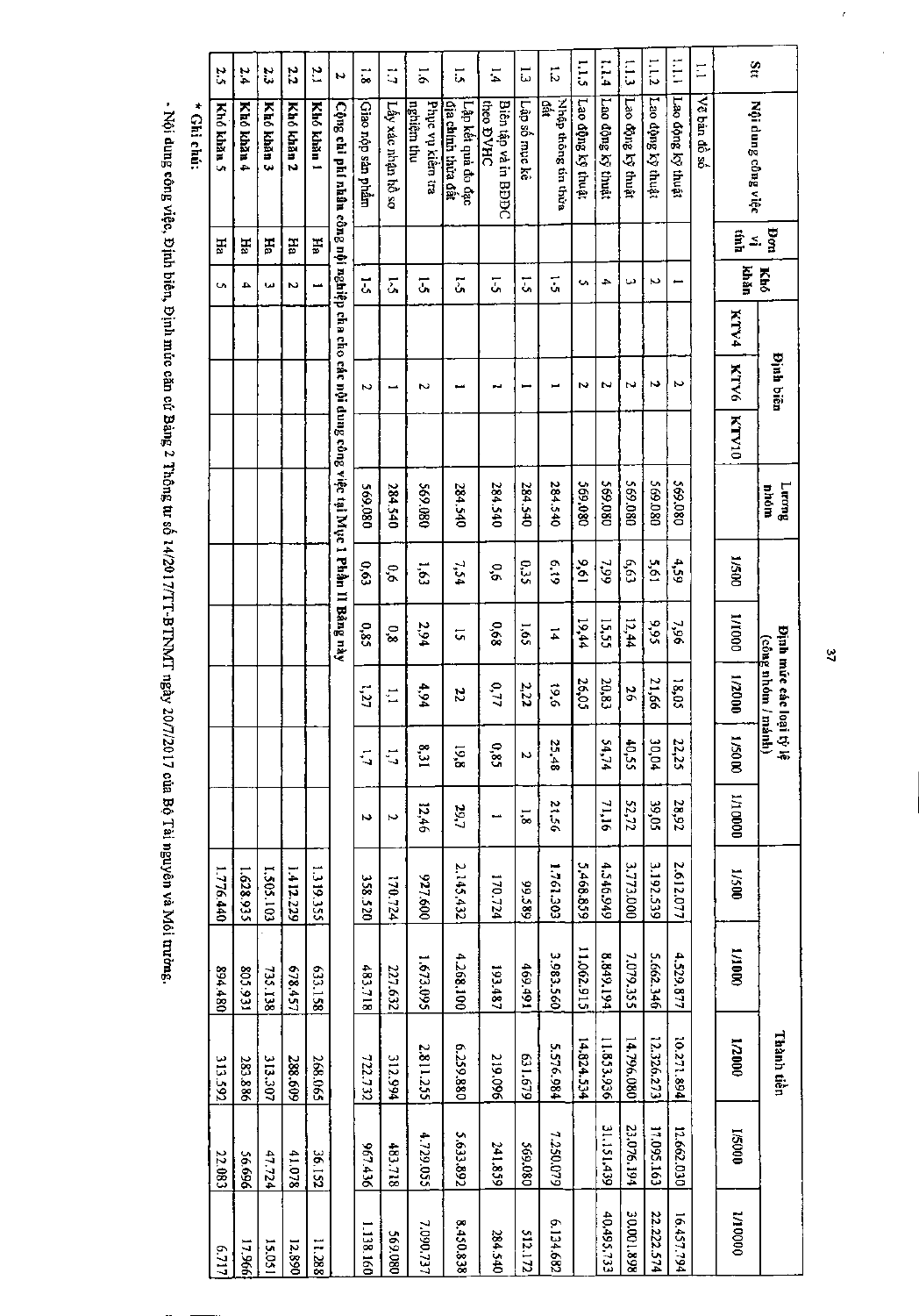|                                      |                                                                 |                      |      |                  |     |                         |                      |        |                            |        |                   |            | Đơn vị tính: Đồng  |                    |
|--------------------------------------|-----------------------------------------------------------------|----------------------|------|------------------|-----|-------------------------|----------------------|--------|----------------------------|--------|-------------------|------------|--------------------|--------------------|
|                                      |                                                                 | Khó                  |      | <b>Dinh biên</b> |     | Tuong                   |                      |        | Định mức theo tỷ lệ bản đồ |        |                   | Thành tiền |                    |                    |
| $\overline{\overline{\overline{5}}}$ | Nội dung công việc                                              | khăn                 | KTV6 | KS <sub>2</sub>  | KS3 | nhóm                    | 1/500                | 1/1000 | 1/2000                     | 1/5000 | 1/500             | 1/1000     | 1/2000             | 1/5000             |
|                                      | $\mathbf{\tilde{c}}$                                            | $\mathbf{\hat{z}}$   | ₹    | Y)               | Ğ.  | r                       | $\infty$             | Ō.     | $\approx$                  | $\Xi$  | $12 = 7 \times 8$ | $3 = 7x9$  | $14 = 7 \times 10$ | $15 = 7 \times 11$ |
|                                      | Số hóa bản đồ địa chính (Công/Mảnh)                             |                      |      |                  |     |                         |                      |        |                            |        |                   |            |                    |                    |
| Ξ                                    | Quét tài liệu                                                   | $\frac{1}{2}$        |      |                  |     | 204.709                 | 0,40                 | 0,40   | 0,40                       | 6,40   | 81.884            | 81.884     | 81.884             | 81.884             |
| $\overline{c}$                       | Số hóa nội dung bản đồ                                          |                      |      |                  |     |                         |                      |        |                            |        |                   |            |                    |                    |
| 1.2.1                                | Lao động kỹ thuật                                               |                      |      |                  |     | 204.709                 | 3,51                 | 6,65   | 12,70                      | 23,23  | 718.529           | 1.361.315  | 2.599.804          | 4.755.390          |
| 1.2.2                                | Lao động kỹ thuật                                               | $\sim$               |      |                  |     | g<br>204.7              | 4,03                 | 7,65   | 14,61                      | 26,71  | 824.977           | 1.566.024  | 2.990.798          | 5.467.777          |
| 12.3                                 | Lao động kỹ thuật                                               | $\mathbf{\tilde{z}}$ |      |                  |     | $\mathfrak{S}$<br>204.7 | 4,64                 | 8,80   | 16,80                      | 30,72  | 949.850           | 1.801.439  | 3.439.111          | 6.288.660          |
| 1.2.4                                | Lao động kỹ thuật                                               | 4                    |      |                  |     | 204.709                 | 5,34                 | 10,12  | 19,32                      | 35,33  | 1.093.146         | 2.071.655  | 3.954.978          | 7.232.369          |
| 1.2.5                                | Lao động kỹ thuật                                               | S                    | ∽    |                  |     | δò,<br>204.7            | 6,14                 | 11,64  | 22,22                      |        | 1.256.913         | 2.382.813  | 4.548.634          | $\blacksquare$     |
| $\mathbb{C}$                         | Biên tập nội dung bản đồ<br>và in                               | $\frac{5}{2}$        |      |                  |     | Ŝ.<br>204.7             | 0,51                 | 0,60   | 0,68                       | 0,77   | 104.402           | 122.825    | 139.202            | 157.626            |
| $\overline{1}$                       | Phục vụ KTNT                                                    | $\sim$               |      |                  |     | 204.709                 | 00,1                 | 1,00   | 00,1                       | 1,50   | 204.709           | 204.709    | 204.709            | 307.064            |
| 1.5                                  | Giao nộp sản phẩm                                               | $1-5$                |      |                  |     | 204.709                 | 0,63                 | 0,85   | 1,27                       | 1,70   | 128.967           | 174.003    | 259,980            | 348.005            |
| N                                    | Chuyền hệ tọa độ bản đồ địa chính dạng số từ hệ tọa độ HN-72 sa |                      |      |                  |     |                         | ng hệ tọa độ VN-2000 |        |                            |        |                   |            |                    |                    |
| $\overline{2}$                       | Xác dinh tọa độ phục vụ<br>nắn chuyền (Công/Điềm<br>năn)        | $-5$                 |      |                  |     | 405.879                 | 00 <sub>1</sub>      | 1,00   | 00,1                       | 00,1   | 405.879           | 405.879    | 405.879            | 405.879            |
| 2.2                                  | Chuyền đồi băn đồ số (Công/mành)                                |                      |      |                  |     |                         |                      |        |                            |        |                   |            |                    |                    |
| 2.2.1                                | Nán chuyên                                                      |                      |      |                  |     |                         |                      |        |                            |        |                   |            |                    |                    |
|                                      | 2.2.1.1 Lao dộng kỹ thuật                                       |                      |      |                  |     | 709<br>204.             | 2,24                 | 2,80   | 3,50                       | 5,50   | 458.548           | 573.185    | 716.482            | 1.125.900          |
|                                      | $2.2.1.2$ Lao dộng kỹ thuật                                     | $\sim$               |      |                  |     | 709<br>204.             | 2,56                 | 3,20   | 4,00                       | 6,00   | 524.055           | 655.069    | 818.836            | 1.228.254          |
|                                      | $2.2.1.3$ Lao dộng kỹ thuật                                     | S                    |      |                  |     | 204.709                 | 2,88                 | 3,60   | 4,50                       | 6,50   | 589.562           | 736.952    | 921.191            | 1.330.609          |
|                                      | 2.2.1.4 Lao dộng kỹ thuật                                       | 4                    |      |                  |     | 709<br>204.             | 3,20                 | 4,00   | 5,00                       | 7,00   | 655.069           | 818.836    | 1.023.545          | 1.432.963          |

 $\ddot{\mathbf{g}}$ 

3. Chi pbí nhân công số hóa và chuyển đối hệ tọa độ bản đồ địa chính

 $\cdot$ 

 $\overline{\phantom{a}}$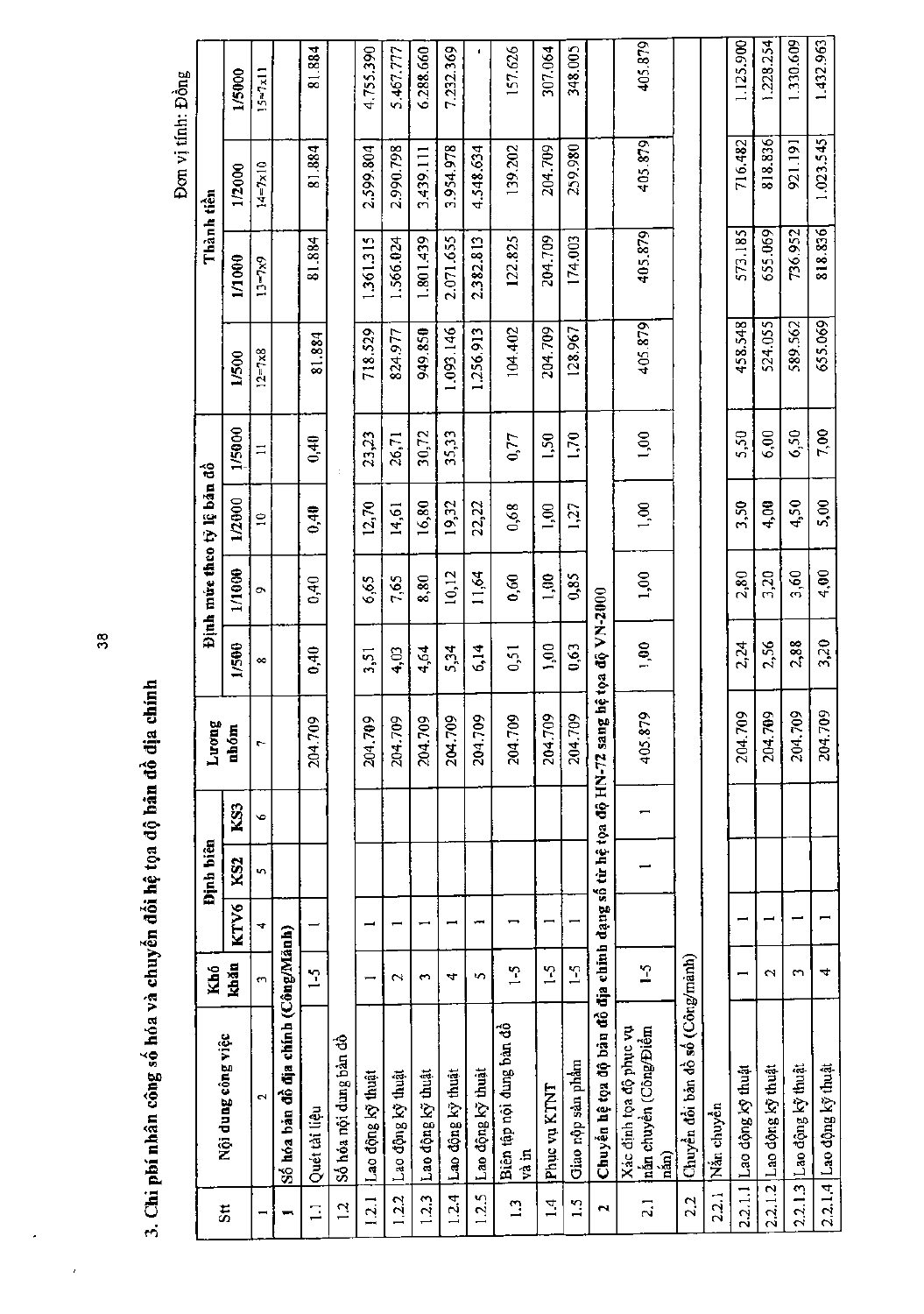|               |                                                                                             | Кhо  |      | <b>Dinh hiên</b> |     | Luong   |       | <b>Dinh</b> mare theo | tỷ lệ bản đồ |                      |           | Thành tiền |           |           |
|---------------|---------------------------------------------------------------------------------------------|------|------|------------------|-----|---------|-------|-----------------------|--------------|----------------------|-----------|------------|-----------|-----------|
| Stt           | Nội dung công việc                                                                          | khăn | KTV6 | KS2              | KS3 | nhóm    | 1/500 | 1/1000                | 1/2000       | 0005/1               | 1/500     | 000I/I     | 000Z/1    | 1/5000    |
| 2.2.1.5       | Lao động kỹ thuật                                                                           | Ō,   | ∽    |                  |     | 204.709 | 395   | 4,60                  | 5,75         |                      | 753.329   | 1991166    | 1.177.077 |           |
|               | Tính lại và so sánh điện                                                                    |      |      |                  |     |         |       |                       |              |                      |           |            |           |           |
| 222           | tich trước và sau nắn<br>chuyên tọa độ                                                      | ū    |      |                  |     | 204.709 | 0,43  | 0.60                  | 777          | 6,94                 | 88.025    | 122.825    | 157.626   | 192.426   |
| 2.2.3         | Biên tập nội đung bản đồ<br>m gA                                                            | J.   |      |                  |     | 204,709 | 0,51  | 0.60                  | 99'0         | 0,77                 | 104.402   | 122.825    | 139.202   | 157.626   |
| 224           | Phuc vu kiêm tra nghiệm<br>Ë                                                                | 51   |      |                  |     | 204.709 | 1,00  | $\overline{8}$        | i.oo         | 1,50                 | 204.709   | 204.709    | 204.709   | 307.064   |
| 2.2.5         | Giao nộp sản phần:                                                                          | ī,   |      |                  |     | 204.709 | 630   | 0,85                  | 1,27         | 0L <sub>1</sub>      | 128.967   | 174.003    | 259,980   | 348.005   |
| <b>سا</b>     | Cộng chi phi nhân công số hóa bản đồ địa chính                                              |      |      |                  |     |         |       |                       |              |                      |           |            |           |           |
| $\frac{3}{1}$ | Lao động kỹ thuật                                                                           |      |      |                  |     |         |       |                       |              |                      | 1.238.489 | 1.944.736  | 3.285.579 | 5.649.968 |
| 3<br>21       | Lao dộng kỹ thuật                                                                           | Ν    |      |                  |     |         |       |                       |              |                      | 1.344.938 | 2.149.445  | 3.676.574 | 6.362.356 |
| سا<br>سا      | Lao động kỹ thuật                                                                           | ىئ   |      |                  |     |         |       |                       |              |                      | 1.469.811 | 2.384.860  | 4.124.886 | 7.183.239 |
| $\frac{4}{4}$ | Lao động kỹ thuật                                                                           | 4    |      |                  |     |         |       |                       |              |                      | 1.613.107 | 2.655.076  | 4.640.753 | 8.126.947 |
| ς<br>ς        | Lao động kỹ thuật                                                                           | Ō,   |      |                  |     |         |       |                       |              |                      | 1.776.874 | 2,966.233  | 5.234.409 |           |
| 4             | Cộng chi phí nhân công chuyển đổi hệ tọa độ hảu đồ địa chính dạng số từ hệ tọa độ HN-72 san |      |      |                  |     |         |       |                       |              | 12 hệ tọa độ VN-2000 |           |            |           |           |
| 4.1           | Lao động kỹ thuật                                                                           |      |      |                  |     |         |       |                       |              |                      | 1.390.529 | 1.603.427  | 1,883,878 | 2.536.900 |
| 4.2           | Lao dộng kỹ thuật                                                                           | Ν    |      |                  |     |         |       |                       |              |                      | 1.456.036 | 1.685.310  | 1,986.232 | 2.639.254 |
| 43            | Lao dộng kỹ thuật                                                                           | ىئا  |      |                  |     |         |       |                       |              |                      | 1.521.543 | 1.767.194  | 2.088.587 | 2.741.609 |
| 4.4           | Lao động kỹ thuật                                                                           | 4    |      |                  |     |         |       |                       |              |                      | 1.587.050 | 1.849.077  | 2.190.941 | 2.843.963 |
| 4.5           | Lao dộng ký thuật                                                                           | Ō,   |      |                  |     |         |       |                       |              |                      | 1.685.310 | 1.971.903  | 2.344.473 |           |
| Q,            | Số hóa và chuyển hệ tọa độ bản đồ địa chính đồng thời                                       |      |      |                  |     |         |       |                       |              |                      |           |            |           |           |
| $\tilde{L}$   | Lao động kỹ thuật                                                                           |      |      |                  |     |         |       |                       |              |                      | 2.524.617 | 3.425.337  | 5.030.255 | 8.029.242 |
| $\frac{2}{5}$ | Lao động ký thuật                                                                           | Z    |      |                  |     |         |       |                       |              |                      | 2.696.573 | 3.711.929  | 5.523.604 | 8.843.984 |
| ن<br>سا       | Lao động kỹ thuật                                                                           | ىيە  |      |                  |     |         |       |                       |              |                      | 2.886.952 | 4.029.228  | 6.074.271 | 9.767.222 |
|               |                                                                                             |      |      |                  |     |         |       |                       |              |                      |           |            |           |           |

l,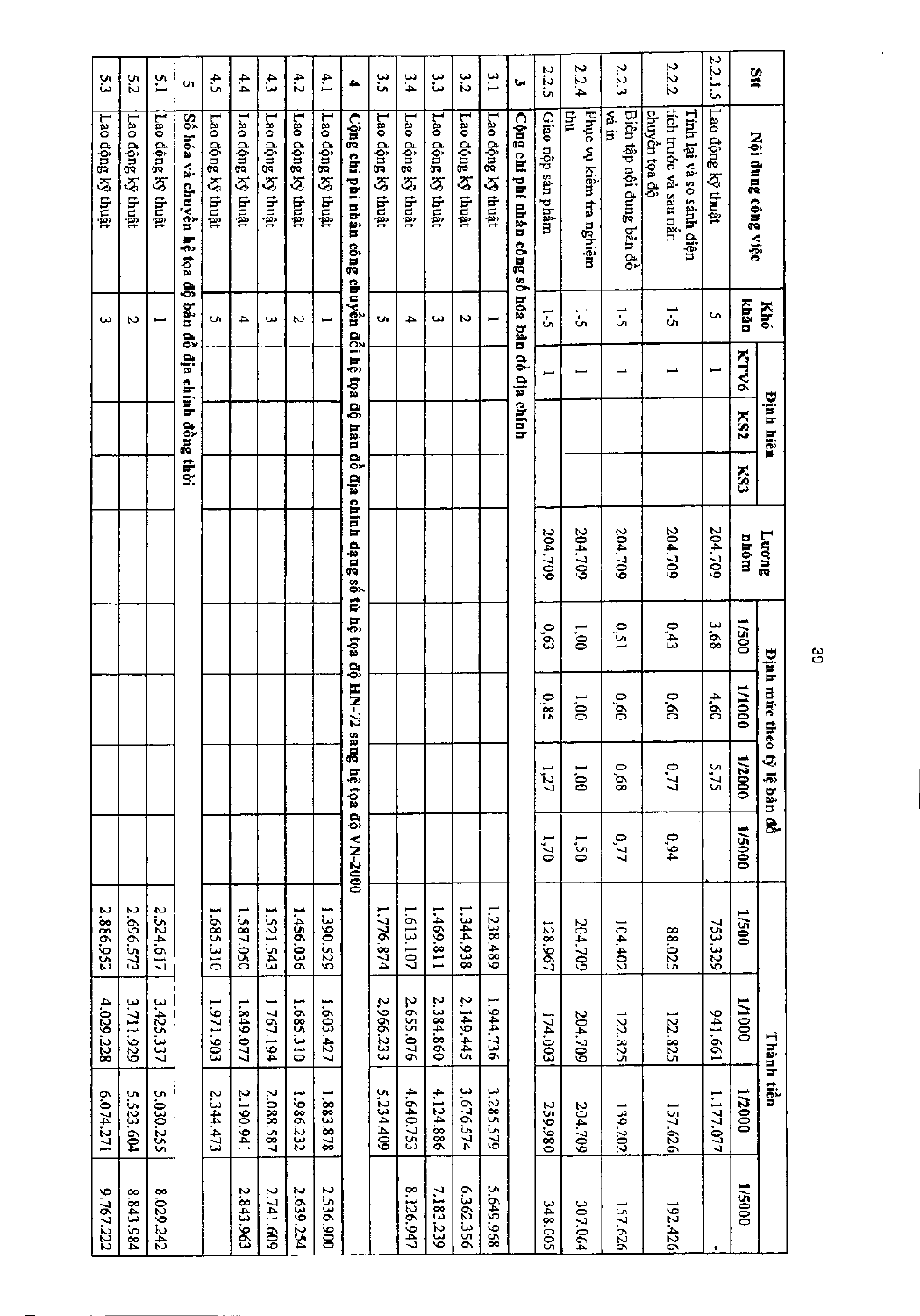|    |                       | Khó |                                  | <b>Dinh biên</b> | Juong  |                  |        | Định mức theo tỷ lệ bản đô |        |           | Thành tiến              |                     |              |
|----|-----------------------|-----|----------------------------------|------------------|--------|------------------|--------|----------------------------|--------|-----------|-------------------------|---------------------|--------------|
| 51 | Nội dung công việc    |     | $k$ hān $ $ KTV6 $ $ KS2 $ $ KS3 |                  | Ē<br>Ě | $\frac{60}{200}$ | 1/1000 | 1/2000                     | 1/5000 | 1/500     | 1/1000                  | 1/2000              | <b>U5000</b> |
|    | 5.4 Lao dộng kỹ thuật |     |                                  |                  |        |                  |        |                            |        |           | $3.095.755$   4.381.328 | 6.692.492           | 10.813.285   |
|    | 5.5 Lao động kỹ thuật |     |                                  |                  |        |                  |        |                            |        | 1,357.783 |                         | 4.815.311 7.439.680 |              |

\* Ghi chú:

- Nội dung công việc, Định biên, Định mức căn cứ Bảng 3 Thông tư số 14/2017/TT-BTNMT ngày 20/7/2017 của Bộ Tài nguyên và Môi trường. - Chi phí nhân công Số hóa và Chuyển đổi hệ tọa độ bản đồ địa chính chỉ có chi phí lao động kỹ thuật, không có chí phí lao động phổ thông.

 $\frac{1}{4}$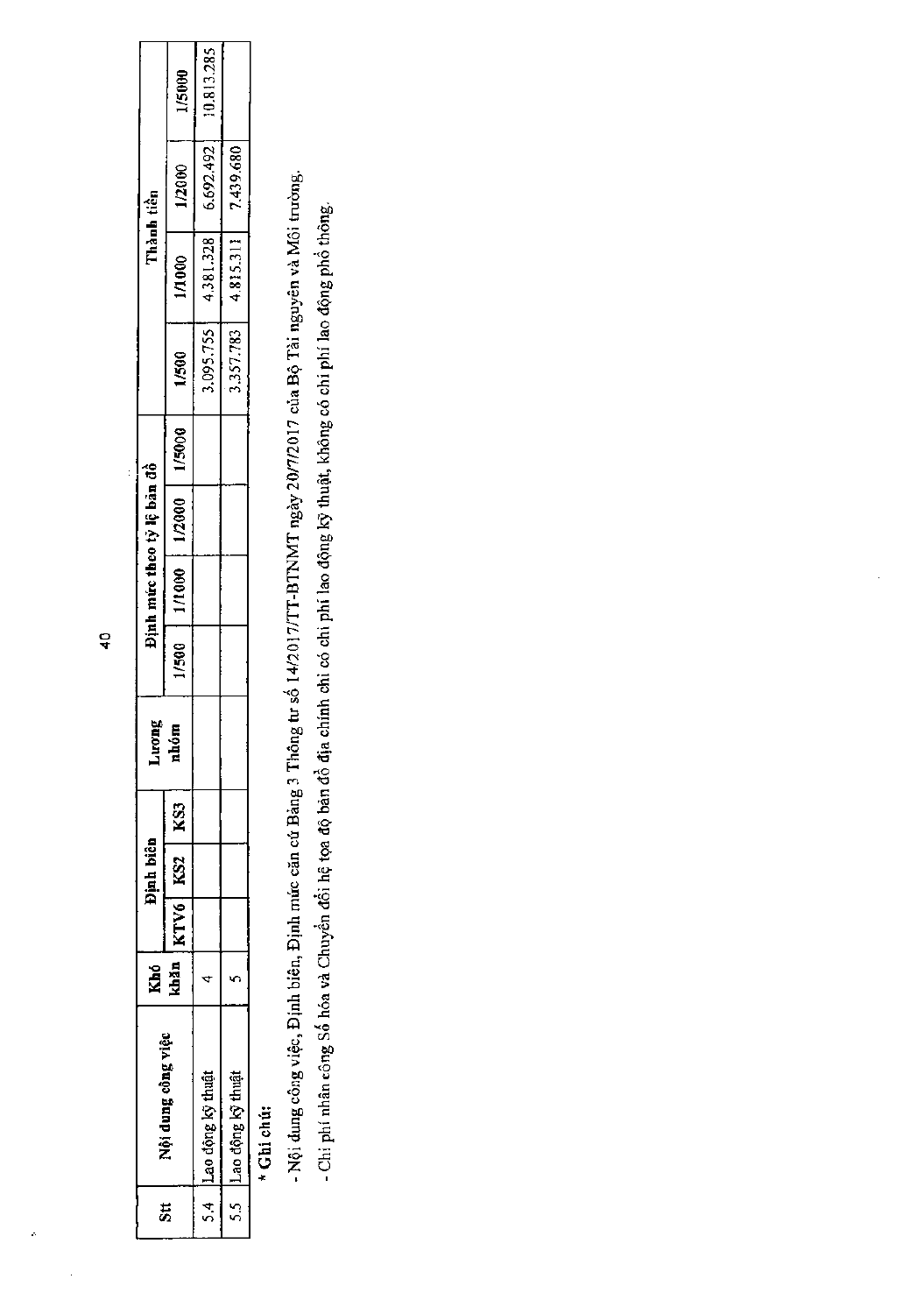| Stt            | Nội dung công việc                                                                                  | khăn<br>Khó | Don vị tính | KTV4 | <b>Dinh biên</b><br><b>KTV6</b> | <b>KTV10</b> | TuonT<br>nhóm | 005/1             | <b>Dinh múc theo tý</b><br>000L/1 | 1/2000                      |                   | 1/5000            | lệ bản đồ<br>00001/1 | 1/500   | 000 L/T            | Thành tiền<br>1/2000                               | 000S/I      |
|----------------|-----------------------------------------------------------------------------------------------------|-------------|-------------|------|---------------------------------|--------------|---------------|-------------------|-----------------------------------|-----------------------------|-------------------|-------------------|----------------------|---------|--------------------|----------------------------------------------------|-------------|
|                | N                                                                                                   | یب          | ₳           | Ü,   | ç.                              | J,           | $\bullet$     | ٠                 | ă                                 | $\equiv$                    | $\overline{5}$    | $\vec{\omega}$    | $14 = 8 \times 9$    |         | $15 - 8 \times 10$ | 16=8x11                                            | $17 = 8x12$ |
|                | Ngoai nghiệp                                                                                        |             |             |      |                                 |              |               |                   |                                   |                             |                   |                   |                      |         |                    |                                                    |             |
| E              | Dôi soat thực địa (công nhóm/manh)                                                                  |             |             |      |                                 |              |               |                   |                                   |                             |                   |                   |                      |         |                    |                                                    |             |
| 1.111          | Lao động kỹ thuật                                                                                   |             | Mành bản đồ |      |                                 |              | 533.692       | 4,42              | 6,63                              | 99'11                       | 23,33             | 35,00             | 2.358.919            |         | 3.538.378          | 6.222.849                                          | 12.451.034  |
| 1.1.2          | Lao động ký thuật                                                                                   | N           | Manh ban đồ |      | ∸                               |              | 533.692       | 5,74              | 8.62                              | 14,00                       | 00'82             | 42,00             | 3.063.392            |         | 4,600.425          | 7.471.688                                          | 14.943.376  |
| $\frac{1}{2}$  | Lao dộng ký thuật                                                                                   | c           | Mành bản đồ |      |                                 |              | 533.692       | 7,47              | 11,20                             | 16,80                       | 33,60             | 50,40             | 3.986.679            |         | 5,977.350          | 8.966.026                                          | 17.932.051  |
| 1.1.4          | Lao dộng ký thuật                                                                                   | 4           | Manh bản đồ |      |                                 |              | 533.692       | 9,71              | 14,56                             | 20,16                       | 40,32             | 84,09             | 5.182.149            |         | 7.770.556          | 10.759.231                                         | 21.518.461  |
| 1.1.5          | Lao động kỹ thuật                                                                                   | S           | Mành bản đồ |      |                                 |              | 533.692       | 12,62             | 18,93                             | 24,19                       |                   |                   | 6.735.193            |         | 10.102.790         | 12.910.009                                         |             |
| $\vec{v}$      | Lưới đo vẽ (công nhóm/100 thừa có biến động cần chinh lý)                                           |             |             |      |                                 |              |               |                   |                                   |                             |                   |                   |                      |         |                    |                                                    |             |
| 1.2.1          | Lao động kỳ thuật                                                                                   |             | Thira       | ω    | N                               | سيو          | 1,422.699     | 1,22              | ο, 36                             | ιč,                         | 18'0              | 1.62              |                      | 18.780  | 5.122              | 4.410                                              | 11.524      |
| 1.2.2          | Lao dộng kỹ thuật                                                                                   | ω           | Thua        | P.   | N                               |              | 1,422,699     | 1,65              | 0,4.5                             | 0,42                        | 0.93              | 98 <sup>1</sup>   |                      | 23.475  | 6.402              | 5275                                               | 13.231      |
| 1.2.3          | Lao động kỹ thuật                                                                                   | ω           | Thừa        | w    | N                               | مهم          | 1,422,699     | 022               | 0,60                              | 0.52                        | hzi               | 2,48              |                      | 31.299  | 8.536              | 7.398                                              | 17.641      |
| 1.2.4          | Lao động kỹ thuật                                                                                   | 4           | Thừa        | ω    | ω                               |              | 1,422,699     | 2.97              | 18'0                              | 5.65                        | <b>ون</b>         | 272               |                      | 42.254  | 11.524             | 8226                                               | 19.349      |
| 1.2.5          | Lao động kỹ thuật                                                                                   | Ç.          | Thura       | И    | n                               | L            | 1.422.699     | 3,74              | 1.04                              | 0,91                        |                   |                   |                      | 53.209  | 14.796             | 12.947                                             |             |
| $\vec{\omega}$ | Bo vẽ chi tiết (công nhóm/100 thừa có biến động cần chinh lý)                                       |             |             |      |                                 |              |               |                   |                                   |                             |                   |                   |                      |         |                    |                                                    |             |
| 1.3.1          | Lao động kỹ thuật                                                                                   |             | Thira       | Μ    | N                               |              | 1.422.699     | $\frac{16.68}{3}$ | $\frac{1}{3}$                     | $\frac{83}{3}$              | $\frac{11.95}{2}$ | 23,90             |                      | 237.306 | 86.642             | 121.356                                            | 170.013     |
| 1.32           | Lao động phổ thông                                                                                  | L           | Thua        |      |                                 |              | 000'091       | 11,66             | 4,25                              | 96'S                        | 8,36              | $16.72\,$         |                      | 18.656  | 008'9              | 9.536                                              | 13.376      |
| 1.3.3          | Lao dộng ký thuật                                                                                   | N           | Thừa        | N    | N                               | ⊢            | 1.422.699     | 20.02             | $\frac{7.31}{2}$                  | $\frac{10,24}{\frac{1}{2}}$ | $\frac{14,34}{2}$ | $\frac{28.68}{3}$ |                      | 284.824 | 103.999            | 145.684                                            | 204.015     |
| 1.3.4          | Lao động phố thông                                                                                  | w           | Thua        |      |                                 |              | 160,000       | 14,00             | 5,11                              | ρťί                         | 10,03             | 20,05             |                      | 22.400  | 8.176              | 11.456                                             | 16.048      |
| $1.3 - 5$      | Lao động ký thuật                                                                                   | ډۍ          | Thừa        | N    | w                               |              | 1,422.699     | 24.02             | हैं।<br>बाह                       | $\frac{12.28}{ }$           | $\frac{17.21}{2}$ | $\frac{34,41}{2}$ |                      | 341.732 | 124.628            | 174.707                                            | 244.846     |
| 1.3.6          | Lao động phổ thông                                                                                  | ډۍ          | <b>Thừa</b> |      |                                 |              | 000'091       | 16,80             | 6,12                              | 8.59                        | 12,03             | 24,06             |                      | 26.880  | 9.792              | 13.744                                             | 19.248      |
| 1.3.7          | Lao dộng kỹ thuật                                                                                   | ≏           | Thira       | N    | N                               | ⊷            | 1,422,699     | 28.82             | $\frac{10.52}{10}$                | $\frac{14,74}{11}$          | $rac{20,65}{2}$   | $\frac{41,30}{2}$ |                      | 410.022 | 149,668            | 209.706                                            | 293.787     |
| 1.3.8          | Lao dộng phố thông                                                                                  | ₽           | Thira       |      |                                 |              | 160.000       | 20,15             | 7.35                              | 10,31                       | 14,44             | 28,88             |                      | 32.240  |                    | 11.760<br>16,496                                   | 23.104      |
| $\frac{1}{2}$  | Lao dộng kỹ thuật                                                                                   | c           | Thira       | Μ    | N                               | ميم          | 1,422.699     | 34,59             | 12,62                             | $\frac{17.69}{11}$          |                   |                   |                      | 492.112 | 179.545            | 251.675                                            |             |
|                | 1.3.10 Lao dộng phố thông                                                                           | Ō,          | Thira       |      |                                 |              | 160.000       | 24,19             | 28'8                              | 12.37                       |                   |                   |                      | 38.704  |                    | 14.112<br>19.792                                   |             |
| N              | Nội nghiệp                                                                                          |             |             |      |                                 |              |               |                   |                                   |                             |                   |                   |                      |         |                    |                                                    |             |
| ΓZ.            | Số hóa bản đồ địa chính: Áp dụng quy định tại Mục III, Chương I, Phân II Thông tư số 14/2017/TT-BTN |             |             |      |                                 |              |               |                   |                                   |                             |                   |                   |                      |         |                    | IMT ngày 20/7/2017 cùa Bộ Tài nguyên và Môi trường |             |

4. Chi phí nhân công chỉnh lý hản đồ địa chính

ł,

 $\Delta$ 

Bon vị tính: Đồng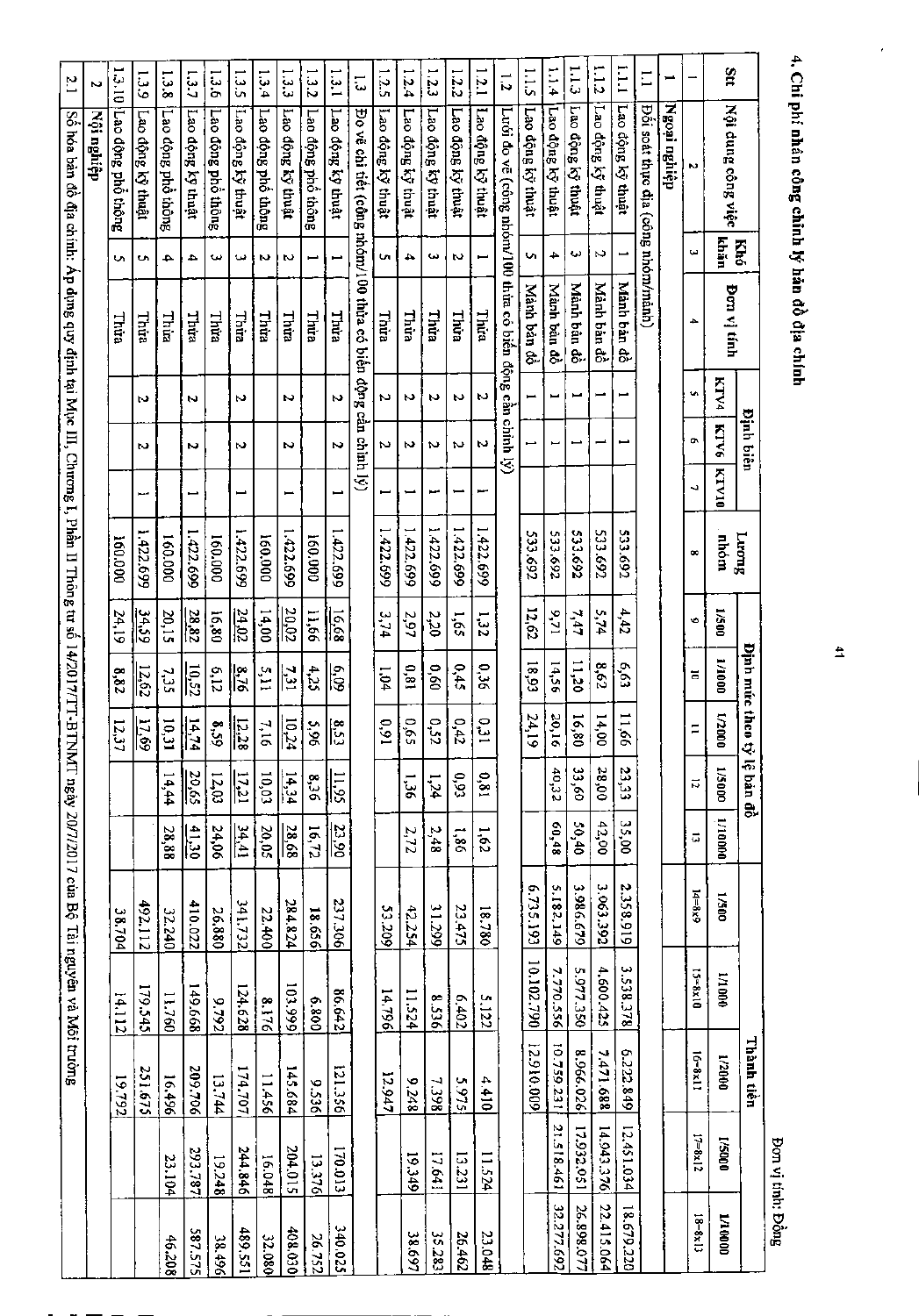|                                                             |                                                                         | Khó                      |             | Định biên                |       |               |       |        | Định mức theo tỷ lệ bản đồ |             |           |           |           | Thành tiền |           |         |
|-------------------------------------------------------------|-------------------------------------------------------------------------|--------------------------|-------------|--------------------------|-------|---------------|-------|--------|----------------------------|-------------|-----------|-----------|-----------|------------|-----------|---------|
| $\overline{\mathbf{5}}$ <sub><math>\mathbf{ii}</math></sub> | Nội dung công việc                                                      | khăn                     | Don vị tính | KTV4   KTV6              | KTV10 | Luong<br>nhóm | 1/500 | 1/1000 | 1/2000                     | 1/5000      | 1/10000   | 1/500     | 1/1000    | 1/2000     | 1/5000    | 1/10000 |
| 2.1.1                                                       | Lao động kỹ thuật                                                       | $\overline{\phantom{0}}$ | Manh bản đồ | $\overline{ }$           |       | 227.632       | 3,51  | 6,65   | 12,70                      | 23,23       |           | 798.988   | 1.513.753 | 2.890.926  | 5.287.891 |         |
| 2.1.2                                                       | Lao động kỹ thuật                                                       | $\sim$                   | Manh ban đồ | $\overline{\phantom{0}}$ |       | 227.632       | 4,03  | 7,65   | 14,61                      | 26,71       |           | 917,357   | 1.741.385 | 3.325.704  | 6.080.051 |         |
| 2.1.3                                                       | Lao động kỹ thuật                                                       | S                        | Mành bàn đồ |                          |       | 227.632       | 4,64  | 8,80   | 16,80                      | 30,72       |           | 1.056.212 | 2.003.162 | 3.824.218  | 6.992.855 |         |
| 2.1.4                                                       | iLao động kỹ thuật                                                      | ᠴ                        | Manh bàn đồ | щ,                       |       | 227.632       | 5.34  | 10,12  | 19,32                      | 35,33       |           | 1,215.555 | 2.303.636 | 4.397.850  | 8.042.239 |         |
| 2.1.5                                                       | Lao động ký thuật                                                       | y.                       | Mảnh bản đồ | ÷                        |       | 227.632       | 6,14  | 11,64  | 22.22                      |             |           | 1,397.660 | 2.649.636 | 5.057.983  |           |         |
| 22                                                          | Lập bản vẽ bản đồ địa chính (công/100 thừa chính lý)                    |                          |             |                          |       |               |       |        |                            |             |           |           |           |            |           |         |
| 2.2.1                                                       | Lao động kỹ thuật                                                       | --                       | Thúa        |                          | -4    | 511.884       | 1,63  | 0,55   | 0.67                       | 1,40        | 2,20      | 8.344     | 2.815     | 3.430      | 7.166     | 11.261  |
| 2.2.2                                                       | Lao động kỳ thuật                                                       | Z                        | Thúa        |                          |       | 511.884       | 2,03  | 0,69   | 0,89                       | 1,62        | 2,42      | 10.391    | 3.532     | 4.556      | 8.293     | 12.388  |
| 2.2.3                                                       | Lao động kỹ thuật                                                       | $\overline{\phantom{a}}$ | Thúa        |                          | ↽     | 511.884       | 2,17  | 0,92   | $\Xi$                      | 2,16        | 2,96      | 11.108    | 4.709     | 5.682      | 11.057    | 15.152  |
| 2.2.4                                                       | Lao động kỳ thuật                                                       | ₹                        | Thúa        |                          |       | 511.884       | 3,66  | 124    | 139                        | 2,38        | 3,18      | 18.735    | 6.347     | 7.115      | 12.183    | 16.278  |
| 2.2.5                                                       | Lao động kỹ thuật                                                       | ç,                       | Thúa        |                          |       | 511.884       | 4,61  | 1,61   | 1,54                       |             |           | 23.598    | 8.241     | 9.931      |           |         |
| 2.3                                                         | Lập Kết quả do đạc<br>dia chinh thừa đất<br>(công/100 thứa<br>chinh lý) | $\frac{1}{2}$            | Thua        |                          |       | 227.632       | 3,00  | 3,00   | 3,00                       | 3,00        | 3,00      | 6.829     | 6.829     | 6.829      | 6.829     | 6.829   |
| 2.4                                                         | Bồ sung số mục kê<br>(công/100 thứa<br>chinh lý)                        | $\frac{1}{2}$            | Thúa        |                          |       | 227.632       | 2,60  | 2,60   | 2,60                       | 2,60        | 2,60      | 5.918     | 5.918     | 5.918      | 5.918     | 5.918   |
| $2.5\,$                                                     | Biên tập bản đồ và<br>nhóm/mành)<br>lin (công                           | $\frac{5}{1}$            | Manh        |                          |       | 227.632       | 0,60  | 0,68   | 0,77                       | 0,85        | $00^{11}$ | 136.579   | 154.790   | 175.277    | 193,487   | 227.632 |
| 2.6                                                         | Xác nhận hồ sơ các<br>nhóm/mành)<br>cấp (công                           | $-5$                     | Manh        |                          |       | 227.632       | 0,60  | 0.80   | 1,10                       | <b>PL'1</b> | 2,00      | 136.579   | 182.106   | 250.395    | 386.974   | 455.264 |
| 2.7                                                         | Giao nộp sản phầm<br>(công nhóm/mành)                                   | $\frac{1}{2}$            | Mành        | 2                        |       | 455.264       | 0,63  | 0,85   | 1,27                       | 1,70        | 2,00      | 286.816   | 386.974   | 578.185    | 773.949   | 910.528 |

\* Ghi chú:

- Nội dung công việc, Định biên, Định mức căn cử Bảng 4 Thông tư số 14/2017/TT-BTNMT ngày 20/07/2017 của Bộ Tài nguyên và Môi trường

- Chi phí nhân công nội nghiệp của công việc đo đạc chinh lý bàn đồ địa chinh chỉ có chi phí lao động kỹ thuật, không có chi phí lao động phổ thông.

 $\overline{\mathbf{r}}$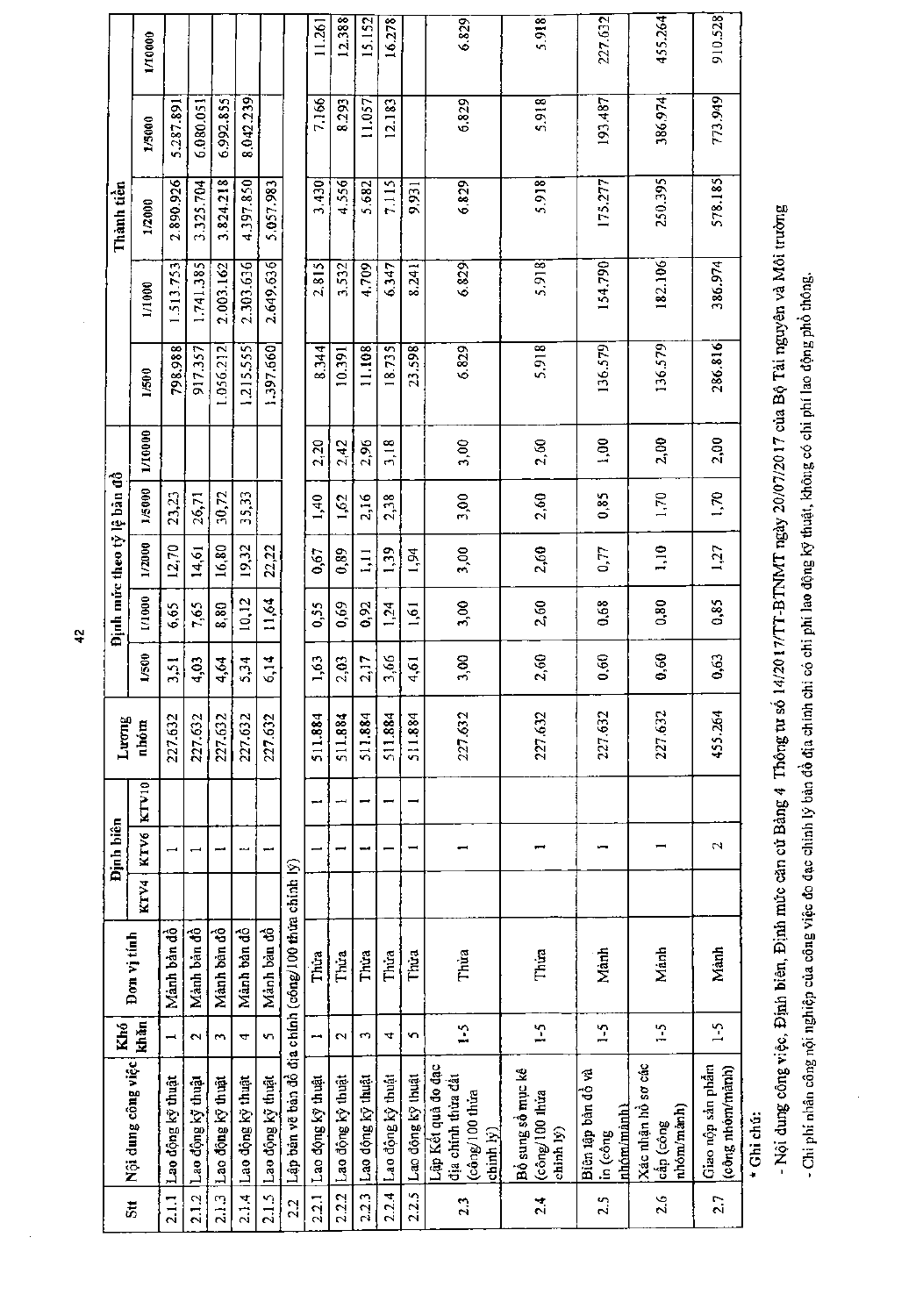|                 |                                          | bon vi      |            |     | Dinh biên quy định tại Bảng 1 -<br>BTNMT ngày 22/8/2014 của Bộ<br>Thông tursố 49/2014/TT- |     |                         | Định mức quy định<br>ngày 22/8/2014 của Bộ<br>ðinh mức quy định tại<br>Bảng 2 - Thống tư số<br>49/2014/TT-BTNNT |                               |                     | Thông tur số 07/2015/TT.<br>26/02/2015 của Bộ Tài<br><b>Dinh</b> muc tinh theo<br><b>BTNMT ngày</b> |                      |                                              | Thành tiền |            |
|-----------------|------------------------------------------|-------------|------------|-----|-------------------------------------------------------------------------------------------|-----|-------------------------|-----------------------------------------------------------------------------------------------------------------|-------------------------------|---------------------|-----------------------------------------------------------------------------------------------------|----------------------|----------------------------------------------|------------|------------|
| $\frac{5}{4}$   | Nội dung công việc                       | tinh        |            |     | Tài nguyên và Môi trường                                                                  |     |                         | Tài nguyên và Môi<br>truong                                                                                     |                               |                     | nguyên và Môi trường<br>$(H\hat{e} \, \text{so} \, 0,7)$                                            |                      |                                              |            |            |
|                 |                                          |             | <b>KSS</b> | KS2 | <b>KTV6</b>                                                                               | LX1 | khán 1<br>Khó           | kbăn 2<br>Khó                                                                                                   | khân 3<br>Khó                 | khán 1<br>Khó       | khân 2<br>Khó                                                                                       | khán 3<br>Khó        | Khó khán 1                                   | Khó khán 2 | Khó khán 3 |
|                 | ω                                        | ω           | 4          | Ų,  | Ō.                                                                                        | ┙   | ۵o                      | 6                                                                                                               | 5                             | $11 - 0.7 \times 8$ | $12 = 0,7 \times 9$                                                                                 | $13 = 0,7 \times 10$ | $14=(4+.7)x11$ $15=(4+.7)x12$ $16=(4+.7)x13$ |            |            |
|                 | Đúc mốc, chôn mốc và vẽ sơ đồ vị trí mốc |             |            |     |                                                                                           |     |                         |                                                                                                                 |                               |                     |                                                                                                     |                      |                                              |            |            |
| Ξ               | Lao dộng kỹ thuật                        | Điếm        |            |     | Ν                                                                                         |     | اب<br>سا                | <u>1.69</u>                                                                                                     | 22                            | $\frac{0.91}{2}$    | $\frac{1.183}{2}$                                                                                   | $\frac{1.54}{2}$     | 669.949                                      | 1.130.934  | 1.472.222  |
| $\frac{1}{2}$   | Lao động phổ thông                       | Điễm        |            |     |                                                                                           |     | ىيا                     | ن<br>ه'                                                                                                         | Ō,<br>Ġ                       | $\frac{2}{1}$       | 2.73                                                                                                | 3,549                | 336.000                                      | 436.800    | 567.840    |
| $\overline{v}$  | Tiếp điểm (có tường vây)                 |             |            |     |                                                                                           |     |                         |                                                                                                                 |                               |                     |                                                                                                     |                      |                                              |            |            |
| $\frac{2.1}{2}$ | Lao động kỹ thuật                        | Diễm        |            |     | Ν                                                                                         |     | ÎΌ                      | $\frac{0.12}{2}$                                                                                                | p<br>뇌                        | <u>0.07</u>         | <u>0.084</u>                                                                                        | 0.098                | 48.178                                       | 57.814     | 67.449     |
| 2.2             | Lao dộng phố thông                       | Diêm        |            |     |                                                                                           |     | 0,2                     | 0,25                                                                                                            | ؾ                             | 0,14                | 0,175                                                                                               | 0,21                 | 22.400                                       | 28.000     | 33.600     |
| ىيا             | Đo tọa độ, độ cao mốc                    |             |            |     |                                                                                           |     |                         |                                                                                                                 |                               |                     |                                                                                                     |                      |                                              |            |            |
| $\Xi$           | Po ngam                                  |             |            |     |                                                                                           |     |                         |                                                                                                                 |                               |                     |                                                                                                     |                      |                                              |            |            |
| $\frac{1}{2}$   | Máy GPS                                  |             |            |     |                                                                                           |     |                         |                                                                                                                 |                               |                     |                                                                                                     |                      |                                              |            |            |
| 1.1.1.7         | Lao dộng kỹ thuật                        | Điếm        |            |     | ω                                                                                         |     | 0.77                    | 9.94                                                                                                            | $\frac{1.15}{2}$              | 0.539               | 0.658                                                                                               | 0.805                | 668.645                                      | 816.267    | 398.625    |
|                 | 3.1.1.2 Lao dộng phố thông               | <b>Diêm</b> |            |     |                                                                                           |     | 6,6                     | $\vec{5}$                                                                                                       | $\tilde{z}$                   | 0,42                | 0,84                                                                                                | 1,47                 | 67.200                                       | 134,400    | 235.200    |
| 3.1.2           | Máy toàn đạc điện tử                     |             |            |     |                                                                                           |     |                         |                                                                                                                 |                               |                     |                                                                                                     |                      |                                              |            |            |
| 1.2.1           | Lao dộng kỹ thuật                        | Điểm        |            |     | نسا                                                                                       |     | 0.46                    | <u>0.55</u>                                                                                                     | $\overline{C}$<br>E           | 0.322               | 0.385                                                                                               | <u>0.511</u>         | 399.450                                      | 477.603    | 016'E59    |
|                 | 3.1.2.2 Lao dộng phố thông               | <b>Diêm</b> |            |     |                                                                                           |     | $\mathcal{C}^{\bullet}$ | $\frac{0}{2}$                                                                                                   | $\mathfrak{s}^{\mathfrak{d}}$ | 6,63                | 0,63                                                                                                | 0,63                 | 100.800                                      | 008'001    | 100.800    |
|                 |                                          |             |            |     |                                                                                           |     |                         |                                                                                                                 |                               |                     |                                                                                                     |                      |                                              |            |            |

5. Chi phí nhân công trích đo địa chính thừa đất: Áp dụng chi phí nhân công trích đo địa chính thừa đất theo Khoàn 5 Phần II Phụ lục I (do nội dung công<br>việc này không sử dụng lao động phổ thông).

6. Chi phí nhân công cắm mốc ranh giới sử dụng đất

Don vị tính: Đồng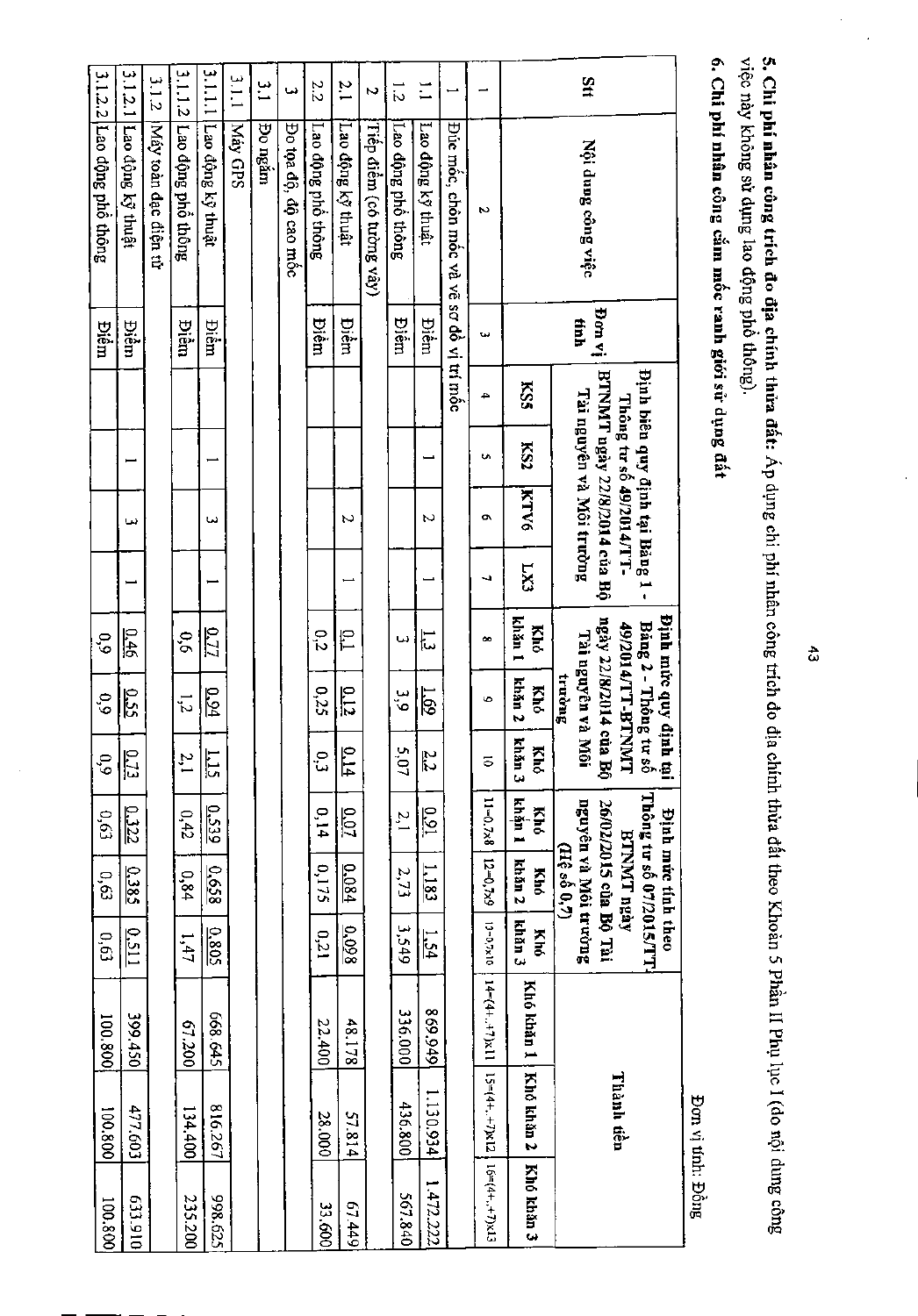| $\frac{1}{5}$ | Nội dung công việc             | tanh        | Bon vị   BTNMT ngày 22/8/2014 của Bộ | Tài nguyên và Môi trường<br>Thông tư số 49/2014/TT- | Dinh biên quy dinh tại Bảng 1 - |          | Định mức quy định tại  <br>ngày 22/8/2014 của Bộ<br>Bang 2 - Thông tư số<br>49/2014/TT-BTNMT<br>Tai nguyên và Môi<br>trường |                                                                                |      | Thông tư số 07/2015/TT-<br>nguyên và Môi trường<br>26/02/2015 của Bộ Tài<br>Dinh mire tinh theo<br>BTNMT ngày<br>(Hệ số 0,7) |         | Thành tiền                           |         |
|---------------|--------------------------------|-------------|--------------------------------------|-----------------------------------------------------|---------------------------------|----------|-----------------------------------------------------------------------------------------------------------------------------|--------------------------------------------------------------------------------|------|------------------------------------------------------------------------------------------------------------------------------|---------|--------------------------------------|---------|
|               |                                |             | KS5                                  | KS2 KTV6                                            | LX3                             |          |                                                                                                                             | khăn 1   khăn 2   khăn 3   khăn 1   khăn 2   khăn 3  <br>Khó   Khó   Khó   Khó |      | Khó   Khó                                                                                                                    |         | Khó khăn I   Khó khăn 2   Khó khăn 3 |         |
| ი<br>ო        | Tính toán toa dộ, dộ cao       |             |                                      |                                                     |                                 |          |                                                                                                                             |                                                                                |      |                                                                                                                              |         |                                      |         |
|               | 3.2.1 Do bằng GPS              | <b>Biềm</b> |                                      |                                                     |                                 | ।<br>जु  | $1 - 0.6 - 1$                                                                                                               | $\frac{0.6}{0.42}$   $\frac{0.42}{0.42}$   $\frac{0.42}{0.42}$                 |      |                                                                                                                              | 231.954 | 231.954                              | 231.954 |
|               | 3.2.2 Do bằng toàn đạc điện từ | Điểm        |                                      |                                                     |                                 | <u>식</u> | $\frac{1}{2}$                                                                                                               | $-1.6$                                                                         | 0.28 | $0.28$   $0.28$                                                                                                              | 154.636 | 154.636                              | 154,636 |

\* Ghi chú:

- Nội dung công việc, Định mức căn cứ theo Bảng 1, Bảng 2 Thông tư số 49/2014/TT-BTNMT ngày 22/08/2014 của Bộ Tài nguyên và Môi trường.

- Định mức căn cứ theo Thông tư số 07/2015/IT-BTNMT ngày 26/02/2015 của Bộ Tài nguyên và Môi trường.

- Chi phí nhân công của công việc tính toán tọa độ, độ cao chi có chi phí lao động kỹ thuật, không có chi phí lao động phổ thông.

 $\frac{4}{3}$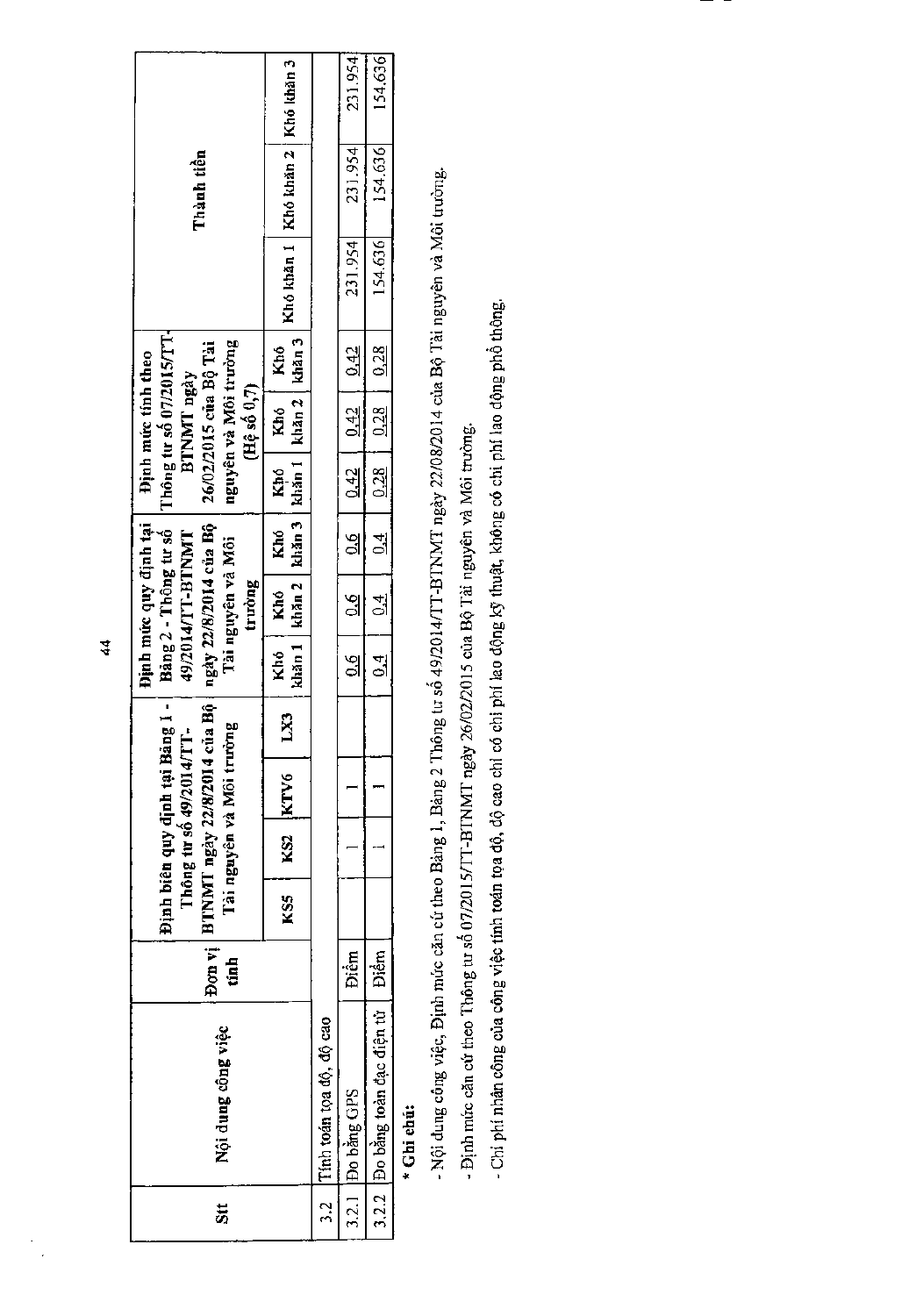$\ddot{\phantom{a}}$ 

7. Bầng lương ngày lao động kỹ thuật và lao động phố thông

Luong co so:  $1.490.0000$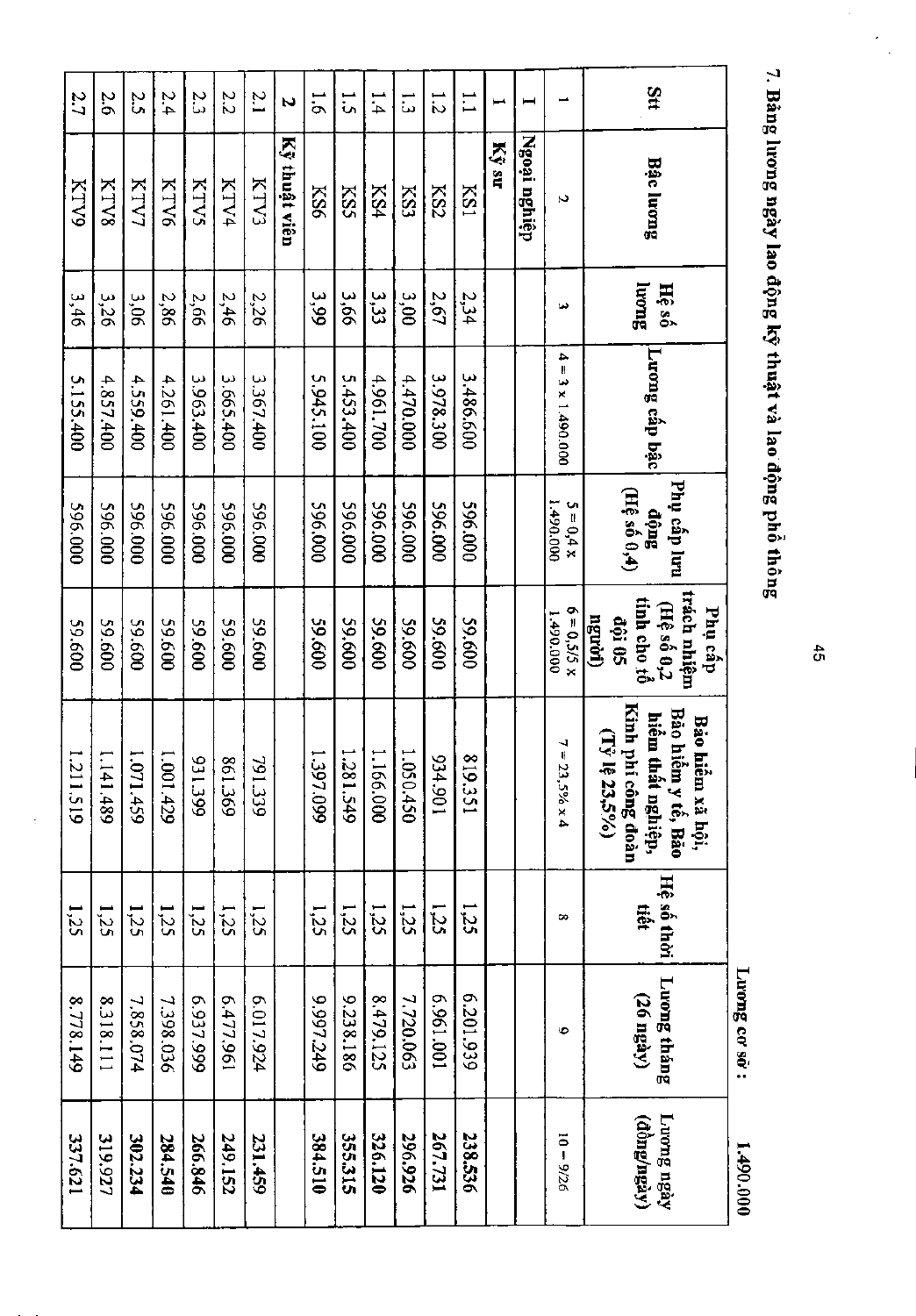| Luong ngày<br>(dong/ngay)                                                                             | $10 = 9/26$                              | 355.315   | 373,009   | 390.702    |              | 119.177      |                      |       | 190.829      | 214.185         | 237.540      | 260.896         | 284.252    | 307.608   | 330.963   | 354.319       |                      | 185.167         | 199,322   |
|-------------------------------------------------------------------------------------------------------|------------------------------------------|-----------|-----------|------------|--------------|--------------|----------------------|-------|--------------|-----------------|--------------|-----------------|------------|-----------|-----------|---------------|----------------------|-----------------|-----------|
| Luong tháng<br>$(26 \text{ ngay})$                                                                    | c                                        | 9.238.186 | 9.698.224 | 10.158.261 |              | 3.098.604    |                      |       | 4.961.551    | 5.568.801       | 6.176.050    | 6.783.300       | 7.390.549  | 7.997.799 | 8.605.048 | 9.212.298     |                      | 4.814.339       | 5.182.369 |
| Hệ số thời<br>tiết                                                                                    | 8                                        | 1,25      | 1,25      | 1,25       |              | 1,00         |                      |       | 1,00         | 00,1            | 1,00         | 00 <sub>1</sub> | 1,00       | 1,00      | 5,00      | $\frac{8}{1}$ |                      | 00 <sub>1</sub> | 1,00      |
| Kinh phí công đoàn<br>Bão hiếm y tế, Bão<br>hiềm thất nghiệp,<br>Bảo hiểm xã hội,<br>$(Ty)$ lệ 23,5%) | $7 = 23,5% x4$                           | 1.281.549 | 1.351.579 | 1.421.609  |              | 476.204      |                      |       | 819,351      | 934.901         | 1.050.450    | 1.166.000       | 1.281.549  | 1.397.099 | 1.512.648 | 1.628.198     |                      | 791.339         | 861.369   |
| trách nhiệm<br>tinh cho tổ<br>$(H\hat{\epsilon} s\hat{\delta} 0,2$<br>Phụ cấp<br>ngu'oi)<br>đội 05    | $6 = 0,5/5 x$<br>1,490.000               | 59.600    | 59.600    | 59.600     |              |              |                      |       | 59.600       | 59.600          | 59,600       | 59.600          | 59,600     | 59.600    | 59.600    | 59.600        |                      | 59,600          | 59,600    |
| Phụ cấp lưu<br>(Hệ số 0,4)<br>dộng                                                                    | 1,490.000<br>$5 = 0,4 x$                 | 596.000   | 596.000   | 596.000    |              | 596.000      |                      |       | 5,000<br>596 | 596.000         | 596.000      | 596.000         | 596.000    | 596.000   | 596.000   | 596.000       |                      | 596.000         | 596.000   |
| Luong cấp bậc                                                                                         | $= 3 \times 1.490.000$<br>$\overline{a}$ | 5.453.400 | 5.751.400 | 6.049.400  |              | 2.026.400    |                      |       | 3.486.600    | 3.978.300       | 4.470.000    | 4.961.700       | 5.453.400  | 5.945.100 | 6.436.800 | 6,928.500     |                      | 3.367.400       | 3.665.400 |
| luong<br>Hệ số                                                                                        | S                                        | 3,66      | 3,86      | 4,06       |              | 1,36         |                      |       | 2,34         | 2,67            | 3,00         | 3,33            | 3,66       | 3,99      | 4,32      | 4,65          |                      | 2,26            | 2,46      |
| Bậc lương                                                                                             | $\mathbf{\tilde{c}}$                     | KTV10     | KTV11     | KTV12      | Lái xe       | $\mathbf{Z}$ | dậingu ng.<br>Nội ng | Kÿ sư | KS1          | KS <sub>2</sub> | KS3          | KS4             | KS5        | KS6       | KS7       | KS8           | Kỹ thuật viên        | KTV3            | KTV4      |
| Stt                                                                                                   |                                          | 2.8       | 2.9       | 2.10       | $\mathbf{c}$ | $\ddot{3}$   | $\blacksquare$       |       | $\Box$       | 1.2             | $\mathbf{L}$ | $\frac{4}{1}$   | $\ddot{1}$ | 1.6       | 1.7       | 1.8           | $\ddot{\phantom{1}}$ | 2.1             | 2.2       |

 $\frac{6}{4}$ 

J,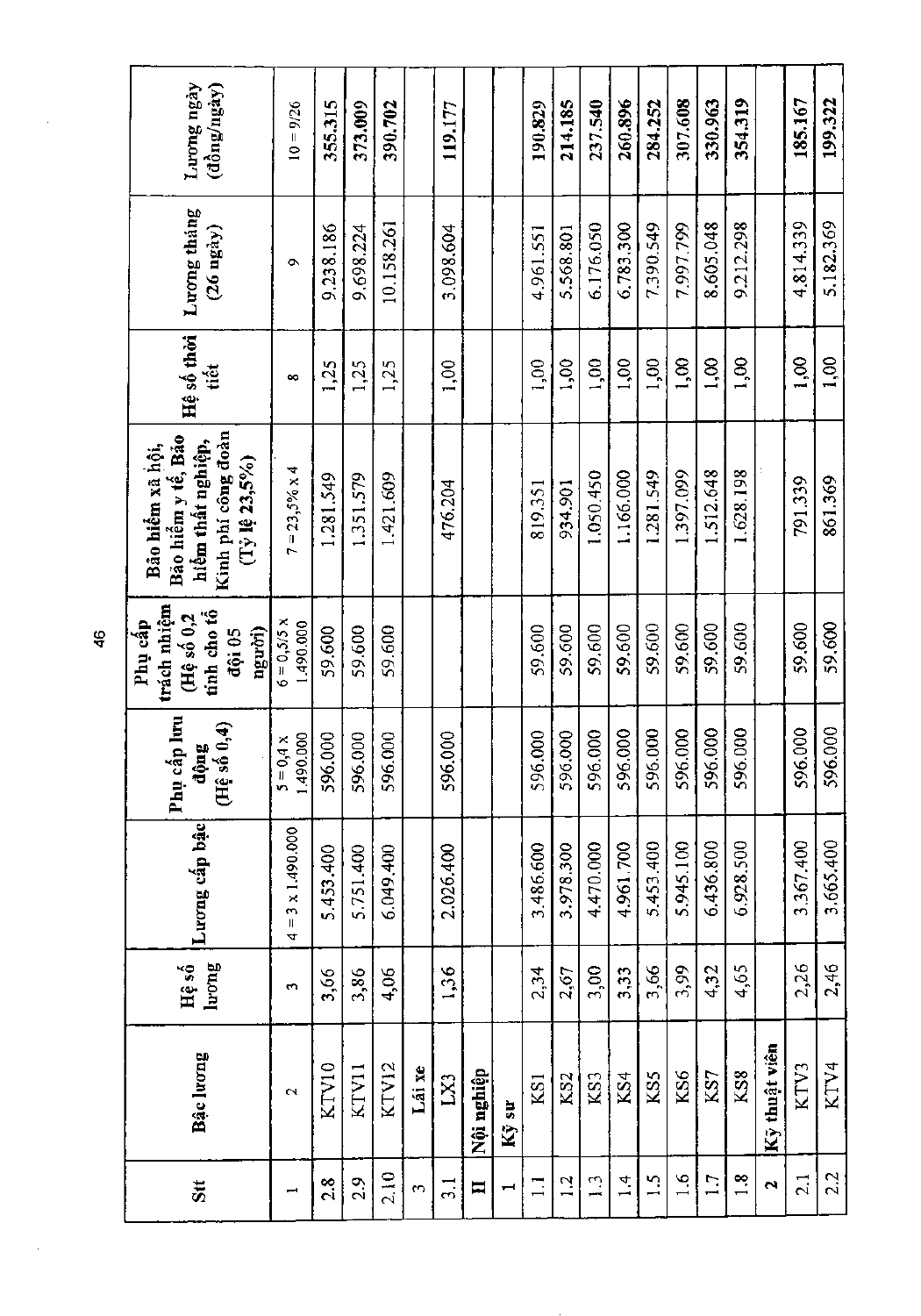| Stt                      | Bậc lương                                | Juong<br>Hệ số  | Lương cấp bậc            | Phụ cấp lưu<br>$\hat{\mathfrak{ang}}$ $\hat{\mathfrak{g}}$ ang | trách nhiệm<br>tính cho tổ<br>$(H\hat{e} s\hat{0} 0,2$<br>Phụ cấp<br>ngwời)<br><b>dội 05</b> | Kinh phí<br>Bảo hiểm y tế, Bảo<br>hiểm thất nghiệp,<br>Bảo hiếm xã hội,<br>(Ty)<br>$33,5\%$<br>công đoàn |                | Hệ số thời<br>tiết | Luong tháng<br>(26 ngày) |
|--------------------------|------------------------------------------|-----------------|--------------------------|----------------------------------------------------------------|----------------------------------------------------------------------------------------------|----------------------------------------------------------------------------------------------------------|----------------|--------------------|--------------------------|
| $\overline{\phantom{0}}$ | N                                        | دیا             | $4 = 3 \times 1.490.000$ | 000'067'1<br>$5 = 0.4 x$                                       | $6 = 0, 5/5 x$<br>1.490.000                                                                  | $7 = 23,596 \times 4$                                                                                    | $\infty$       | Ğ.                 |                          |
| 2.3                      | KTVS                                     | 2,66            | 3.963.400                | 000'965                                                        | 009'65                                                                                       | S,<br>11.399                                                                                             | 1.001          | 5.550.399          |                          |
| 2.4                      | KTV6                                     | 2,86            | 4,261,400                | 296.000                                                        | 009'65                                                                                       | 1,001,429                                                                                                | 1,000          | 5.918.429          |                          |
| 2.5                      | KTV7                                     | 30 <sup>2</sup> | 4.559.400                | 596.000                                                        | 009'65                                                                                       | 1.071.459                                                                                                | $00^{\prime}1$ | 6.286.459          |                          |
| 2.6                      | <b>KTV8</b>                              | 326             | 4.857.400                | 000'965                                                        | 009'65                                                                                       | 1.141.489                                                                                                | 1,000          | 6.654,489          |                          |
| 2.7                      | <b>KTV9</b>                              | 3,46            | 5.155.400                | 000'965                                                        | 009'65                                                                                       | 1.211.519                                                                                                | 1,00           | 7.022.519          |                          |
| 2.8                      | <b>RTV10</b>                             | 3,66            | 5.453.400                | 000'965                                                        | 009'65                                                                                       | 1.281.549                                                                                                | 00'1           | 7.390.549          |                          |
| 2.9                      | KTV11                                    | 3,86            | 5.751.400                | 000'965                                                        | 009'65                                                                                       | 1.351.579                                                                                                | 1,00           | 7.758.579          |                          |
| 2.10                     | KIV12                                    | 4,06            | 007649.400               | 000.000                                                        | 009'65                                                                                       | 1.421.609                                                                                                | 00'1           | 8.126.609          |                          |
| ىي                       | Lái xe                                   |                 |                          |                                                                |                                                                                              |                                                                                                          |                |                    |                          |
| یا<br>سا                 | $\sum_{i=1}^{n}$                         | 1,36            | 2.026.400                | 596,000                                                        |                                                                                              | 476.204                                                                                                  | 1,000          | 3.098.604          |                          |
| 目                        | Nội nghiệp (không tính phụ cấp lưu động) |                 |                          |                                                                |                                                                                              |                                                                                                          |                |                    |                          |
| $\blacksquare$           | Ký su                                    |                 |                          |                                                                |                                                                                              |                                                                                                          |                |                    |                          |
| $\Xi$                    | <b>KS1</b>                               | 2,34            | 3.486.600                |                                                                | 009'65                                                                                       | ≌<br>19.351                                                                                              | 00'1           | 4.365.551          |                          |
| 1.2                      | KS2                                      | 2,67            | 3.978.300                |                                                                | 009'65                                                                                       | 106'+56                                                                                                  | 1,00           | 4.972.801          |                          |
| $\vec{u}$                | KS3                                      | 3,00            | 4.470.000                |                                                                | 009'65                                                                                       | 1.050.450                                                                                                | 00'1           | 5.580.050          |                          |
| 1.4                      | KS4                                      | 3,3             | 4.961.700                |                                                                | 009'65                                                                                       | 1.166.000                                                                                                | 00'1           | 6.187.300          |                          |
| $\vec{5}$                | <b>KSS</b>                               | 3,66            | 5.453.400                |                                                                | 009'65                                                                                       | 1.281.549                                                                                                | 1,00           | 6.794.549          |                          |
| $\overline{5}$           | KS6                                      | 3,99            | 5.945.100                |                                                                | 009'65                                                                                       | 1.397.099                                                                                                | 1,000          | 7.401.799          |                          |
|                          |                                          |                 |                          |                                                                |                                                                                              |                                                                                                          |                |                    |                          |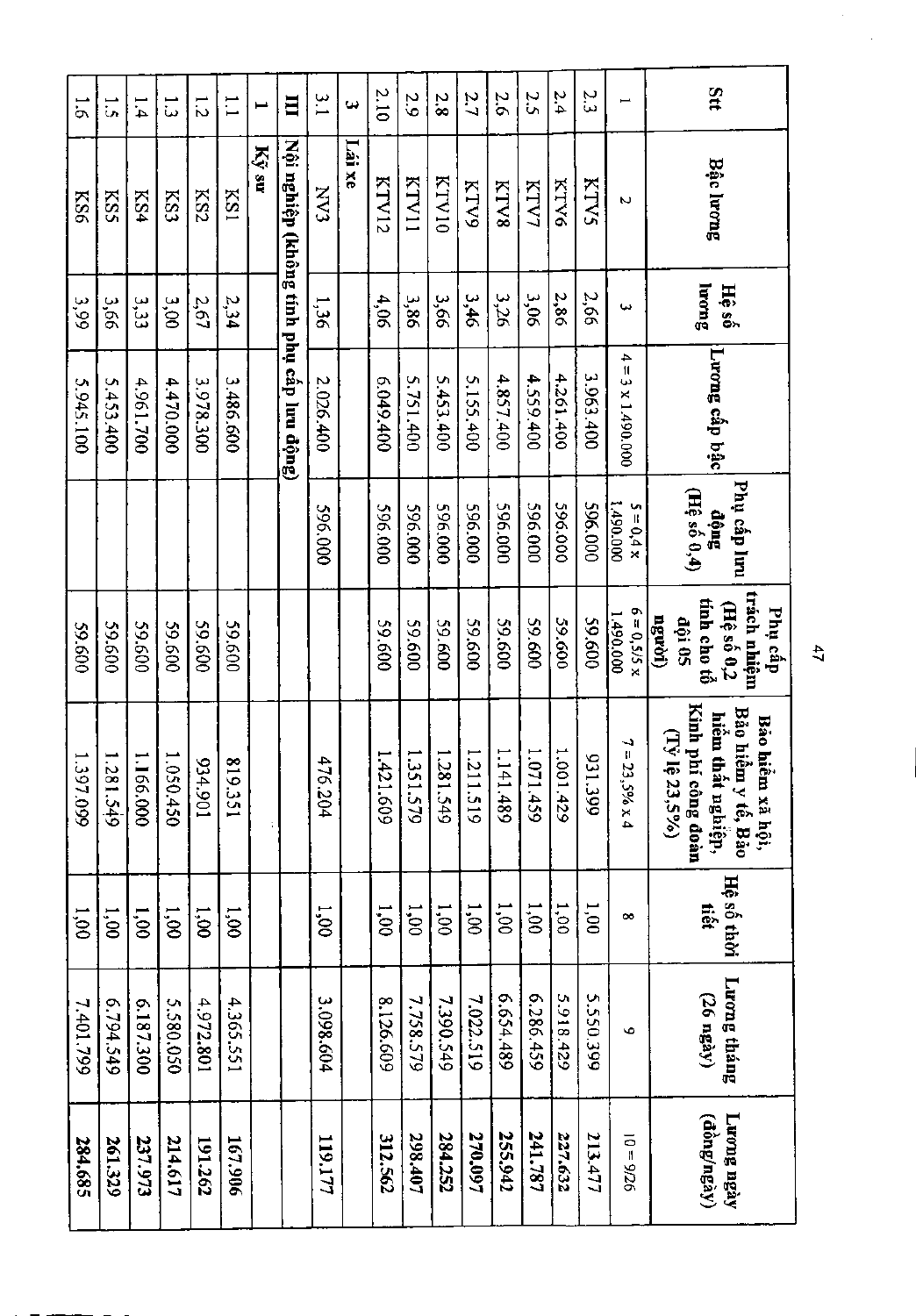| Luong ngày<br>(dong/ngay)                                                                             | $10 = 9/26$                | 308.040         | 331,396        |                    | 162.244         | 176,399   | 190.554   | 204.709         | 218.864   | 233,019   | 247.174   | 261.329   | 275.484   | 289,639   | 160.000                  |
|-------------------------------------------------------------------------------------------------------|----------------------------|-----------------|----------------|--------------------|-----------------|-----------|-----------|-----------------|-----------|-----------|-----------|-----------|-----------|-----------|--------------------------|
| Luong tháng<br>$(26 \text{ ngay})$                                                                    | ο                          | 8.009.048       | 8.616.298      |                    | 4.218.339       | 4.586.369 | 4.954.399 | 5.322.429       | 5.690.459 | 6.058.489 | 6.426.519 | 6.794.549 | 7.162.579 | 7.530.609 |                          |
| Hệ số thời<br>tiêt                                                                                    | ∞                          | 1,00            | 1,00           |                    | 1,00            | 1,00      | 1,00      | 00 <sub>1</sub> | 1,00      | 1,00      | 1,00      | 1,00      | 1,00      | 1,00      |                          |
| Kinh phí công đoàn<br>Bảo hiểm y tế, Bảo<br>hiềm thất nghiệp,<br>Bảo hiểm xã hội,<br>$(Ty 16 23,5\%)$ | $7 = 23,5\% \times 4$      | 1.512.648       | 1.628.198      |                    | 791.339         | 861.369   | 931.399   | 1.001.429       | 1.071.459 | 1.141.489 | 1.211.519 | 1.281.549 | 1.351.579 | 1.421.609 |                          |
| trách nhiệm<br>tính cho tổ<br>$($ Hệ số $0,2$<br>Phụ cấp<br>nguvi)<br>đội 05                          | $6 = 0.5/5 x$<br>1.490.000 | 59.600          | 59,600         |                    | 59,600          | 59,600    | 59,600    | 59,600          | 59,600    | 59,600    | 59.600    | 59,600    | 59.600    | 59,600    |                          |
| ip lim<br>$\widehat{\mathbf{e}}$<br>động<br>Phụ cá<br>$\overline{AB}$ so                              | $5 = 0,4 x$<br>1.490.000   |                 |                |                    |                 |           |           |                 |           |           |           |           |           |           |                          |
| Luong cấp bậc                                                                                         | $4 = 3 \times 1.490.000$   | 6.436.800       | 6.928.500      |                    | 3.367.400       | 3.665.400 | 3.963.400 | 4.261.400       | 4.559.400 | 4.857.400 | 5,155,400 | 5.453.400 | 5.751.400 | 6.049.400 |                          |
| luong<br>Hệ số                                                                                        | س                          | 4,32            | 4,65           |                    | 2,26            | 2,46      | 2,66      | 2,86            | 3,06      | 3,26      | 3,46      | 3,66      | 3,86      | 4,06      |                          |
| Bậc lương                                                                                             | $\overline{\mathbf{c}}$    | KS7             | KSS            | Kỹ thuật viên      | KTV3            | KTV4      | KTV5      | KTV6            | KTV7      | KTV8      | KTV9      | KTV10     | KTV11     | KTV12     | Luong lao dộng phổ thông |
| 5 <sub>tt</sub>                                                                                       |                            | $\overline{17}$ | $\frac{8}{11}$ | $\mathbf{\hat{z}}$ | $\overline{21}$ | 22        | 2.3       | 2.4             | 2.5       | 2.6       | 2.7       | 2.8       | 2.9       | 2.10      | $\mathbf{N}$             |

- Hệ số lương theo cấp bậc kỹ thuật thực hiện theo Nghị định số 204/2004/NĐ-CP ngày 14 tháng 12 năm 2004 của Chính phủ.

\* Ghi chú:

- Các khoản phụ cấp, đóng góp theo lương bao gồm: Phụ cấp lưu động, Phụ cấp trách nhiệm, các khoản bảo hiểm bắt buộc theo chế độ, kinh phí công đoàn.

 $\frac{48}{5}$